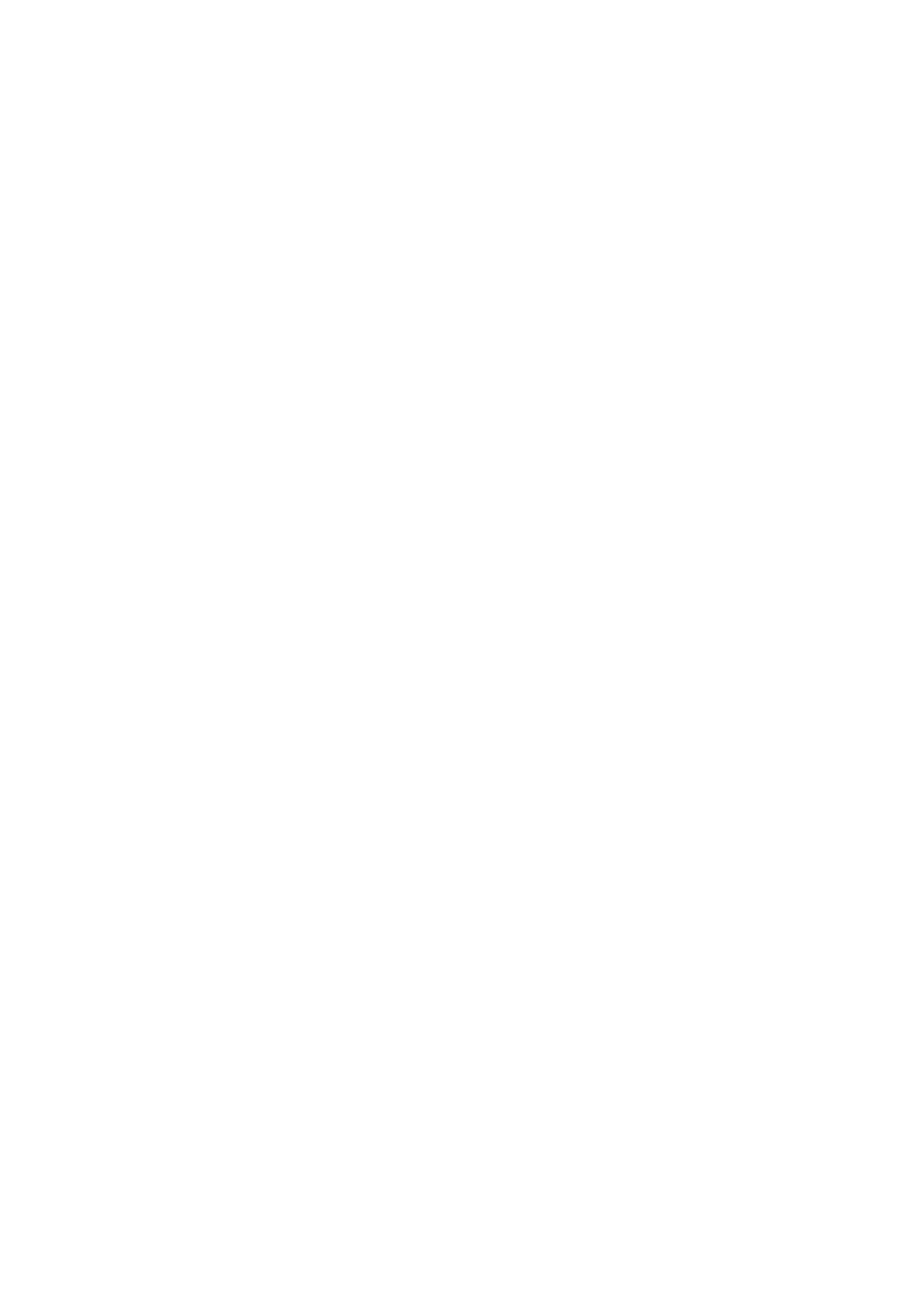## MINIMUM SET OF GENDER INDICATORS FOR AFRICA

**Phase I Report** 

Prepared by UN Women November 2019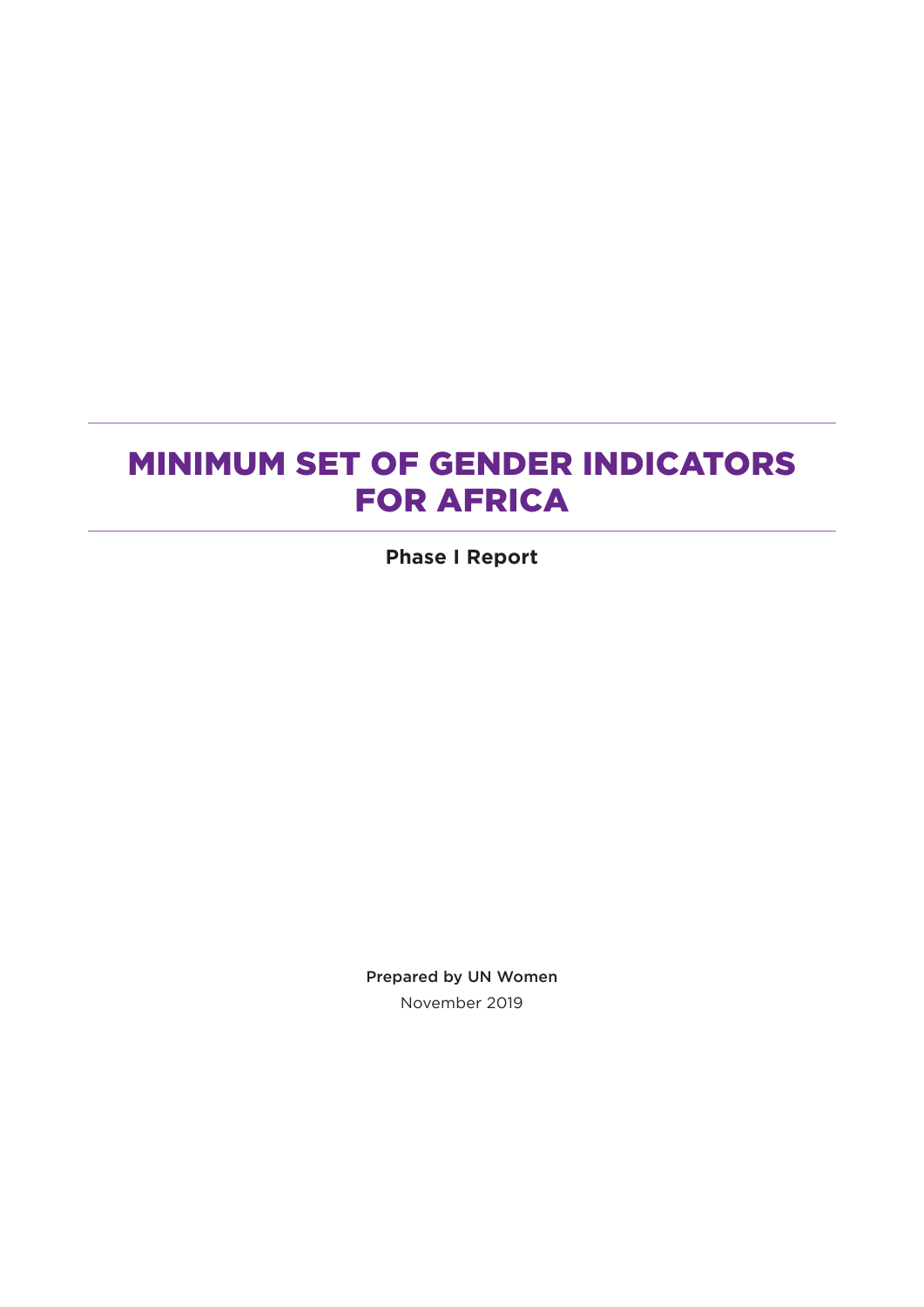## **TABLE OF CONTENTS**

| 1.1. |  |
|------|--|
|      |  |
|      |  |
|      |  |
|      |  |
|      |  |
|      |  |
|      |  |
|      |  |
|      |  |
|      |  |
|      |  |
|      |  |
|      |  |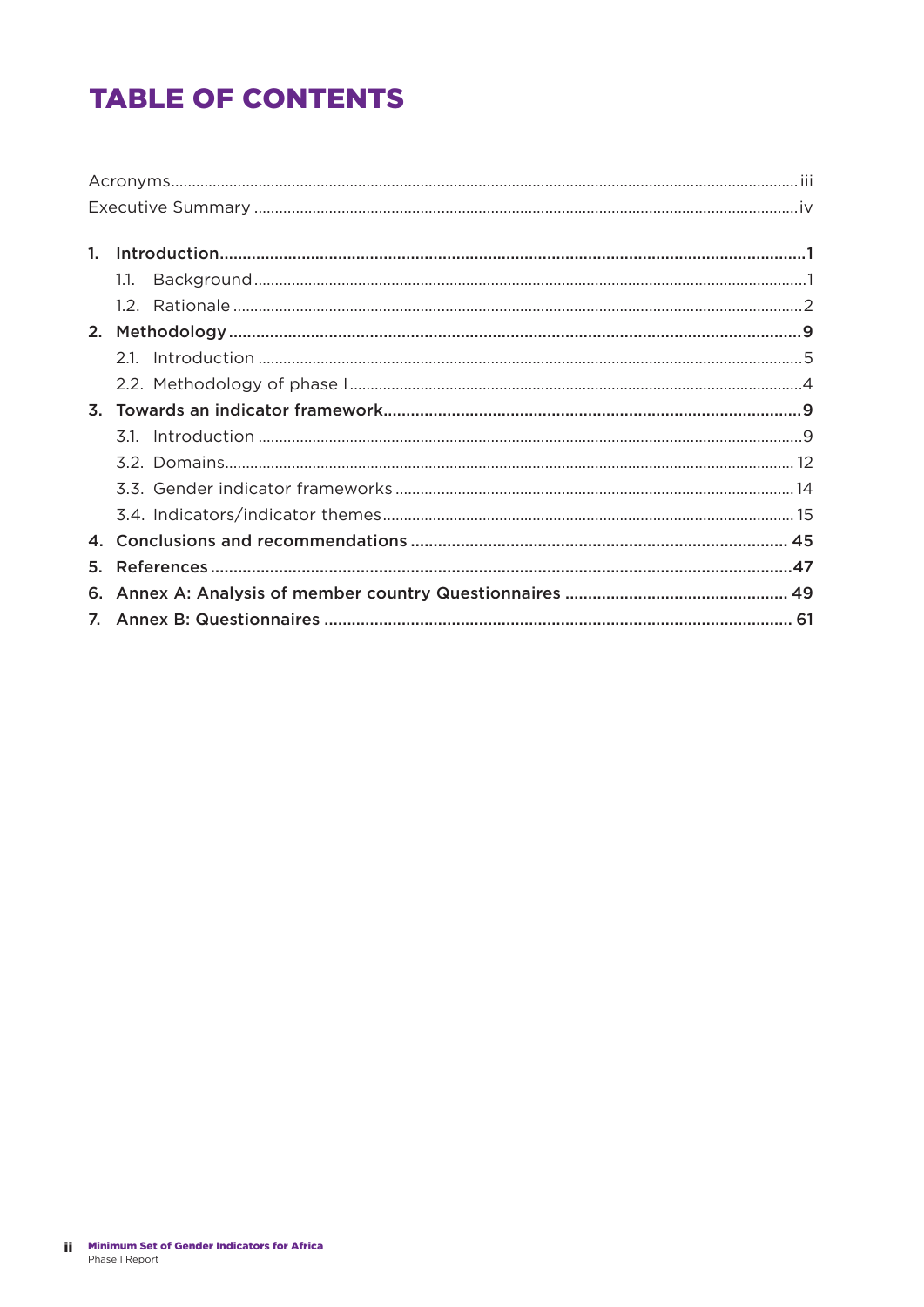## ACRONYMS

| <b>AAPA</b>           | Addis Ababa Plan of Action for Statistical Development                   |
|-----------------------|--------------------------------------------------------------------------|
| <b>AGGeS</b>          | African Group on Gender Statistics (AGGeS)                               |
| <b>APGS</b>           | Africa Program on Gender Statistics                                      |
| <b>ASCC</b>           | African Symposium on Statistical Development                             |
| <b>ASS</b>            | African Statistics System                                                |
| <b>ASSD</b>           | African Symposium on Statistical Development                             |
| <b>AU</b>             | <b>African Union</b>                                                     |
| <b>BPFA</b>           | Beijing Platform for Action                                              |
| <b>CoDGs</b>          | Committee of Directors Generals of National Statistics Office            |
| <b>CSO</b>            | Civil Society Organization                                               |
| <b>DG</b>             | <b>Director General</b>                                                  |
| <b>ECA</b>            | United Nations Economic Commission for Africa                            |
| <b>ECOWAS</b>         | Economic Community of West African States                                |
| <b>ESCAP</b>          | United Nations Economic and Social Commission for Asia and the Pacific   |
| <b>FAO</b>            | Food and agricultural Organization of the United Nations                 |
| <b>GDDS</b>           | General Data Dissemination System                                        |
| <b>IAEG-GS</b>        | Interagency and Expert Group on the Development of Gender Statistics     |
| <b>IDRC</b>           | International Development Research Centre                                |
| <b>ILO</b>            | International Labour organization                                        |
| <b>MSGIA</b>          | Minimum Set of Gender Indicators for Africa                              |
| <b>NSDS</b>           | National Strategy for the Development of Statistics                      |
| <b>NSO</b>            | <b>National Statistics Office</b>                                        |
| <b>OECD</b>           | Organisation for Economic Co-operation and Development                   |
| <b>OHCHR</b>          | Office of the United Nations High Commissioner for Human Rights          |
| <b>PARIS21</b>        | Partnership in Statistics for Development in the 21st Century            |
| <b>RRSF</b>           | Regional Strategic Framework for Statistical Capacity Building in Africa |
| <b>SADC</b>           | Southern African Development Community                                   |
| <b>SHaSA</b>          | Strategy for the Harmonization of Statistics in Africa                   |
| <b>StatCom-Africa</b> | Statistical Commission of the African Union                              |
| <b>UNDP</b>           | United Nations Development Program                                       |
| <b>UNEP</b>           | United Nations Environmental Program                                     |
| <b>UNESCO</b>         | United Nations Educational, Scientific and Cultural Organization         |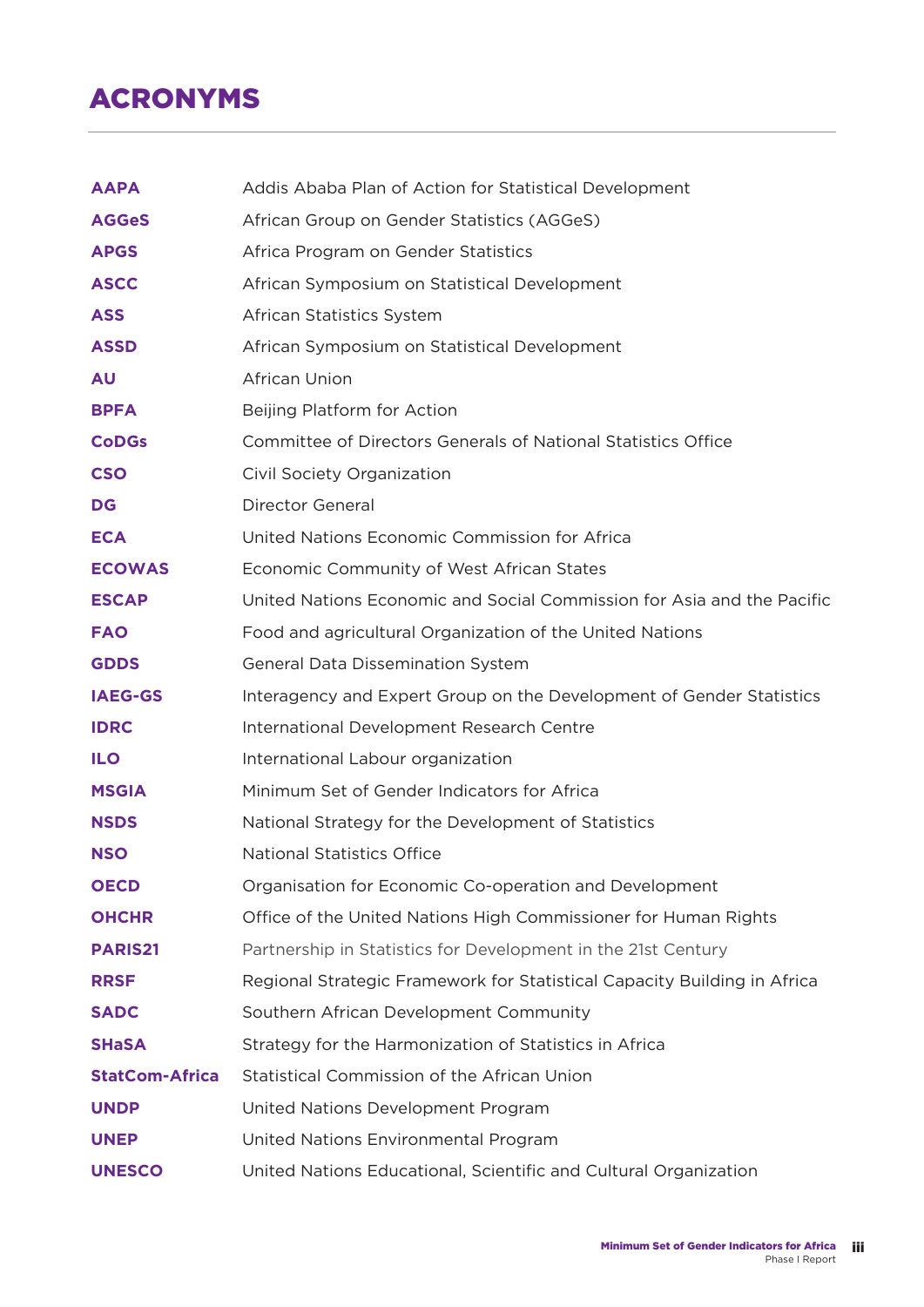| <b>UNFPA</b>     | United Nations Population Fund                                     |
|------------------|--------------------------------------------------------------------|
| <b>UNHABITAT</b> | United Nations Human Settlements Programme                         |
| <b>UNHCR</b>     | United Nations High Commissioner for Refugees                      |
| <b>UNICEF</b>    | United Nations Children's fund                                     |
| <b>UNOCHA</b>    | United Nations Office for the Coordination of Humanitarian Affairs |
| <b>UNSC</b>      | UN Statistical Commission                                          |
| <b>UNSD</b>      | UN Statistical Division                                            |
|                  |                                                                    |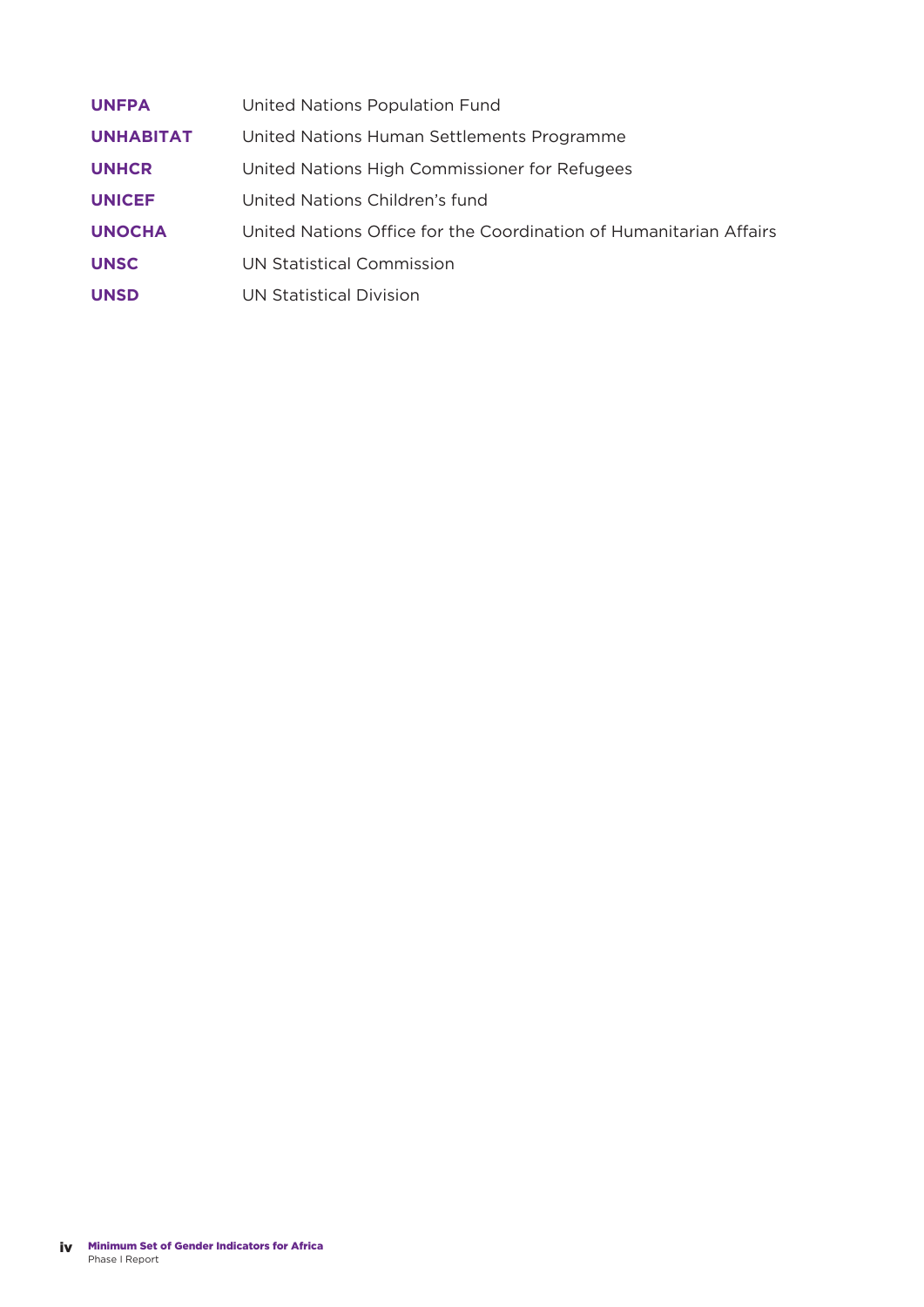The original quest to improve gender related indicators and frameworks is rooted in the Beijing Platform for Action (BPFA). This framework, as adopted in 1995, gives very clear guidelines on and emphasizes the importance of the statistical measurement of gender related activities, as well as the need to build policies and strategies based on statistical evidence. The Interagency and Expert Group on the Development of Gender Statistics (IAEG-GS) was established by the United Nations (2006). In 2009, at the meeting held in Accra, a subgroup of the IAEG-GS working on the international database was established to develop a Global Minimum Set of Gender Indicators. The purpose of the Global Minimum Set of Gender Indicators was to develop a common statistical measurement framework that could be used for the national production and international compilation of gender statistics and to track progress across countries and regions. The guidelines and indicator framework (ESA/STAT/AC.242/5), as developed by the designated sub-group of the IAEG-GS, were agreed on by the United Nations Statistical Commission in its 44th Session in 2013 (E/CN.3/2013/33). These were subsequently revised in 2017 to reflect its linkages with the Sustainable Development Agenda 2030.

Establishing a Minimum Set of Gender Indicators relevant and tailored to the African region will not only fill the gaps in the Sustainable Development Agenda 2030 and Africa Agenda 2063, but could also serve as a guide for the development of national Gender Indicator frameworks and the national production and continental compilation of gender statistics. In additional to this it can also serve as a guideline for the harmonization of current regional and sub-regional initiatives that have indicator sets, such as for example the Africa Gender Barometer and the Africa Gender Index.

The Minimum Set of Gender Indicators for Africa (MSGIA) initiative is being executed by UN Women in partnership with ECA and AfDB. UN Women is leading and funding the project, whilst ECA and the AfDB provide technical support. This initiative is executed in four distinct phases:

- Phase I: Concept development and preparatory research
- Phase II: Gender Statistics Expert Group, workshop and refinement
- Phase III: Validation and endorsement at Regional Statistics Workshop
- Phase IV: Validation at Committee of DGs of NSOs, Stat Com-Africa and Submission to the AU

This report summarizes the findings of Phase I and is based on a study of the main gender indicator frameworks on the continent as well as the findings of a questionnaire survey conducted amongst member states and International and Civil Society partners.

It is not envisaged that the MSGIA will result in a framework on which member states have to report, but rather serve to harmonize the indicator frameworks across the continent and serve as a resource when members states are developing their own national gender indicator frameworks. Even though not formally part of the Strategy for the Harmonization of Statistics in Africa (SHaSA) program, it will be important to incorporate the work on MSGIA and the proposed Gender Indicator Toolkit, into the program and mold it to serve as part of its outputs. The MSGIA process and an eventual gender statistics indicator toolkit fits into the Gender statistical system process during the phase of elaboration of national gender statistics plans and indicator frameworks.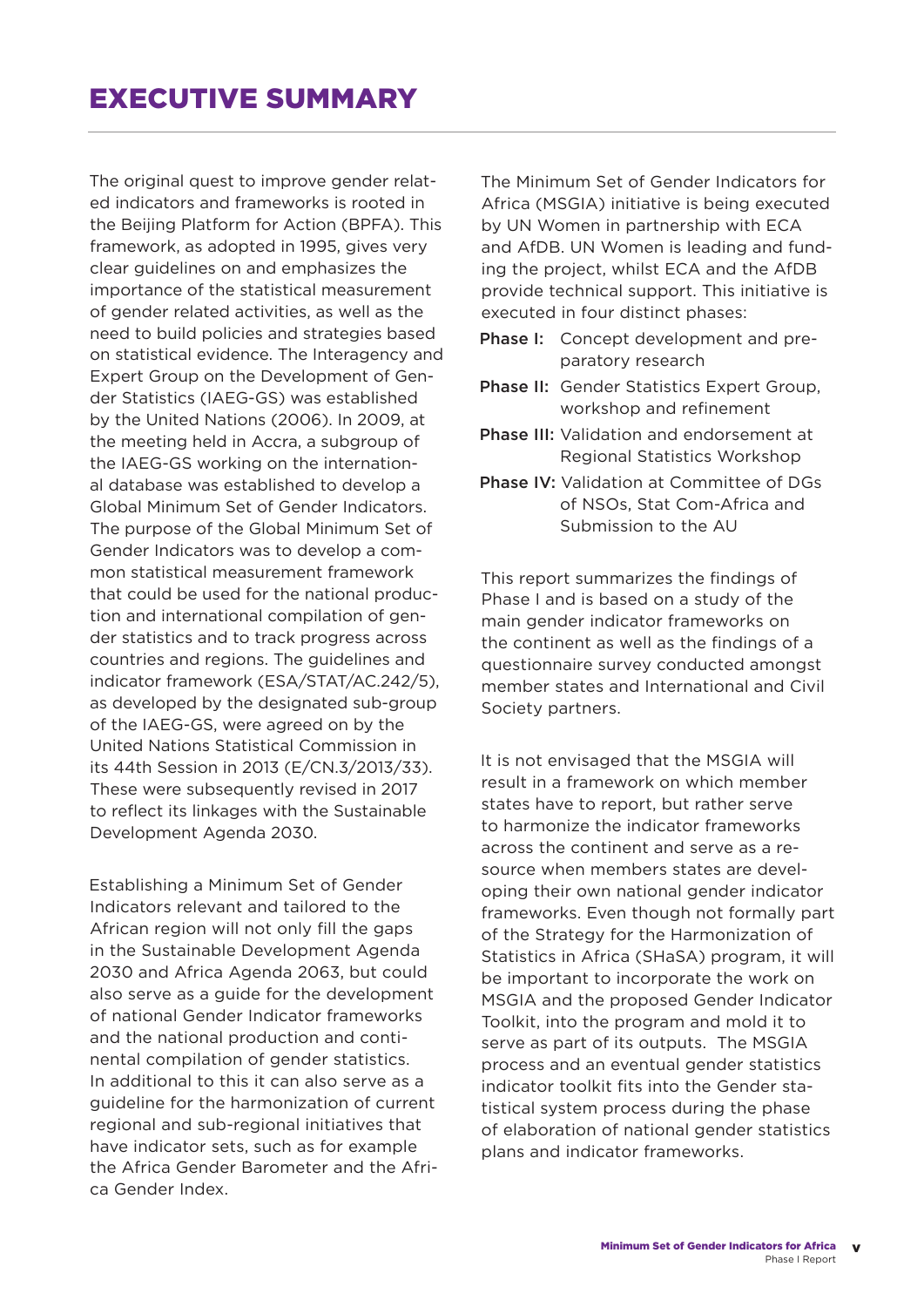Six continental indicator frameworks were considered during this phase. These are:

- Sustainable Development Agenda 2030
- Global Minimum Set of Gender Indicators as elaborated by the Inter-agency and Expert Group on Gender Statistics (IAEG-GS) on behalf of the UNSD (Revised 2019).
- Africa Agenda 2063
- Africa Gender Scorecard published by ECA
- Africa Gender and Development Index published by ECA
- Africa Gender Index currently under revision by the AfDB

The six indicator frameworks were supplemented with suggestions from members states and partners on additional indicators that are important from an Africa perspective. The work during phase I focused on integrating all six existing indicator frameworks as well as the inputs

provided by member states and partners. It resulted in a proposed integrated indicator framework that was used as the basis of discussion during a Gender Statistics Expert Group meeting held in Accra in November.

During the Accra workshop, the focus was on getting feedback from the participants on the appropriateness, measurability and data availability of the proposed gender indicators. The addition of new domains (of high importance to the continent), as well as well the prioritization of the proposed indicators, were also covered during small group sessions.

A consultant has been tasked to draft an updated draft indicator framework (Phase II report) which will also be circulated to partners for additional inputs and comments prior to its ratification at the Gender Statistics Workshop 2020 planned for March/April 2020.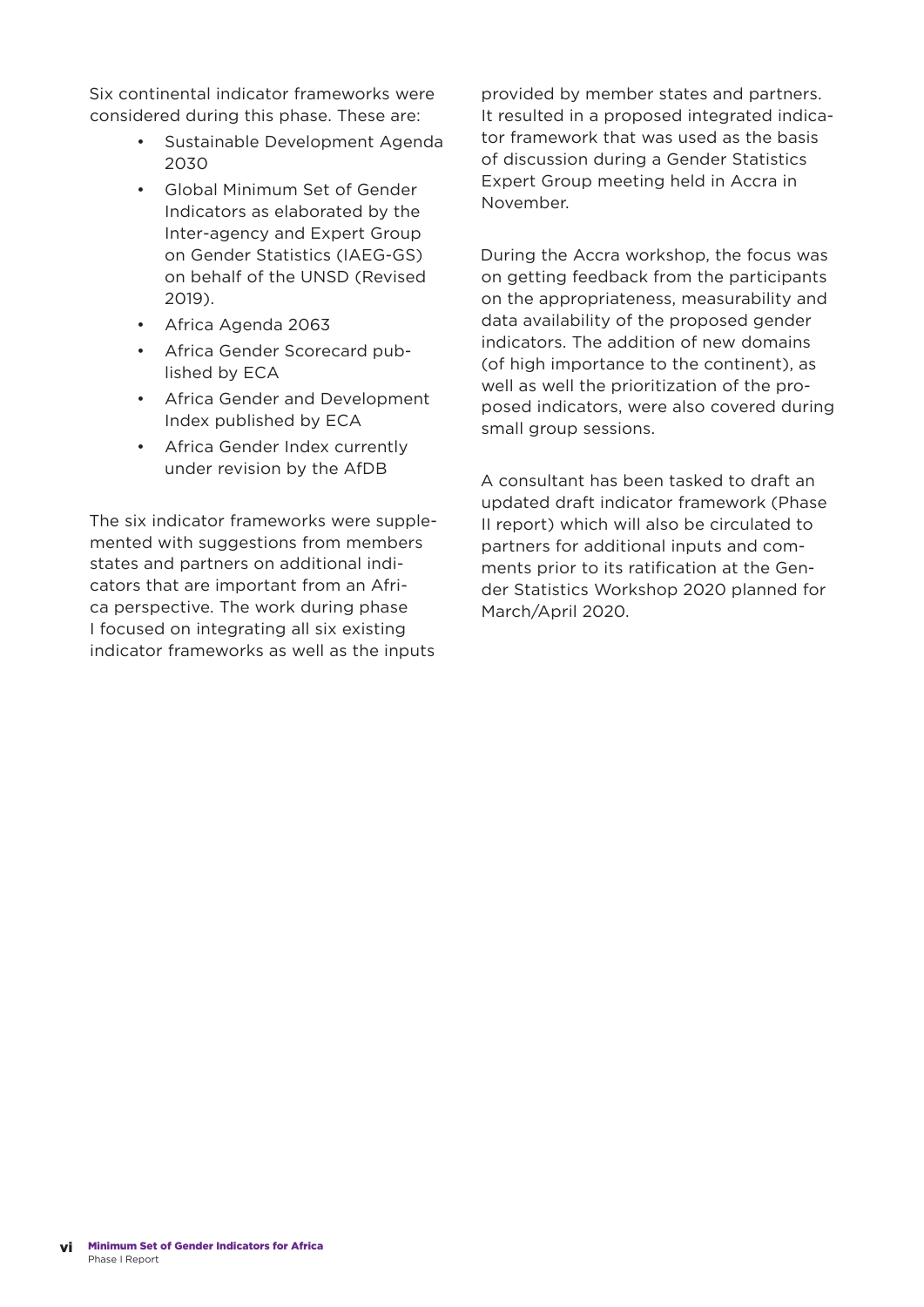## 1. INTRODUCTION

### 1.1. BACKGROUND

Currently, the Sustainable Development 2030 and Africa Agenda 2063 frameworks have several indicators and measurement imperatives related to gender. However, the roots for the call to improve gender related indicators and frameworks stretch back much further to the Beijing Platform for Action (BPFA). This framework, as adopted in 1995, gives very clear guidelines on and emphasizes the importance of the statistical measurement of gender related activities, as well as the need to build policies and strategies based on statistical evidence. In 2000, at a special session on the BPFA +5, convened during the twenty-third General Assembly of the United Nations, it was noted that the lack of a Minimum Set of Gender Indicators was hampering the monitoring of this project. Subsequent to this, guidelines were developed and an Interagency and Expert Group on the Development of Gender Statistics (IAEG-GS) was established by the United Nations (2006). The purpose of the IAEG-GS was to review initiatives supporting capacity development of national statistical systems to develop gender statistics. Since then, biannual meetings were held in various countries in support of this agenda.

During the five yearly BPFA meeting convened in 2005 to discuss progress with regards to the implementation of the platform for action, clear guidelines and

the responsibilities of statistical agencies at national, regional and international level were published. These guidelines focused on the provision of sex-disaggregated data; data on specific gender issues and gender responsive data and statistics.

In 2009, at the meeting held in Accra, a subgroup of the IAEG-GS working on the international database was established to develop a Global Minimum Set of Gender Indicators. Two years later, in 2011, a programme review of gender statistics, prepared by Ghana (E/CN.3/2011/3) was discussed at the UN Statistical Commission (UNSC). The outcome of these deliberations was the establishment of a global programme on gender statistics, which had to focus amongst other activities, on expanding the review of gender statistics in order to establish a Global Minimum Set of Gender Indicators (E/2011/24-E/ CN.3/2011/37).

The purpose of the Global Minimum Set of Gender Indicators was to develop a common statistical measurement framework that could be used for the national production and international compilation of gender statistics and to track progress across countries and regions. The guidelines and indicator framework (ESA/STAT/ AC.242/5), as developed by the designated sub-group of the IAEG-GS, were agreed on by the United Nations Statistical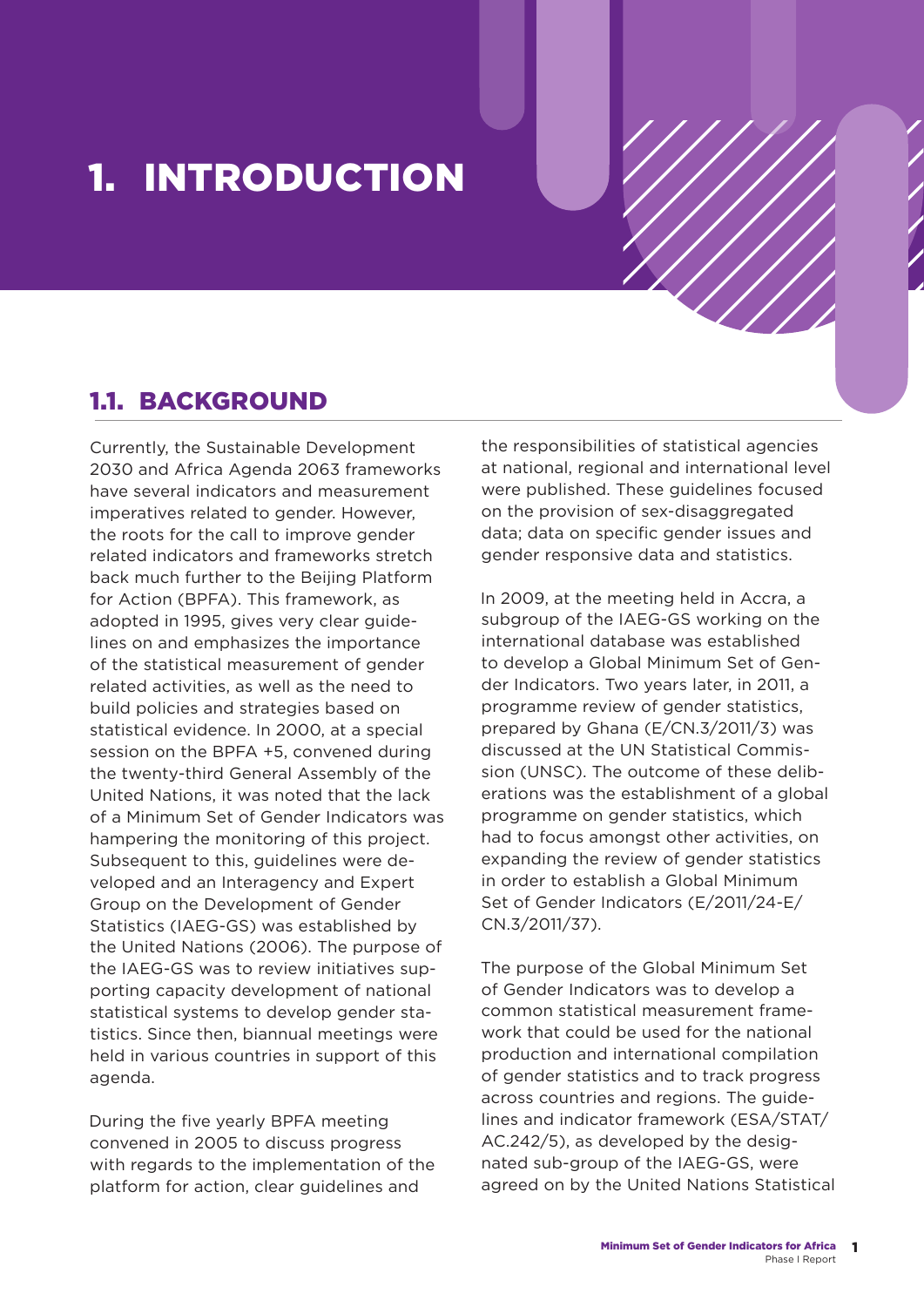Commission in its 44th Session in 2013 (E/ CN.3/2013/33). These were subsequently revised in 2017 to reflect its linkages with the Sustainable Development Agenda 2030.

All conceptualizations of the idea of a Minimum Set of Gender Indicators included three levels of indicators: international comparisons, specific regional circumstances and the national monitoring of gender issues. The Minimum Set of Gender Indicators, whether at global or regional level, was never intended to be for gender analysis per se. The IAEG-GS sub-group indicated, when publishing the global indicators, that a much larger set, with additional crosstabulations, would be needed for meaningful gender analysis at the national level and for national policy development and monitoring. It did however recommend its use across countries and regions, for the national production and international compilation of gender statistics.

### 1.2. RATIONALE

Establishing a Minimum Set of Gender Indicators relevant and tailored to the African region is needed. Such a set would not only fill the gaps in the Agenda 2030 and Africa Agenda 2063, but could also serve as a guide for the development of national Gender Indictor frameworks and the national production and continental compilation of gender statistics. In additional to this it can also serve as a guideline for the harmonization of current regional and sub-regional initiatives that have indicator sets such as for example the Africa Gender Barometer and the Africa Gender Index. Such a process will be dependent on and interlinked with the work previously done by the Inter-agency and Expert Group on Gender Statistics, under the United Nations Statistics Division on the Global Minimum Set of Gender Indicators. This indicator set was formally adopted at the United Nations Statistics Commission's 44th Session in 2013 (E/CN.3/2013/33) and updated in 2017 to align it with the SDG targets and indicators. The Global Minimum Set of Gender Indicators is used across countries and regions, to guide the national production and international compilation of gender statistics. As of April 2019, the list of Global Minimum Set of Gender Indicators contains a total of 52 quantitative and 11 qualitative indicators related to national norms. These are organized into five domains:

- 1. Economic structures and access to resources
- 2. Education
- 3. Health and related services
- 4. Public life and decision-making
- 5. Human rights of women and child

Each domain addresses one or more of the Beijing Platform for Action critical areas of concern, as well as insofar as data availability permitted at the time of the development of this indicator set.

The United Nations Economic and Social Commission for Asia and the Pacific (ES-CAP) held a regional consultative workshop in Bangkok to develop a framework and core set of gender statistics and indicators for Asia and the Pacific in 2013. The final indicator set was adopted by ESCAP in January 2015. However, the process in Africa has ran a different course.

StatCom-Africa has been established by the African Union (AU) to provide a forum for discussions and decisions on all issues related to statistical development. In line with this brief, StatCom-Africa set up the African Group on Gender Statistics (AG-GeS) at its inaugural meeting in January 2008, to address challenges related to gender statistics. The AGGeS developed an umbrella regional program on gender statistics called the Africa Program on Gender Statistics (APGS), which encompasses all conceivable activities that need to be undertaken by regional organizations, international agencies and other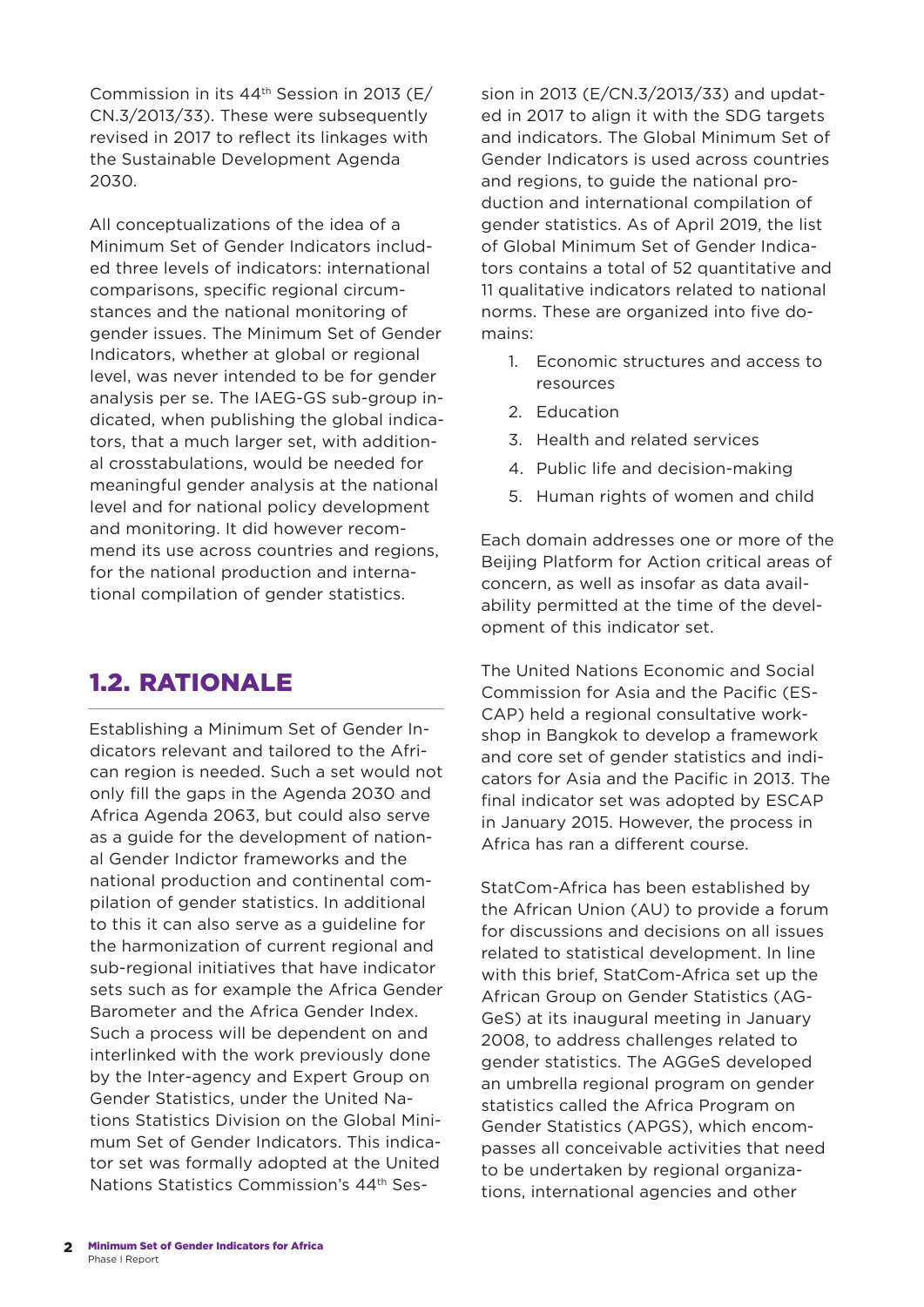institutions at the regional level. The program is supported technically and financially by all pan-African institutions and some development partners. It aims to eliminate duplication of effort on the continent by forging synergies between different stakeholders, make good use of scarce resources, and thus contribute towards significant and sustainable improvements in gender statistics in Africa.

The AGGeS was endorsed by the Statistical Commission for Africa at its third session. The AGGeS was tasked to coordinate the implementation of the program and to report on progress made. The first phase of the program was developed in 2012, and its five-year plan (2012-2016) was implemented by different gender statistics stakeholders in the region. The second phase of the program started in 2017 (2017-2021) and gave opportunity to align the APGS to new developments arising from the SDGs' data and methodological requirements. The development and implementation of the APGS is in alignment with ongoing efforts at the continental level to implement the Strategy on the Harmonization of Statistics in Africa (SHaSA).

The development of a similar indicator framework to the Global Minimum Set of Gender Indicators, as well as the framework developed for ESCAP, was discussed in 2017 at the first Regional Gender Statistics workshop held in Dakar. A tentative

plan of action was adopted at the second Regional Gender Statistics meeting held in November 2018 in Abidjan. It was agreed at the time, that the work on a Minimum Set of Gender Indicators for Africa (MS-GIA) will be coordinated by UN-Women, as a partnership between AUC, ECA, AfDB, UN Women and the AGGeS (given their mandate is among others to Report to Statcom-Africa and provide guidance to and coordinate the activities of the APGS). It will be important that other UN agencies, such as for example ILO, FAO should also be consulted during the process. It was also decided that the overall coordination process of the development of MSGIA will be done by UN Women.

Efforts to establish a MSGIA aim to take this work forward within the region by incorporating relevant indicators from the Africa Agenda 2063, Agenda 2030, Africa Gender Scorecard, African Gender and Development Index (AGDI) and the work done thus far on the Africa Gender Index (AGI). This process will also be informed by the First Ten Year Implementation Plan of Africa Agenda 2063, which has been aligned to the Agenda 2030 and SDGs.

As explained in more detail in the next section, the MSGIA project will be executed in four phases. This report specifically summarizes the findings of the first phase of the project.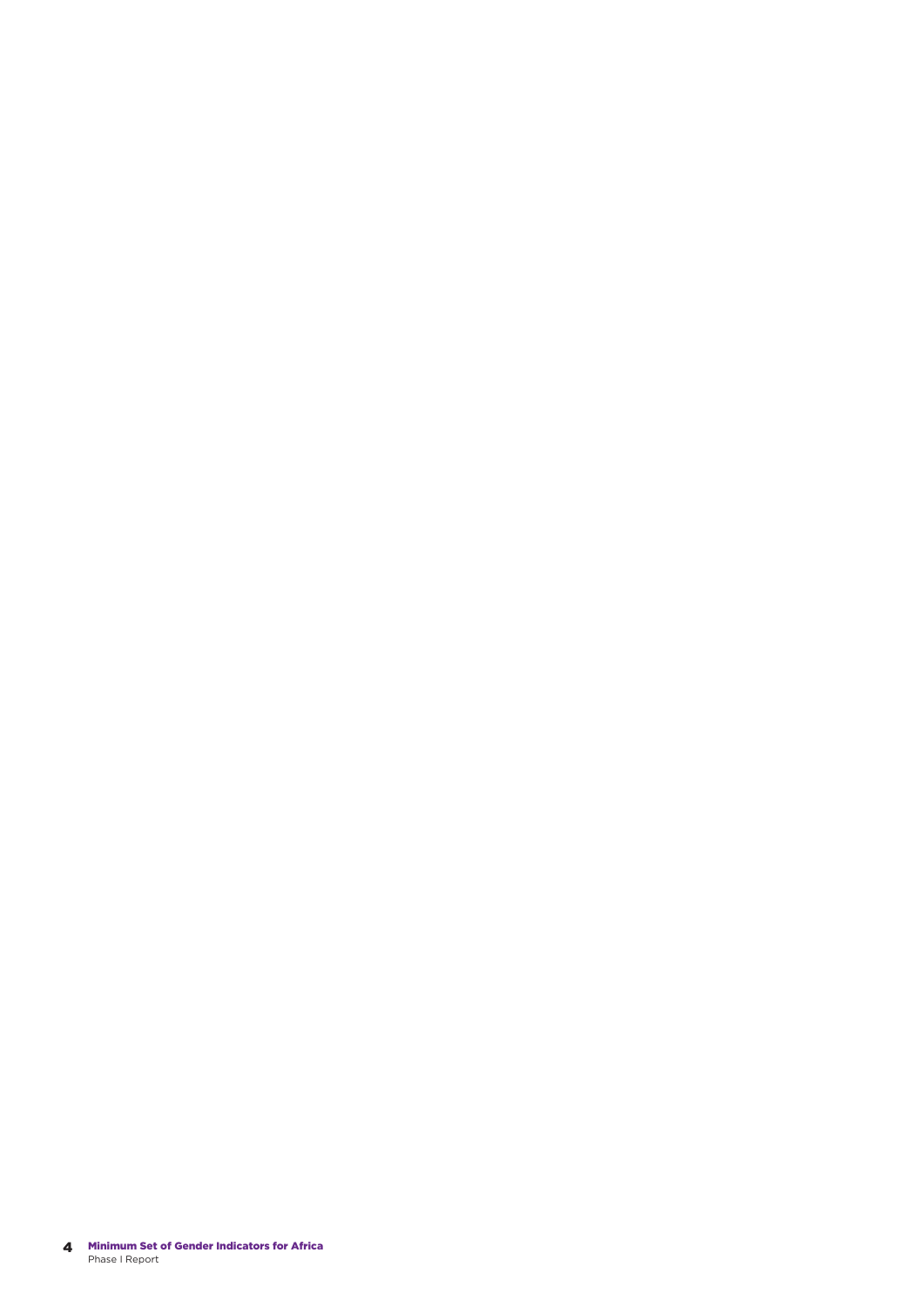## 2. METHODOLOGY

### 2.1. INTRODUCTION

The MSGIA project is being executed by UN Women in partnership with ECA and AfDB in four distinct phases. These phases are:

- Phase I: Concept development and preparatory research
- Phase II: Gender Statistics Expert Group, workshop and refinement
- Phase III: Validation and endorsement at Regional Statistics Workshop
- Phase IV: Validation at Committee of DGs of NSOs, Stat Com-Africa and Submission to the AU

During phase I, the focus is on doing a comprehensive overview of existing indicator and reporting frameworks at an international and regional level, as well as consultation with the national gender and data focal points in African National Statistics Offices (NSOs) and relevant ministries in member countries through a questionnaire survey. UN-Women drafted a questionnaire for this purpose, which was also translated into French. This questionnaire was further adjusted to solicit inputs from UN partner agencies and NSOs. The findings of the research done during phase I will provide the basis for the additional consultative processes planned for phase II.

Phase II revolves around face to face consultations and will be facilitated by an international consultant contracted and paid for by UN Women. Draft 1 of the indicator framework was shared and discussed as part of a one-and-a-half day session linked to the Gender Statistics Expert Group meeting, held in Accra during the week 18-23 November, 2019. The workshop was attended by delegates from the National Statistics Offices of 23 countries on the continent: Ethiopia, Kenya, Zambia, Uganda, Rwanda, Cabo Verde, Lesotho, Ivory Coast, Zimbabwe, Togo, Malawi, Nigeria, Botswana, Tanzania, Burkina Faso, South Africa, Cameroon, Sao Tome and Principe, Tunisia, Djibouti, Sierra Leone, Morocco and Ghana. All AGGeS members were represented at the meeting in addition to the Gender Focal points of the various member states.

During this discussion session, the focus was on getting feedback from the participants on the appropriateness, measurability and data availability of the proposed indicators. The addition of new domains, as well as the prioritization of the proposed indicators, was also covered during small group sessions. After this session, the consultant drafted an updated draft indicator framework (Phase II report), whilst UN Women updated the phase I report to reflect member country questionnaire inputs that were received late. This framework will then be shared by UN-Women and partners, with the relevant UN-Agencies for further inputs and refinement.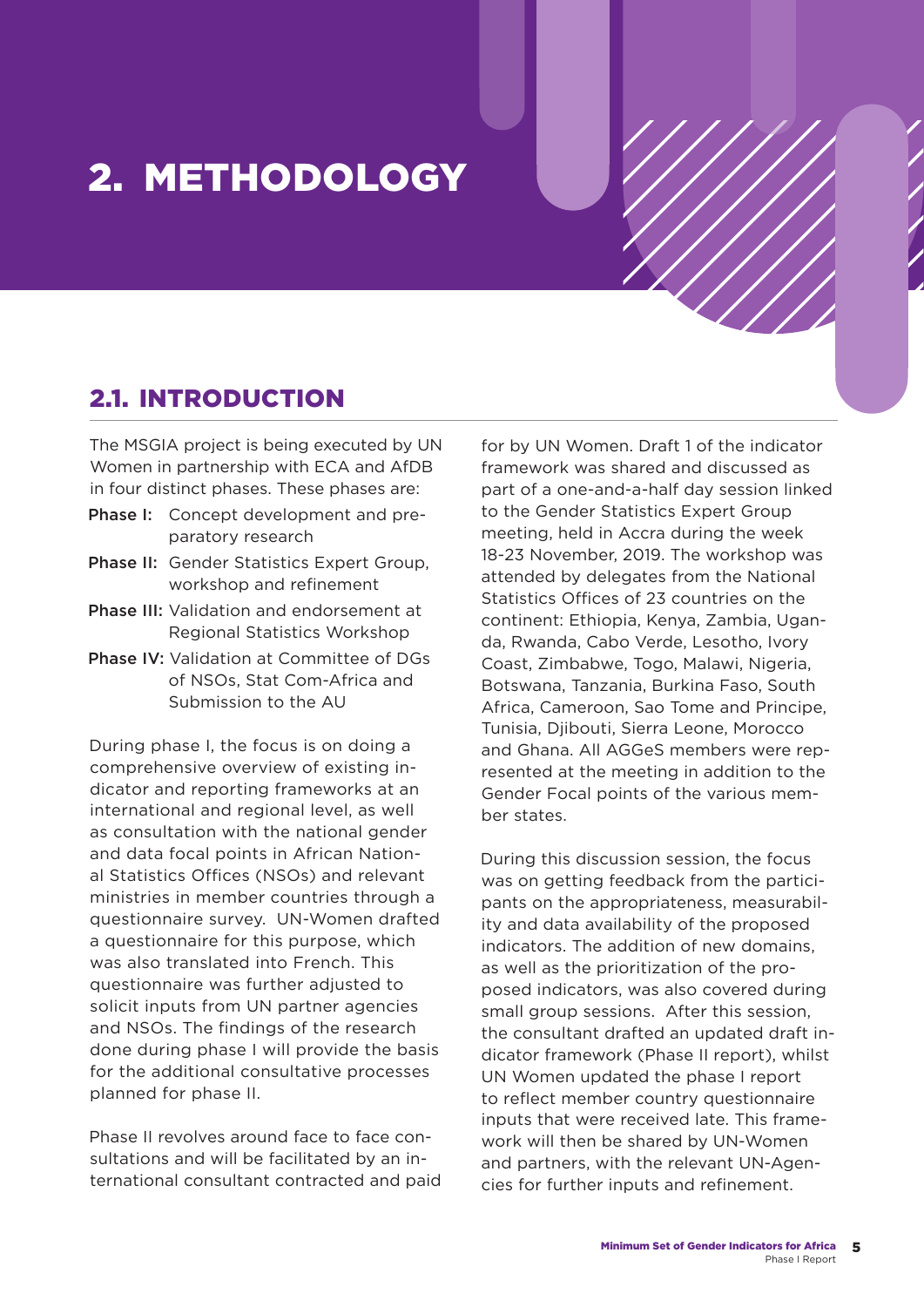Engagement for phase III will take place during the third annual Regional Statistics Workshop, currently planned for March/ April, 2020. It will culminate in the validation and endorsement of the narrative report and indicator framework by the delegates, with the recommendation or not that the AGGeS submit the report and framework to the meeting of Director Generals of NSOs and Statcom-Africa for approval. The updated report will be circulated well in advance to delegates in order to provide sufficient time to study it. This Regional Statistics workshop is normally attended by a wide range of stakeholders including representatives from ministries tasked with women/gender coordination and programs, National Statistics Offices (NSOs), Civil Society Organizations (CSOs) and academics.

The final phase (phase IV) will involve the submission of the final report and indicator framework through the AGGeS and its ultimate presentation to the Committee of Directors Generals of National Statistics Office (CoDGs) and the Statistical Commission for Africa (STATCOM-AFRICA). These dates will be determined during phase III.

## 2.2. METHODOLOGY OF PHASE I

Phase I involved the collection of information regarding the existing gender indicator sets already in use on the continent, consultation with members states through the offices of the NSOs and consultation with other UN agencies and Civil Society Organizations (CSOs).

The questionnaire survey of member states was the central component of the consultative process and NSOs were encouraged to include the views of as many different stakeholders from line ministries who work with issues around gender, when completing the questionnaires. The consultative

questionnaire included questions requiring the respondents to rank the relative importance of each of the Global MSI domains, as well as the associated indicators within the African context. Thus, the question sets were focusing on what is missing and what should be added to the Global Set to better reflect gender concerns of the African continent. A short section focusing on existing national level indicator frameworks and perceptions about the usefulness or degree of influence that the MSGIA will have for them has also been included. The questionnaires were translated into French and copies are available in Annex A of the report.

Focal points were encouraged to work closely with the gender machinery in their country to identify additional domains and or indicators that are not part of existing frameworks but are of relevance to the region. As a result of the recommended approach, one questionnaire was submitted per country, with responses based on the national consensus of what is important in each domain. In practice, only 52% of the NSOs consulted wider than only their own organization when completing their questionnaires. A total of 8 (29%) of the responding countries consulted two or more stakeholders in addition to officials from the NSO.

The questionnaires have been designed as part of a broader consultative process and even though the response rates were lower than anticipated, the completed questionnaires nevertheless provided some insight into the current situation in the countries that have responded, as well as information on their position with regards to additional/modified domain and indicator requirements. Table 1 provides a summary of the language breakdowns, highlighting the gaps created by only circulating French and English version of the questionnaire and not an Arabic version. Complimentary to this Table 2 on the next page reflects response rates for the member state questionnaires, as well as give an indication of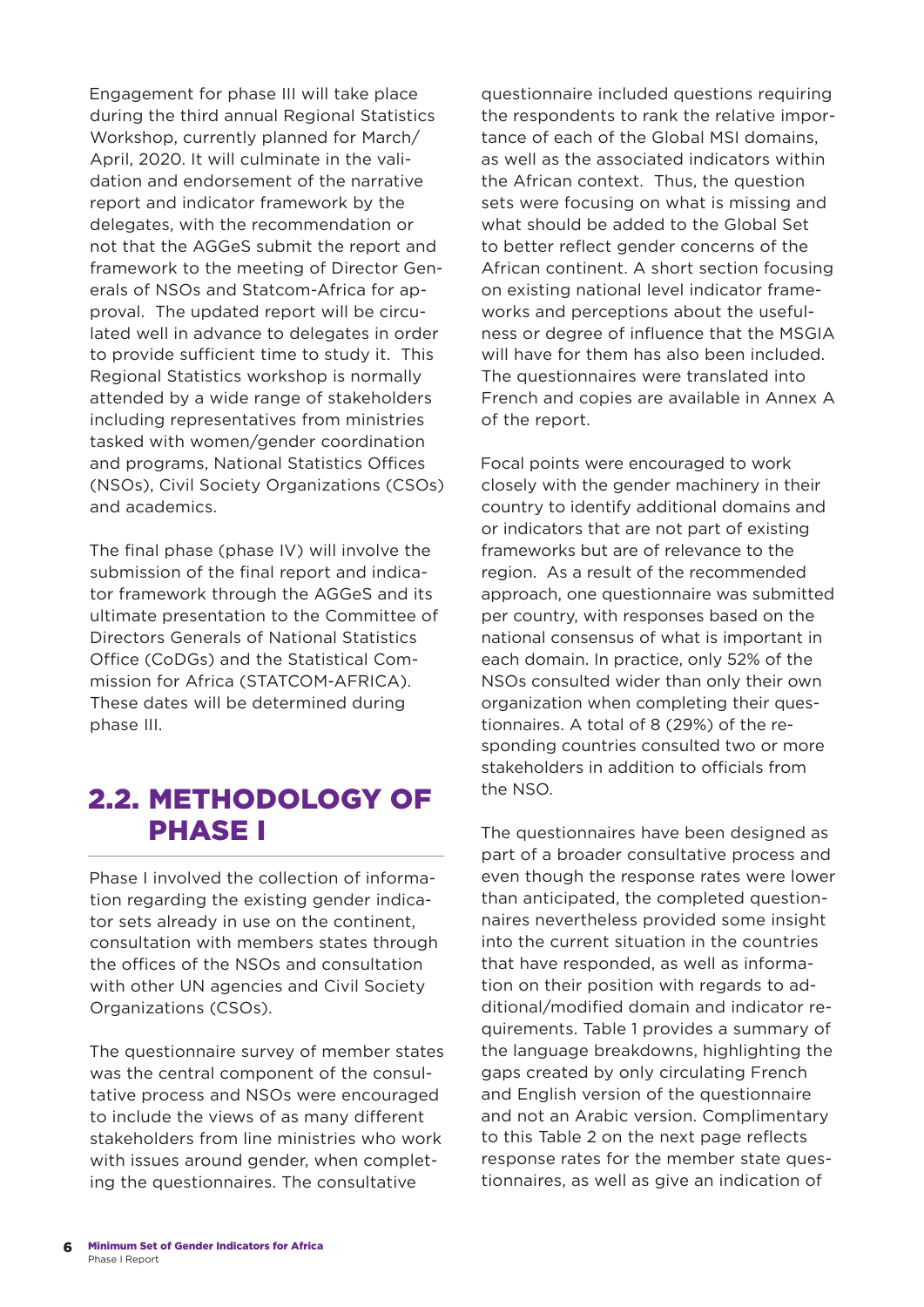how many have gender indicator frameworks.

As can be seen from Tables 1 and 2, the response rate for the consultative questionnaire, which was sent to the NSOs of member states was 50%. Even though it was assumed that the 12 North African member states will be completing the French or the English version of the questionnaire, the assumption proved to be incorrect as only Sudan, Morocco and Egypt submitted completed questionnaires. Sudan and Egypt opted for English, whilst Morocco used the French version of the questionnaire. All these countries, as well as Tunisia indicated that they would have preferred an Arabic version of the questionnaire. It will therefore be important that the questionnaire also be made available in Arabic when similar studies are done in future in order to include the perspectives of the member states of North Africa.

### **TABLE 1:** Analysis of member state responses by Arabic and English/French

| Language breakdown                              | <b>Number</b>     |
|-------------------------------------------------|-------------------|
| Number of Arabic speaking countries             | $12 \overline{ }$ |
| Number of non-Arabic speaking countries         | 42                |
| Total number of countries in Africa             | 54                |
| Total questionnaires received                   | 27                |
| % received of all countries in Africa           | 50,0              |
| % received of English/French speaking countries | 59,5              |
| % received of Arabic speaking                   | 16,7              |

#### **TABLE 2:** Members state response rates and

| Member states of<br>the African Union<br>in alphabetical order | <b>Questionnaires</b><br>completed | National Gender Indicator framework status <sup>1</sup> |
|----------------------------------------------------------------|------------------------------------|---------------------------------------------------------|
| Burkina Faso                                                   | <b>Yes</b>                         | Yes, indicator framework received                       |
| Cameroon                                                       | Yes                                | Yes, but no indicator framework received                |
| Egypt                                                          | <b>Yes</b>                         | No response to question                                 |
| Eswatini (formerly<br>Swaziland)                               | Yes                                | Yes, but no indicator framework received                |
| Ethiopia                                                       | <b>Yes</b>                         | No, but framework is currently being developed          |
| Gambia                                                         | Yes                                | Yes, indicator framework received in draft format       |
| Ghana                                                          | Yes                                | No, but currently being developed                       |
| Guinea                                                         | Yes                                | No framework                                            |
| Guinea-Bissau                                                  | Yes                                | No framework                                            |
| Ivory Coast                                                    | Yes                                | No framework                                            |
| Kenya                                                          | Yes                                | Yes, indicator framework received                       |
| Lesotho                                                        | Yes                                | Policy, but no indicator framework received             |
| Madagascar                                                     | Yes                                | No framework                                            |
| Malawi                                                         | Yes                                | Yes, indicator framework received                       |

This column reflects the responses from member states as provided in the questionnaire. There were instances where the respondent indicated that there is a gender indictor framework, but no supporting documentation was provided.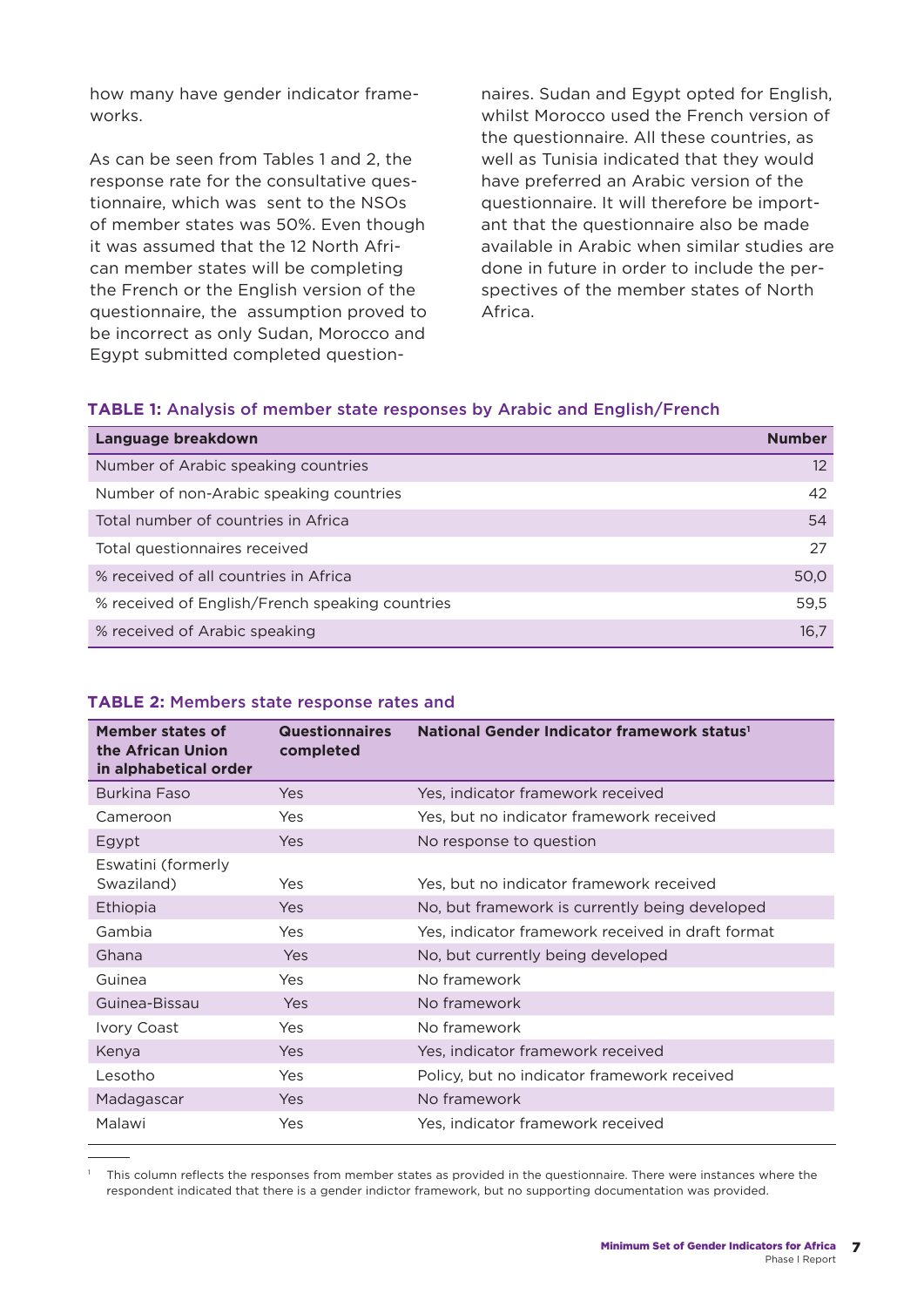| Member states of<br>the African Union<br>in alphabetical order | <b>Questionnaires</b><br>completed | National Gender Indicator framework status <sup>1</sup>                                                                               |
|----------------------------------------------------------------|------------------------------------|---------------------------------------------------------------------------------------------------------------------------------------|
| Mali                                                           | Yes                                | Yes, annual publication on Statistics of Women and<br>children                                                                        |
| Mauritius                                                      | Yes                                | Yes, Economic and Social Indicators on Gender is<br>published annually                                                                |
| Morocco                                                        | Yes                                | No response to question and no framework attached                                                                                     |
| Nigeria                                                        | Yes                                | No, each ministry has gender indicators in their<br>frameworks                                                                        |
| Rwanda                                                         | Yes                                | Yes, National Gender Statistics Framework (GSF) which<br>results in a National Gender Statistics Report, published<br>every 2-3 years |
| Senegal                                                        | Yes                                | No framework                                                                                                                          |
| Sierra Leone                                                   | Yes                                | Yes, National Gender Statistics Framework received                                                                                    |
| South Africa                                                   | Yes                                | No framework                                                                                                                          |
| Sudan                                                          | Yes                                | Yes, no framework received and no regular data<br>production                                                                          |
| Tanzania                                                       | Yes                                | No framework received, but draft indicator FW<br>completed                                                                            |
| Togo                                                           | Yes                                | No framework                                                                                                                          |
| Uganda                                                         | Yes                                | Yes, indicator framework received                                                                                                     |
| Zimbabwe                                                       | Yes                                | No framework                                                                                                                          |
| <b>Total received</b>                                          | 27                                 | 8 (Yes have framework and framework received)                                                                                         |
| % received of total                                            | 50,0                               | Existence of framework: 30,8% of responding member<br>states; Supporting documents sent 15,4% of all member<br>states                 |

In addition to consulting members states, an adjusted consultative questionnaire was also distributed to regional representatives of the Food and agricultural Organization of the United Nations (FAO), United Nations Children's fund (UNICEF), United Nations Educational, Scientific and Cultural Organization (UNESCO), United Nations Environmental Program (UNEP), United Nations Human Settlements Programme (UNHABITAT), United Nations Population Fund (UNFPA), United Nations Development Program (UNDP), Office of the High Commissioner of Human Rights (OHCHR), United Nations High Commission for Refugees (UNHCR), International Labour Organization (ILO), United Nations Office for the Coordination of Humanitarian Affairs (UNOCHA), United Nations Statistical Division (UNSD), Paris21 and the Africa Centre for SDGs..

Feedback to this questionnaire was received from FAO, UNESCO, UNICEF and Paris21. In the case of UNEP their recently published gender indicator framework was used as a reference for the environmental additions to the proposed indicator framework. The Civil society organizations that have been approached include: the SDG center for Africa, Data4SDGs, IDRC and DATA2x. Of these agencies only the SDG center for Africa and Data4SDGs answer was received. Their inputs centered around the SDG indicators with a gender dimension. The report produced during phase II will also be circulated to these partners for any additional inputs and comments they may have.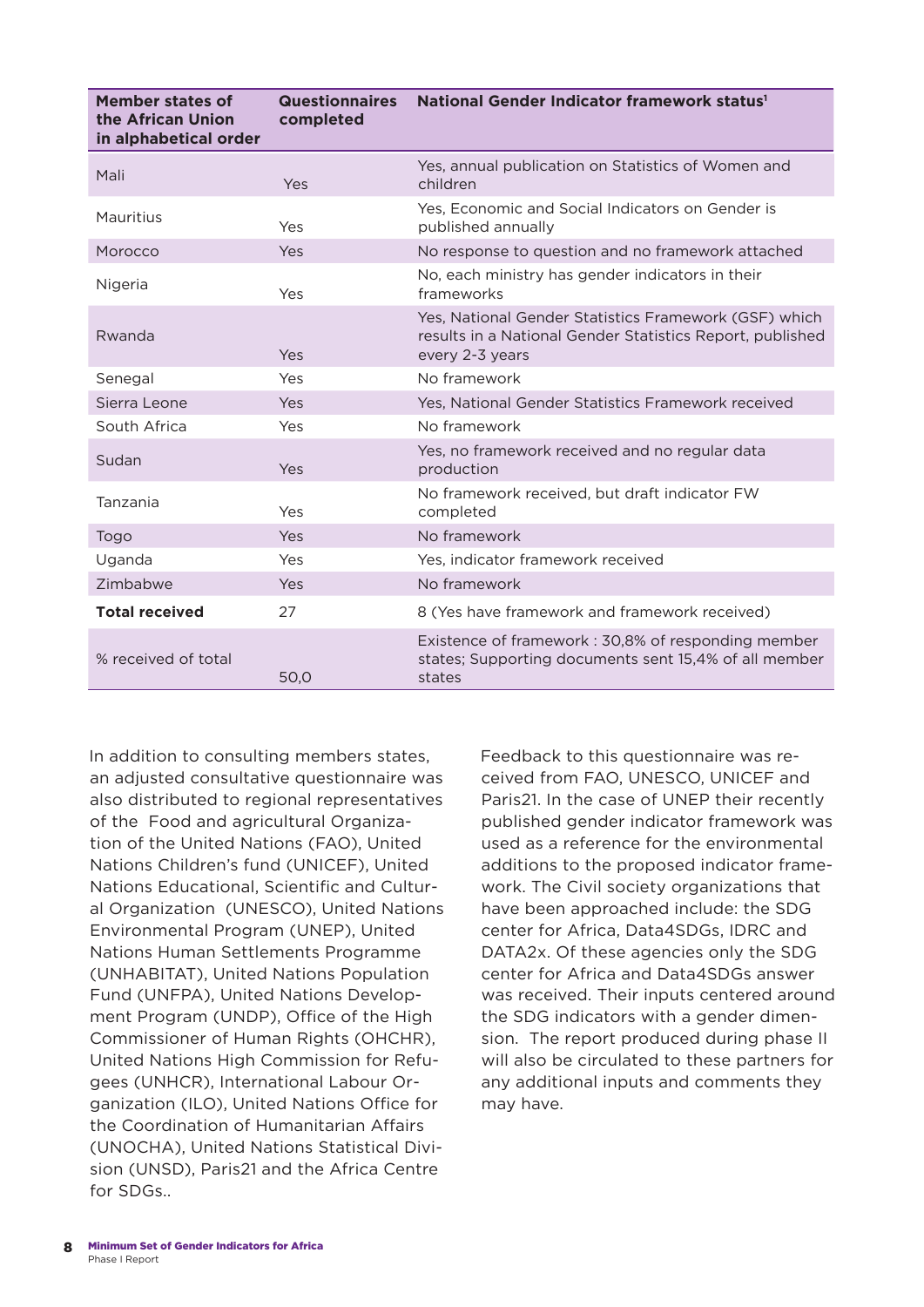## 3. TOWARDS AN INDICATOR FRAMEWORK

### 3.1. INTRODUCTION

Statistical measurement and use of statistics always start and end at country level and to be more specific, at the National Statistics office of each country. Even though measurement may take place in a line-ministry, the statistics frameworks of most countries make provision for the NSO to be responsible for statistical coordination. This is also generally true for gender statistics, even though the designated Ministry for Gender may also play an important role in the coordination and collection of gender statistics.

There are currently a plethora of different gender indicator frameworks that apply to the African continent. The most important of these are:

- 1) Sustainable Development Agenda 2030
- 2) Global Minimum Set of Gender Indicators as elaborated by the Inter-agency and Expert Group on Gender Statistics (IAEG-GS) on behalf of the UNSD.
- 3) Africa Agenda 2063
- 4) Africa Gender Scorecard published by ECA
- 5) Africa Gender and Development Index published by ECA
- 6) Africa Gender Index currently under revision by the AfDB

Several UN Agencies and Paris 21 also have indicator frameworks which they send annually to national Statistics Offices e.g. UNICEF, OECD and UNESCO for completion and maintenance of their data bases. Regional bodies and alliances, such as for example Economic Community of West African States (ECOWAS), Southern African Development Community (SADC), BRICS also have questionnaires with key indicators that are sent annually to NSOs for completion. The completion of these questionnaires is usually coordinated by the NSOs in each country, but line ministries also play a key role depending on the subject matter. At member state level, there are additional frameworks that are usually associated with the monitoring and evaluation of the work of Government. All these reporting demands can create a considerable statistical measurement burden from a human resources and fiscal perspective, some of which may not even coincide with national priorities.

The question can quite rightly be asked whether there is a need for any additional frameworks or indicator sets related to gender, given that there is already so many out there. Firstly, it is exactly the diverse number of frameworks out there that makes it necessary to reflect on how rationalization and integration can take place. Such a process has already taken place for Agenda 2030 and Africa Agen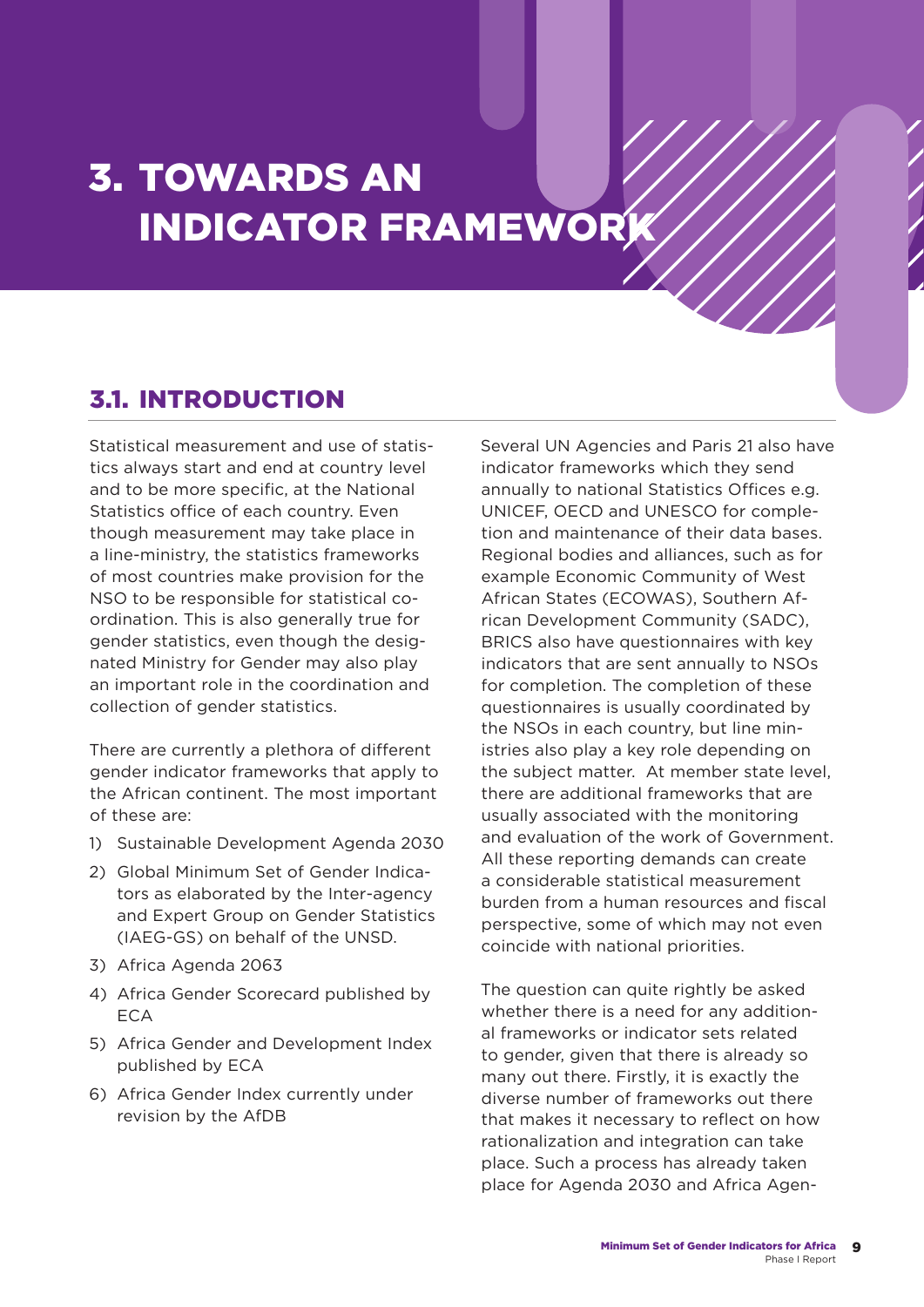da 2063, but never really from a gender statistics perspective and not across the other continental and national frameworks. Secondly, due to the scope of Agenda 2030 and Africa Agenda 2063, relatively little attention was paid to gender specific issues. The goals and indicators included in the final versions of these frameworks were the result of political, rather than technical considerations per se. The final products include several gender specific indicators, but also several more general indicators that are disaggregated by sex. As a result of this, the Global Minimum Set of Indicators<sup>2</sup>, even though not directly addressing gender specific issues of Africa, clearly identified the most pressing problems faced by women across the globe and crafted indicators accordingly. In the same way, the MSGIA is anticipated to highlight the problems and associated indicators that are critical for the GEWE agenda on the continent.

Another important potential benefit of the MSGIA process is that it could help towards consolidating and harmonizing the indicator frameworks across the continent. If it culminates in the production of a Gender Statistics Toolkit for Africa, as being proposed by this report, it will include indicator definitions and metadata across frameworks and could serve as a reference document for member states to produce gender statistics.

The idea of statistical harmonization across the continent is not new. Its early roots can be found in the process of continental integration initiated in the 1960s by the African Union. The African integration agenda addresses three main areas, namely political, economic, as well as social and cultural integration. This agenda can only succeed if it is guided by statistical information of the required scope and quality and a degree of statistical harmonization

across time and space to enable comparative analysis.

Various continental statistical development frameworks have been adopted. These include the Addis Ababa Plan of Action for Statistical Development in the 1990s (AAPA) and the Reference Regional Strategic Framework for Statistical Capacity Building in Africa (RRSF). Other continental initiatives include: the African Charter on Statistics adopted by African Heads of State and Government; the General Data Dissemination System (GDDS); the National Strategy for the Development of Statistics (NSDS); the African Symposium on Statistical Development (ASSD); and the establishment of the African Statistical Coordination Committee (ASCC). The Strategy for the Harmonization of Statistics in Africa (SHaSA) $3$  was conceptualized to respond to the statistical production challenges in the region and to provide the necessary statistical support to the agenda of regional integration.

The vision for the Africa Statistics System (ASS) is that once fully operational, it will result in the provision of timely, reliable and harmonized statistical information that covers all aspects of the political, economic, social and cultural integration in Africa. Work will be done across four themes: 1) producing quality statistics for the continent 2) coordinating statistical production in Africa 3) developing sustainable institutional capacity in the ASS and to underpin and support a process of evidence based and quality decision making. Even though not formally part of the SHASA program, it will be important to incorporate the work on MSGIA and the proposed Gender Indicator Toolkit, into the program and mold it to serve as part of its outputs. At member state level, the process should ideally start with an assessment of the gender statistics system. During this phase

<sup>2</sup> The global Minimum Set of Gender Indicators was agreed by the United Nations Statistical Commission in its 44th Session in 2013 (E/CN.3/2013/33). The Minimum Set of Gender Indicators is to be used across countries and regions, for the national production and international compilation of gender statistics.

<sup>3</sup> More information can be obtained from *https://au.int/en/ea/statistics/shasa*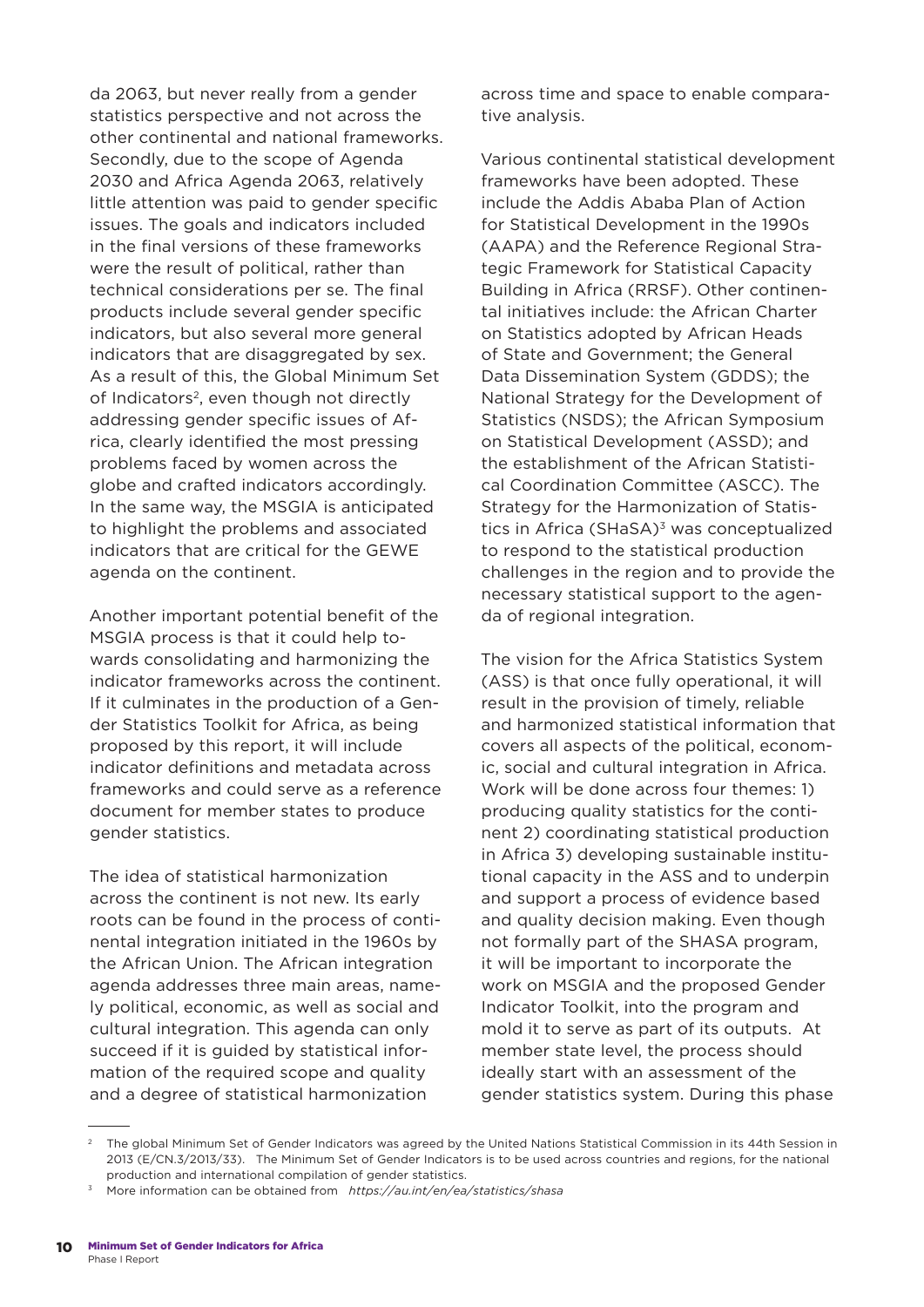the status of the production and use of gender statistics is determined. This forms the basis of a gender statistics plan, which can then be elaborated within the context of the National statistics plan. As part of this plan, a gender statistics framework with gender indicator sets need to be developed. MSGIA feeds into this process. If NSOs and line ministries are provided with a standardized indicator resource base, it could help them when making decisions about their own gender indicator frameworks. The use of common indicators will in turn contribute towards the harmonization of statistical production across the continent. Once the indicator frameworks are established, the measurement, analysis and dissemination of gender statistics can take place. These are then used for policy and strategy formulation, planning and M&E. The MSGIA process and an eventual gender statistics indicator toolkit fits into the Gender statistical system process during the phase of elaboration of national gender statistics plans and indicator frameworks. The diagram on the next page illustrates how the MSGIA process will fit into the overall work being done by UNWomen, ECA and the AfDB towards the strengthening of the ASS with regards to gender statistics.

Even though the non-response rates for the question on ranking global indicator frameworks, from the national perspective, had high do not know/non-response rates, it does give an interesting perspective on the relative importance of these frameworks. If the percentages are calculated with the exclusion of the Do not know/ no response category, the Agenda 2030 framework is ranked as 'very important' by all responding countries. The lowest percentages for the 'very important' rankings were found for Africa Agenda 2063 (80%) and the Global Minimum Set of gender indicators.

| <b>Framework</b>                                   | <b>Very</b><br>Important<br>% (% without<br><b>DNK</b> | Important<br>$%$ (%<br>without<br>DNK) | <b>Somewhat</b><br>important<br>$%$ (%<br>without<br>DNK) | <b>Not important</b><br>% (% without<br>DNK) | Do not know/<br>No response<br>% (% with-<br>DNK) |
|----------------------------------------------------|--------------------------------------------------------|----------------------------------------|-----------------------------------------------------------|----------------------------------------------|---------------------------------------------------|
| National/country<br>framework                      | 63.0 (85.0)                                            | 11.1(15.0)                             | 0.0(0.0)                                                  | 0.0(0.0)                                     | 25.9                                              |
| Africa Agenda 2063                                 | 59.3 (80.0)                                            | 11.1(15.0)                             | 3.7(5.0)                                                  | 0.0(0.0)                                     | 25.9                                              |
| Minimum Set of<br>Gender Indicators for<br>Africa  | 74.1 (90.9)                                            | 7.4(9.1)                               | 0.0(0.0)                                                  | 0.0(0.0)                                     | 18.5                                              |
| Sustainable<br>Development Goal<br>indicators 2030 | 77.8 (100.0)                                           | 0.0(0.0)                               | 0.0(0.0)                                                  | 0.0(0.0)                                     | 22.2                                              |
| Global Minimum Set of<br><b>Indicators</b>         | 55.6 (75)                                              | 14.8 (20.0)                            | 3.7(5.0)                                                  | 0.0(0.0)                                     | 25.9                                              |

#### **TABLE 3:** Rankings of the main indicator frameworks from the Africa perspective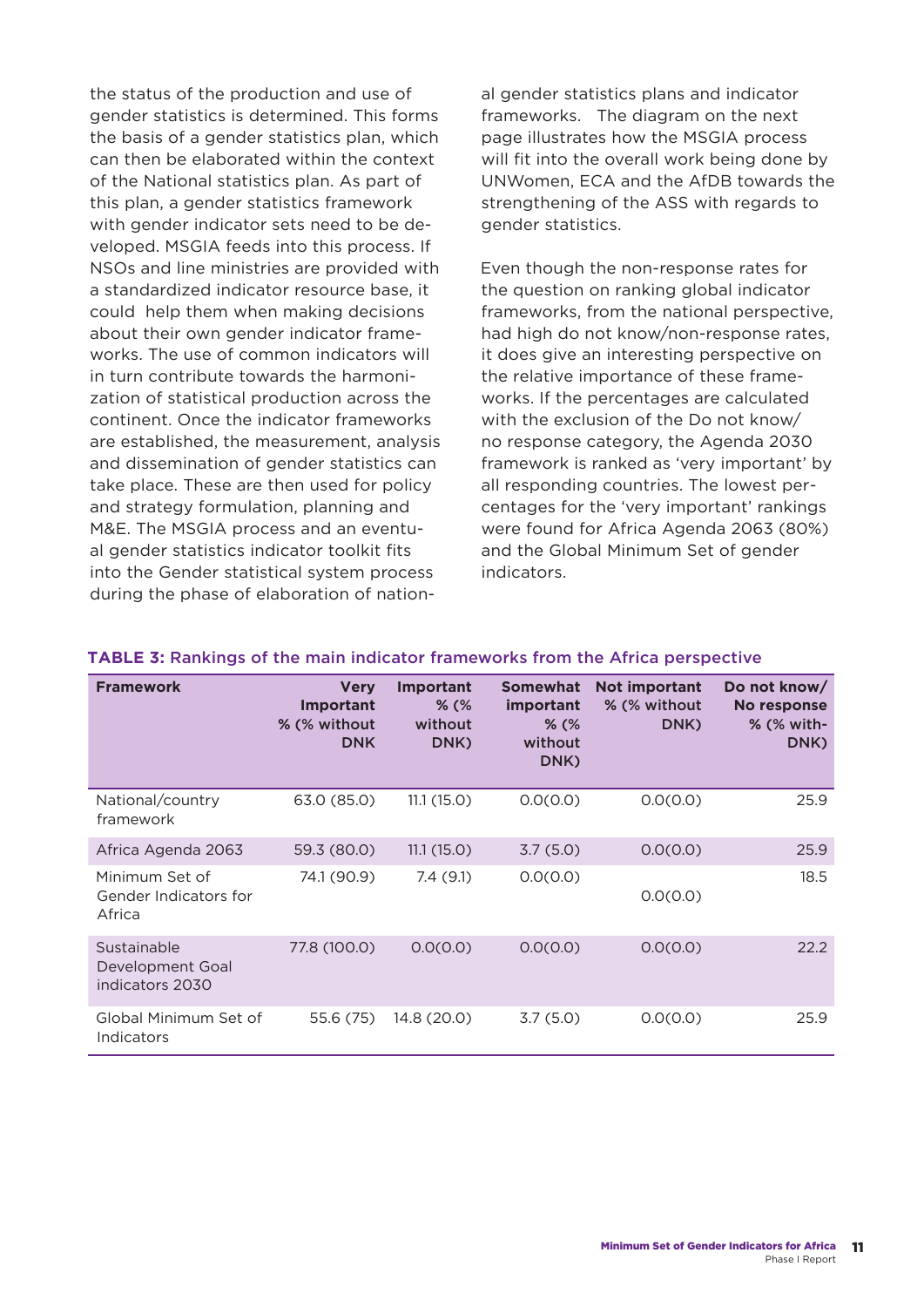

### 3.2. DOMAINS

- The MSGIA is primarily building on the Global Minimum Set of Indicators. This indicator set has been crafted around the following five domains:
- Economic structures, participation in productive activities and access to resources
- Health and related services
- Human Rights of women and the girl child.
- Public life and decision making

The responding countries rated the domains contained in the Global Minimum Set of Indicators from the perspective of the gender imperatives facing Africa. A summary of these rankings is contained in Table 4.

• Education

### **TABLE 4:** Rankings of the domains of the Global Minimum Set of Gender Indicators from the Africa perspective

| <b>Domain</b>                                                                             | <b>Very</b><br><b>Important</b> | Important | <b>Somewhat</b><br>important | <b>Not</b><br>important | Do not<br>know/No<br>response |
|-------------------------------------------------------------------------------------------|---------------------------------|-----------|------------------------------|-------------------------|-------------------------------|
| Economic structures, participation<br>in productive activities and access<br>to resources | 59.3                            | 22.2      | 3.7                          | 0.0                     | 14.8                          |
| Education                                                                                 | 74.1                            | 18.5      | 0.0                          | 0.0                     | 7.4                           |
| Health and related services                                                               | 81.5                            | 11.1      | 0.0                          | 0.0                     | 7.4                           |
| Human rights of women and the girl<br>child                                               | 70.4                            | 18.5      | 3.7                          | 0.0                     | 7.4                           |
| Public life and decision-making                                                           | 63.0                            | 29.6      | O.O                          | 0.0                     | 7.4                           |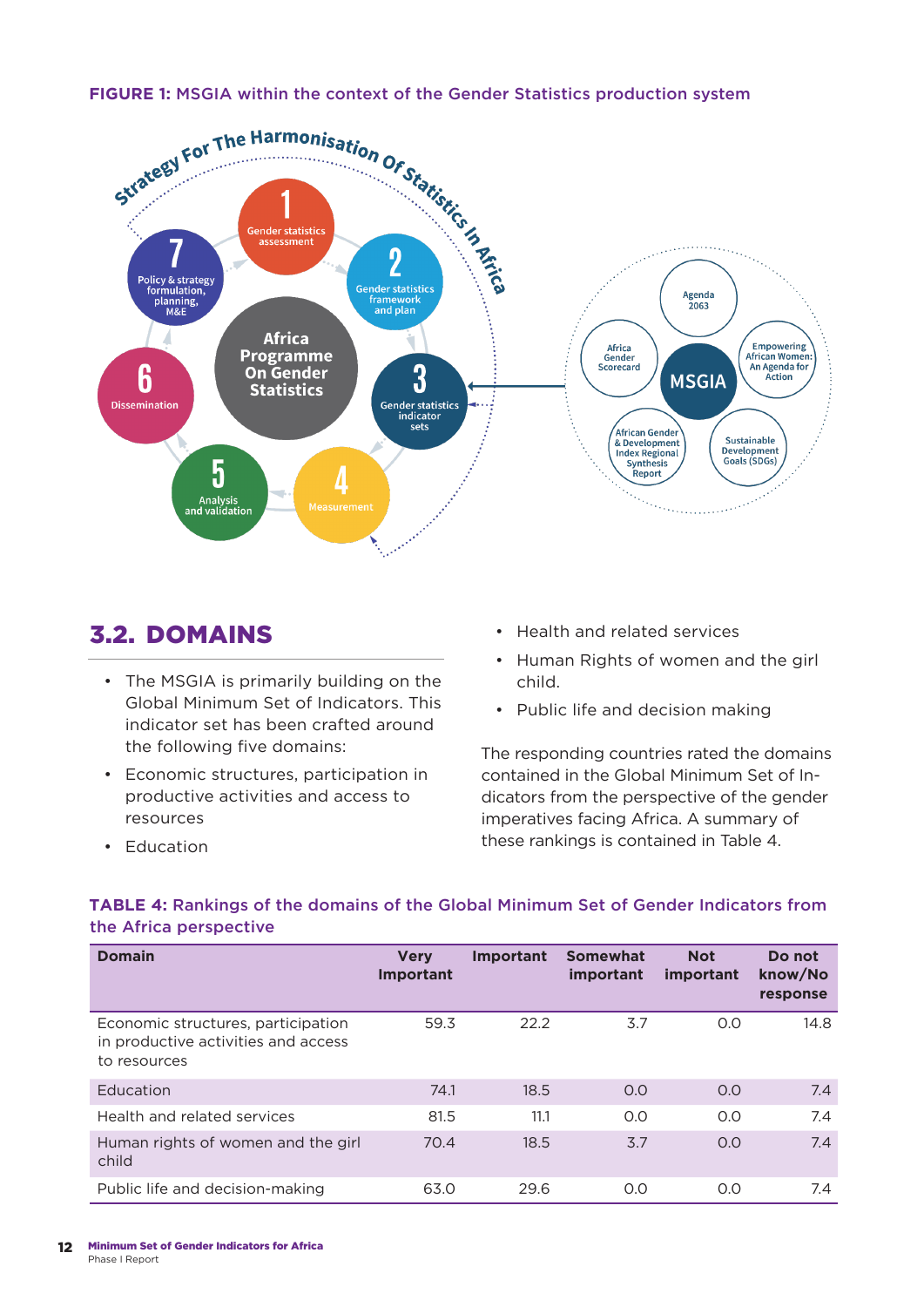The consultative process included questions on the adequacy of these five domains from the Africa perspective. Even though many of the suggestions included specific gender themes, rather than domains per se, the respondents clearly identified the need for a new domain related to the environment and climate change. These suggestions and other issues raised by the responding countries as important are summarized in Table 5 on the next page. Currently some of these are subsumed in existing domains in the Global Minimum Set of Gender Indicators and perhaps as a result of it not receiving the attention it deserves.

Other domain suggestions which could be considered as specific gender related concerns, rather than domains per se, include: Access to finance, Income inequality, poverty reduction, employment, bribery and corruption, child marriage, female genital mutilation, child trafficking, sex tourism, child soldiers, brain drain, gender-based violence, water and sanitation, children and teenage pregnancy. All of these are adequately captured as indicators themes, rather than domains in the set of suggested core indicators that are proposed in Table 3 in the next section.

| <b>Proposed domain</b>                                                                     | Domain Global Minimum Set of Comments<br><b>Gender Indicators with related</b><br><b>indicators</b>                                                                                                     |                                                                                                                                                                                                                                  |
|--------------------------------------------------------------------------------------------|---------------------------------------------------------------------------------------------------------------------------------------------------------------------------------------------------------|----------------------------------------------------------------------------------------------------------------------------------------------------------------------------------------------------------------------------------|
| Environment and<br>climate change                                                          | Currently no environmental<br>related indicators                                                                                                                                                        | Add as new domain                                                                                                                                                                                                                |
| Safety and<br>security                                                                     | Indicators related to safety and<br>security is captured under the<br>Human Rights domain in the<br><b>GMSGI</b>                                                                                        | Consider creating a domain on Peace, Safety<br>and Security which will include GBV and<br>humanitarian issues.                                                                                                                   |
| Wars/conflicts,<br>social unrest and<br>civil disobedience                                 | No indicators related to these<br>aspects in GMSGI                                                                                                                                                      | Consider creating a domain on Peace, Safety<br>and Security which will include GBV and<br>humanitarian issues.                                                                                                                   |
| Humanitarian<br>context/<br>Emergency relief                                               | No indicators                                                                                                                                                                                           | Consider creating domain or add under<br>Peace, Safety and Security; climate change<br>related emergencies is covered under the<br>environment                                                                                   |
| Science<br>technology and<br>innovation/<br>information<br>technology and<br>communication | Some of it such as internet use<br>is captured under Economic<br>structures, participation in<br>productive activities and<br>access to resources and<br>science graduates captured<br>under education. | Suggest that these remain under their current<br>domains, as there are too few indicators to<br>justify a completely new domain.                                                                                                 |
| Family and<br>household                                                                    | None                                                                                                                                                                                                    | None of the consultative processes yielded<br>any specific indicators that would justify the<br>existence of such a domain.                                                                                                      |
| Socio-cultural<br>norms, practices<br>and roles                                            | These are to some extent and<br>can be subsumed in the Human<br>rights domain.                                                                                                                          | Suggest that these concerns are grouped<br>with the Human Rights indicators.                                                                                                                                                     |
| Migration and<br>mobility                                                                  | None                                                                                                                                                                                                    | None of the consultative processes yielded<br>any specific indicators that would justify the<br>existence of such a domain. Issues around<br>displacement can be tackled under Peace,<br>safety and security or the environment. |

### **TABLE 5:** Proposed additional domains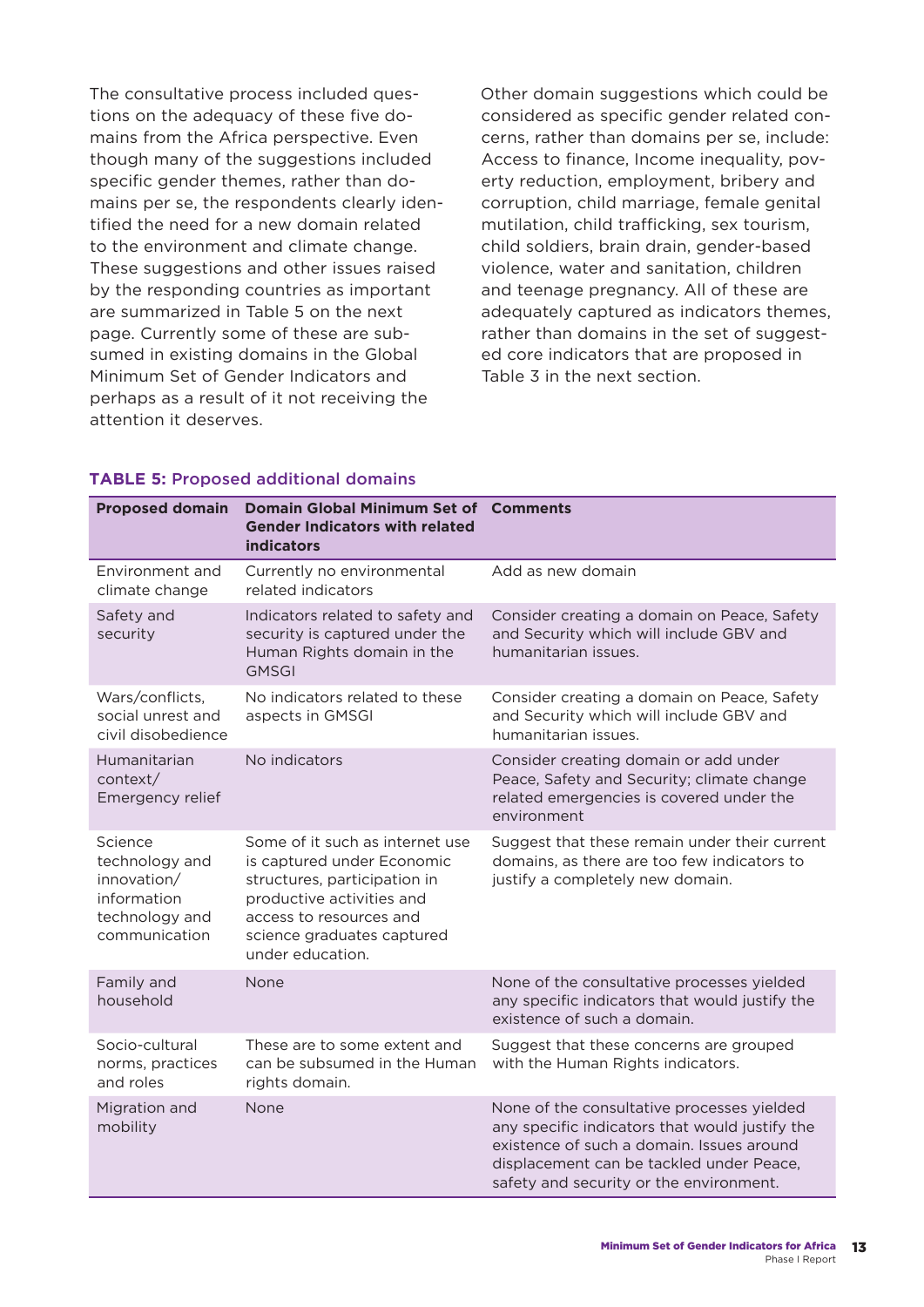### 3.3. GENDER INDICATOR FRAMEWORKS

Nine (33,3%) of the 27 responding countries indicated that they have gender specific indicator frameworks and were able to provide a copy for the purposes of the phase I report. If one assumes that the countries who did not respond probably do not have strong gender statistics systems, an estimated 83% of AU member countries do not have specific gender indicator frameworks. A further 18,5% of the respondents indicated that they have frameworks, but did not submit copies

and 14,8% indicated that they do not have frameworks at present, but are developing them. This is graphically represented in Figure 2 below.

The geographic distribution of the various indicator modalities summarized in Figure 2 are demonstrated in the map (Figure 3) on the next page. Please note that grey areas represent countries that did not respond the consultative questionnaire survey and the fact that the questionnaire was not available in Arabic did influence response rates for countries predominantly using Arabic as their official language.

### **FIGURE 2:** Percentage distribution of national indicator frameworks of the member states who submitted questionnaires



**FIGURE 3:** Geographical Distribution of gender indicator frameworks of the member states who responded to the questionnaire

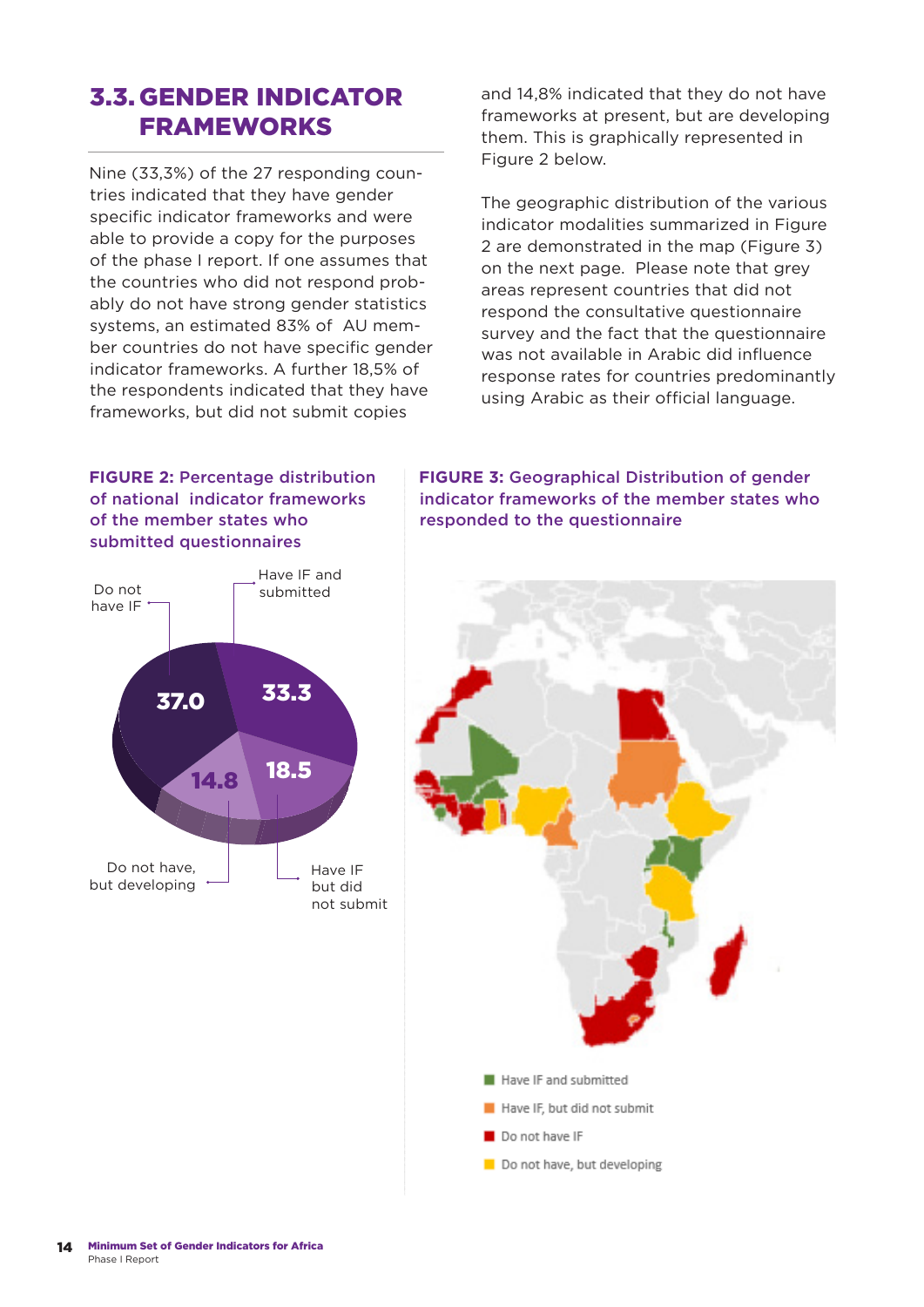## 3.4. INDICATORS/ INDICATOR THEMES

The proposed draft indicator framework is primarily based on the interrogation and integration of the four indicator frameworks already in use on the continent, as well as feedback from other UN agencies and member states. The selection method used was to group together indicators that are the same, similar or dependent on similar data collection mechanisms. In the case of the latter small changes in phrasing an indicator will only impact on analysis and not on collection per se.

The following notes on the various frameworks need to be borne in mind when the proposed indicators/indicator themes are interrogated:

- I. Not all frameworks/suggestions came in the form of properly crafted indicators. The proposed frame reflects that in that it contains a mixture of SMART indicators and indicator themes.
- II. SDG framework even though there are many sex disaggregated indicators beyond Goal 5, they are not necessarily targeted at the most pertinent gender issues globally or from an African perspective.
- III. The indicators in the AGDI version 2016 was used. Even though this framework has been revised further, the most recent version has not yet been approved.
- IV. The Africa Gender Scorecard contains some very important indicators and is being used to track progress by ECA. It is suggested that AGDI, the scorecard and the MSGIA be streamlined and integrated so that it forms one harmonized indicator and reporting system

The indicators/indicator themes in the extended list of indicators were included in the shorter table of proposed indicators if

two or more sources have a similar indicator. However, if an indicator is part of the Global Minimum Set of Gender Indicators or an Africa Agenda 2063 gender indicator they are included regardless of whether there are other sources with a similar indicator or not. All sex related SDG indicators were included in the table as all of them were flagged by the SDG Centre as important. Please note that the SDG centre contribution is only acknowledged if no other entity/framework had that particular indicator. This was done to simplify the table. However, it is important to note that there are some SDG indicators disaggregated by sex that are necessarily central to the GEWE agenda and are likely to be measured anyway as part of the Sustainable Development Agenda 2030. Retaining them as part of the MSGIA will make the list of potential MSGIA indicators long and perhaps not specific enough to gender statistics. Quantitative indicators from the Global Minimum Set of Gender Indicators as well as Africa Agenda 2063 are indicated in red as they should ideally form the core of the MSGIA.

Qualitative indicators included in the table are colored in green.

During phase II of the MSGIA process the proposed set of indicators and domains will be further integrated, refined and modified where needed. Once finalized, it is suggested that metadata be developed for indicators that do not already have metadata from its original source.

It is also recommended that in cases where indicators vary slightly, the indicator selection and corresponding standards and definitions should be prioritized based on the source and in the following order:

- I. Agenda 2030;
- II. Africa Agenda 2063
- III. Global Minimum Set of Gender Indicators
- IV. AGDI & Africa Gender Score card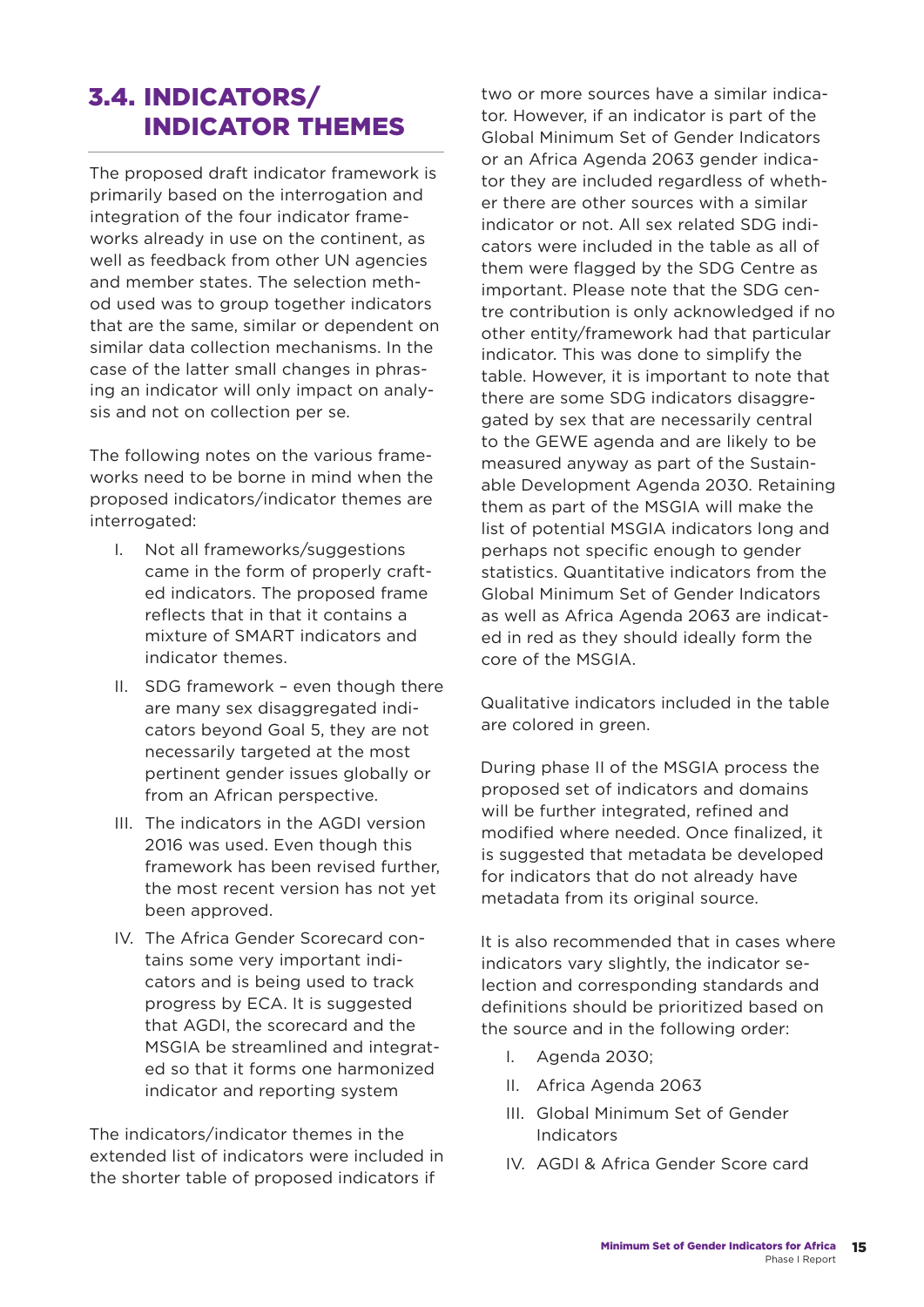| Indicator | <b>SDG 2030</b>                                                                                                                                               | Gender Indica-<br>Global Mini-<br>mum Set of<br>tors 2019 | Africa Agenda<br>2063                                                                                                                               | Scorecard<br>Gender<br><b>African</b> | <b>AGDI 2016</b>                               | <b>AGI 2019</b><br>(Draft) | Proposed<br>additions<br>Member<br><b>States</b>                                      | Proposed additions<br>from UN and CSO<br>partner agencies                                                                                                               |
|-----------|---------------------------------------------------------------------------------------------------------------------------------------------------------------|-----------------------------------------------------------|-----------------------------------------------------------------------------------------------------------------------------------------------------|---------------------------------------|------------------------------------------------|----------------------------|---------------------------------------------------------------------------------------|-------------------------------------------------------------------------------------------------------------------------------------------------------------------------|
|           | Economic structures, participation in productive activit                                                                                                      |                                                           | es and access to resources                                                                                                                          |                                       |                                                |                            |                                                                                       |                                                                                                                                                                         |
| EPT       | tional poverty line, by sex,<br>and geographical location<br>ation below the interna-<br>age, employment status<br>1.1.1 Proportion of popu-<br>(urban/rural) |                                                           |                                                                                                                                                     |                                       | poverty line<br>under the<br>Share of<br>women |                            | Proportion<br>ine by sex<br>of popula-<br>tion living<br>national<br>poverty<br>below |                                                                                                                                                                         |
| EP2       | national poverty line, by<br>ulation living below the<br>1.2.1 Proportion of pop-<br>sex and age                                                              |                                                           |                                                                                                                                                     |                                       |                                                |                            |                                                                                       | low the national pov-<br>population living be-<br>erty line, by sex and<br>2.1.2.1 Proportion of<br>age (SDG Centre)                                                    |
| EP3       | women and children of all<br>ing to national definitions<br>all its dimensions accord-<br>ages living in poverty in<br>1.2.2 Proportion of men,               |                                                           |                                                                                                                                                     |                                       |                                                |                            |                                                                                       | according to nation-<br>of men, women and<br>children of all ages<br>al definitions (SDG<br>living in poverty in<br>3.1.2.2 Proportion<br>all its dimensions<br>Centre) |
| EP4       | 10.2.1 Proportion of peo-<br>by age, sex and persons<br>cent of median income,<br>ple living below 50 per<br>with disabilities                                |                                                           | disabilities* A1G1P-<br>below 50 per cent<br>of median income,<br>10.2.1 Proportion<br>of people living<br>by sex, age and<br>persons with<br>27311 |                                       |                                                |                            |                                                                                       |                                                                                                                                                                         |

TABLE 4: Proposed indicators/indicator themes abbreviated set **TABLE 4:** Proposed indicators/indicator themes abbreviated set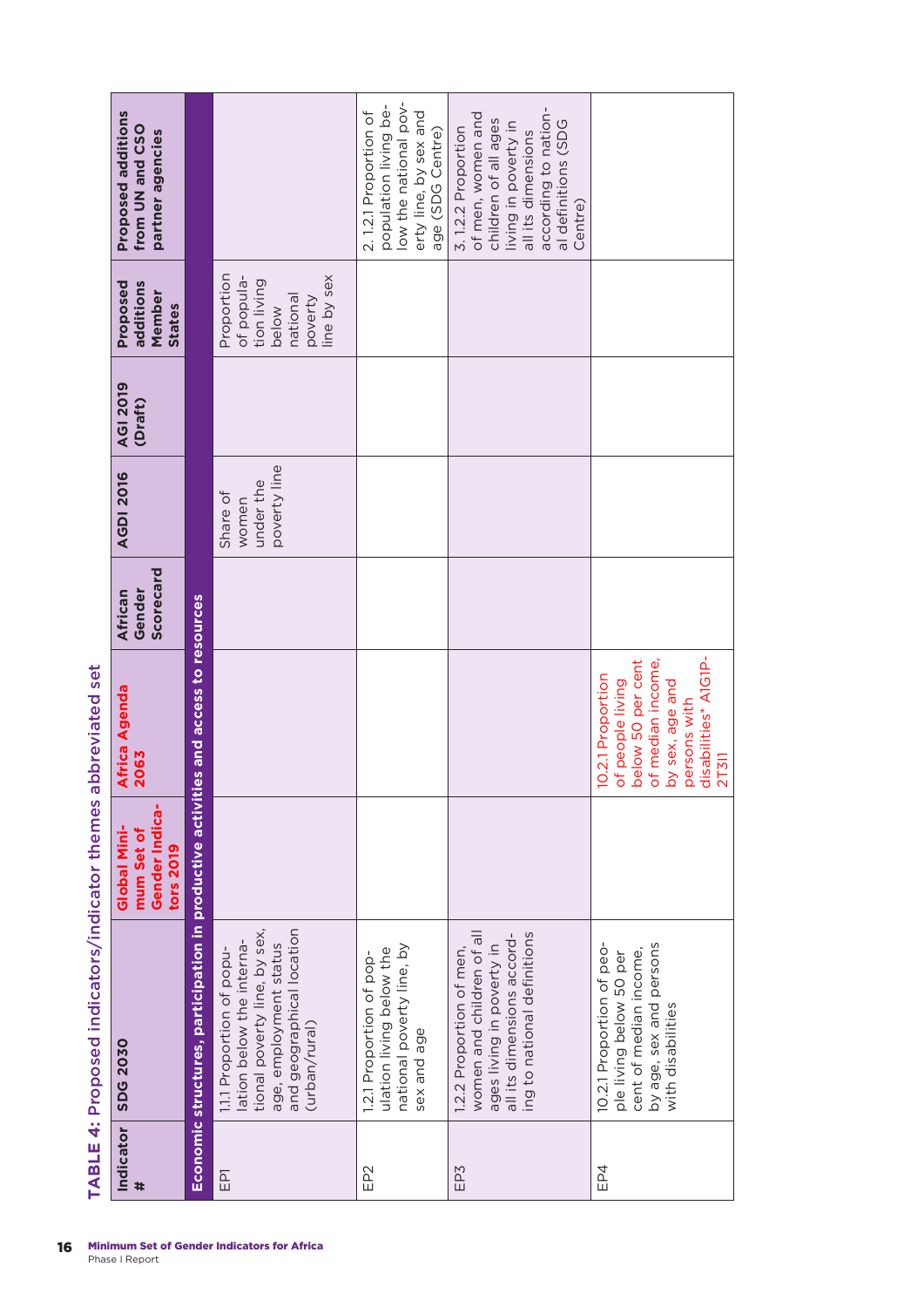| Proposed additions<br>from UN and CSO<br>partner agencies |                                                                                                                                                                                                                                                                                            | ately benefit women,<br>the poor and vulner-<br>6. 1.b.1 Proportion of<br>spending to sectors<br>that disproportion-<br>government recur-<br>able groups (SDG<br>rent and capital<br>Centre) |
|-----------------------------------------------------------|--------------------------------------------------------------------------------------------------------------------------------------------------------------------------------------------------------------------------------------------------------------------------------------------|----------------------------------------------------------------------------------------------------------------------------------------------------------------------------------------------|
| additions<br>Proposed<br>Member<br><b>States</b>          | the pension<br>less of em-<br>threshold?<br>Guarantee<br>legislation<br>governing<br>benefit to<br>1) regard-<br>a pension<br>everyone:<br>ployment<br>income is<br>2) whose<br>minimum<br>specified<br>and con-<br>tributory<br>histories<br>below a<br>system:<br>Does                   |                                                                                                                                                                                              |
| <b>AGI 2019</b><br>(Draft)                                |                                                                                                                                                                                                                                                                                            |                                                                                                                                                                                              |
| <b>AGDI 2016</b>                                          |                                                                                                                                                                                                                                                                                            |                                                                                                                                                                                              |
| Scorecard<br>Gender<br>African                            |                                                                                                                                                                                                                                                                                            |                                                                                                                                                                                              |
| Africa Agenda<br>2063                                     |                                                                                                                                                                                                                                                                                            |                                                                                                                                                                                              |
| Gender Indica<br>Global Mini-<br>mum Set of<br>tors 2019  |                                                                                                                                                                                                                                                                                            |                                                                                                                                                                                              |
| <b>SDG 2030</b>                                           | protection floors/systems,<br>borns, work-injury victims<br>persons with disabilities,<br>1.3.1 Proportion of popu-<br>lation covered by social<br>persons, older persons,<br>pregnant women, new-<br>children, unemployed<br>by sex, distinguishing<br>and the poor and the<br>vulnerable | 1.b.1 Proportion of govern-<br>benefit women, the poor<br>ment recurrent and cap-<br>ital spending to sectors<br>that disproportionately<br>and vulnerable groups                            |
| Indicator<br>#                                            | EP5                                                                                                                                                                                                                                                                                        | EP6                                                                                                                                                                                          |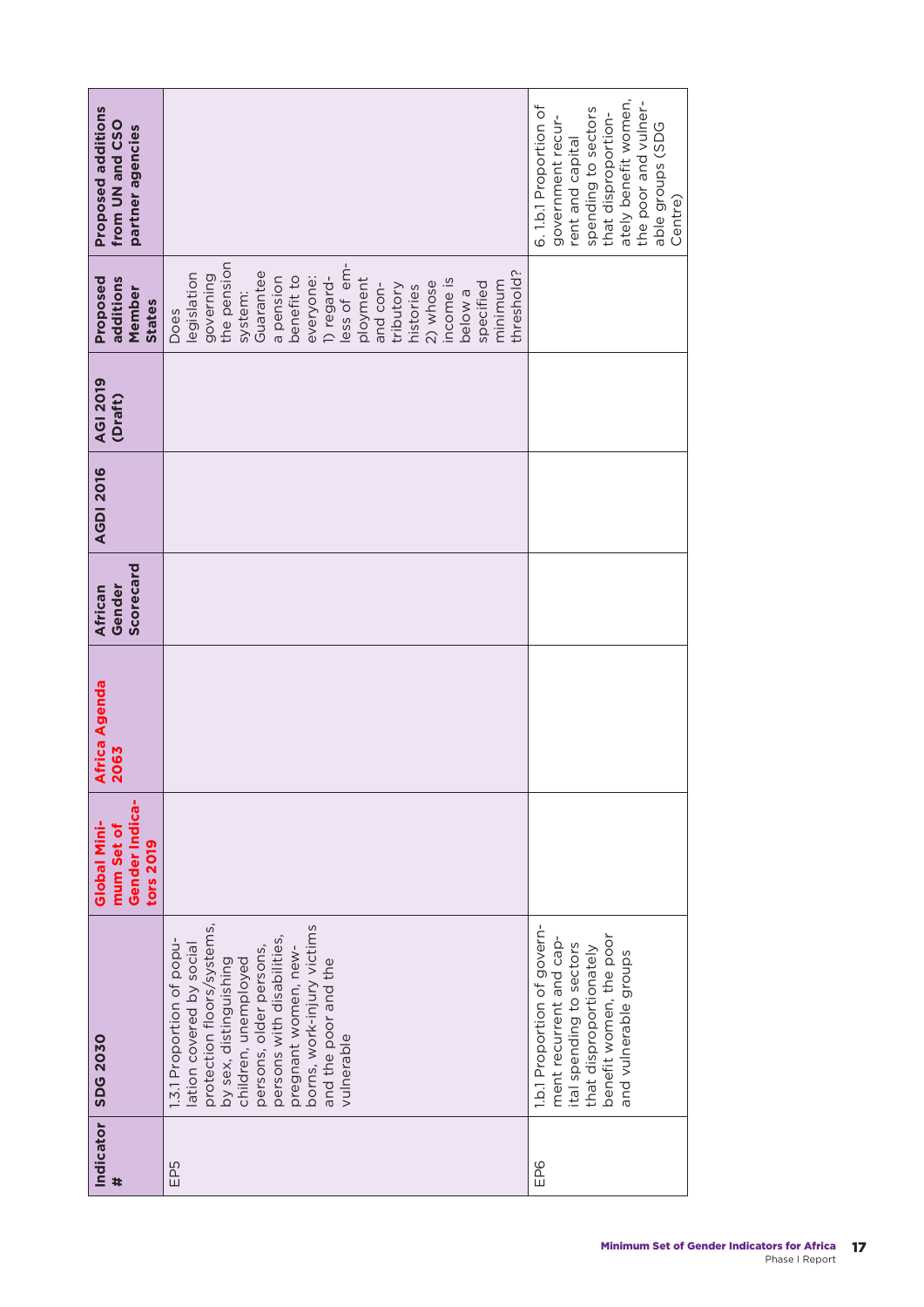| Proposed additions<br>from UN and CSO<br>partner agencies |                                                                                                                                                                                                                           | 2.3.2 Average income<br>and indigenous sta-<br>of small-scale food<br>producers, by sex<br>tus (SDG Centre) | Decision-making and<br>ricultural production<br>management of ag- |                                                                                                                                                                                                                          |
|-----------------------------------------------------------|---------------------------------------------------------------------------------------------------------------------------------------------------------------------------------------------------------------------------|-------------------------------------------------------------------------------------------------------------|-------------------------------------------------------------------|--------------------------------------------------------------------------------------------------------------------------------------------------------------------------------------------------------------------------|
|                                                           |                                                                                                                                                                                                                           |                                                                                                             | by sex (FAO)                                                      |                                                                                                                                                                                                                          |
| Proposed<br>additions<br>Member<br><b>States</b>          | Food inse-<br>curity by<br>sex                                                                                                                                                                                            |                                                                                                             | agriculture<br>related to<br>Decision<br>making                   | land: Wom-<br>Possession<br>Access to<br>en & men<br>of title or<br>deed for<br>land;                                                                                                                                    |
| <b>AGI 2019</b><br>(Draft)                                |                                                                                                                                                                                                                           |                                                                                                             |                                                                   | Land own-<br>ership                                                                                                                                                                                                      |
| <b>AGDI 2016</b>                                          |                                                                                                                                                                                                                           |                                                                                                             |                                                                   | rural land/<br>tios: Own-<br>Parity ra-<br>ership of<br>farms                                                                                                                                                            |
| Scorecard<br>African<br>Gender                            |                                                                                                                                                                                                                           |                                                                                                             |                                                                   | of women<br>and-own-<br>age share<br>countries<br>different<br>Percent-<br>general:<br>tors for<br>Various<br>indica-<br>- most<br>ers                                                                                   |
| Africa Agenda<br>2063                                     | tion, based on the<br>(FIES) AIG5PIT9II<br>rity in the popula-<br>vere food insecu-<br>Experience Scale<br>moderate or se-<br>(This is not cur-<br>rently disaggre-<br>Food Insecurity<br>Prevalence of<br>gated by sex)  |                                                                                                             |                                                                   |                                                                                                                                                                                                                          |
| Gender Indica-<br>Global Mini-<br>mum Set of<br>tors 2019 |                                                                                                                                                                                                                           |                                                                                                             |                                                                   |                                                                                                                                                                                                                          |
| <b>SDG 2030</b>                                           | $(FIES)$ A1G5P1T911 *** (This<br>2.1.2 Prevalence of moder-<br>is not currently disaggre-<br>curity in the population,<br>based on the Food Inse-<br>ate or severe food inse-<br>curity Experience Scale<br>gated by sex) | small-scale food produc-<br>2.3.2 Average income of<br>ers, by sex and indige-<br>nous status               |                                                                   | land as secure, by sex and<br>cure tenure rights to land,<br>adult population with se-<br>documentation and who<br>1.4.2 Proportion of total<br>with legally recognized<br>perceive their rights to<br>by type of tenure |
| Indicator<br>$\#$                                         | EP7                                                                                                                                                                                                                       | EP8                                                                                                         | EP9                                                               | EP <sub>10</sub>                                                                                                                                                                                                         |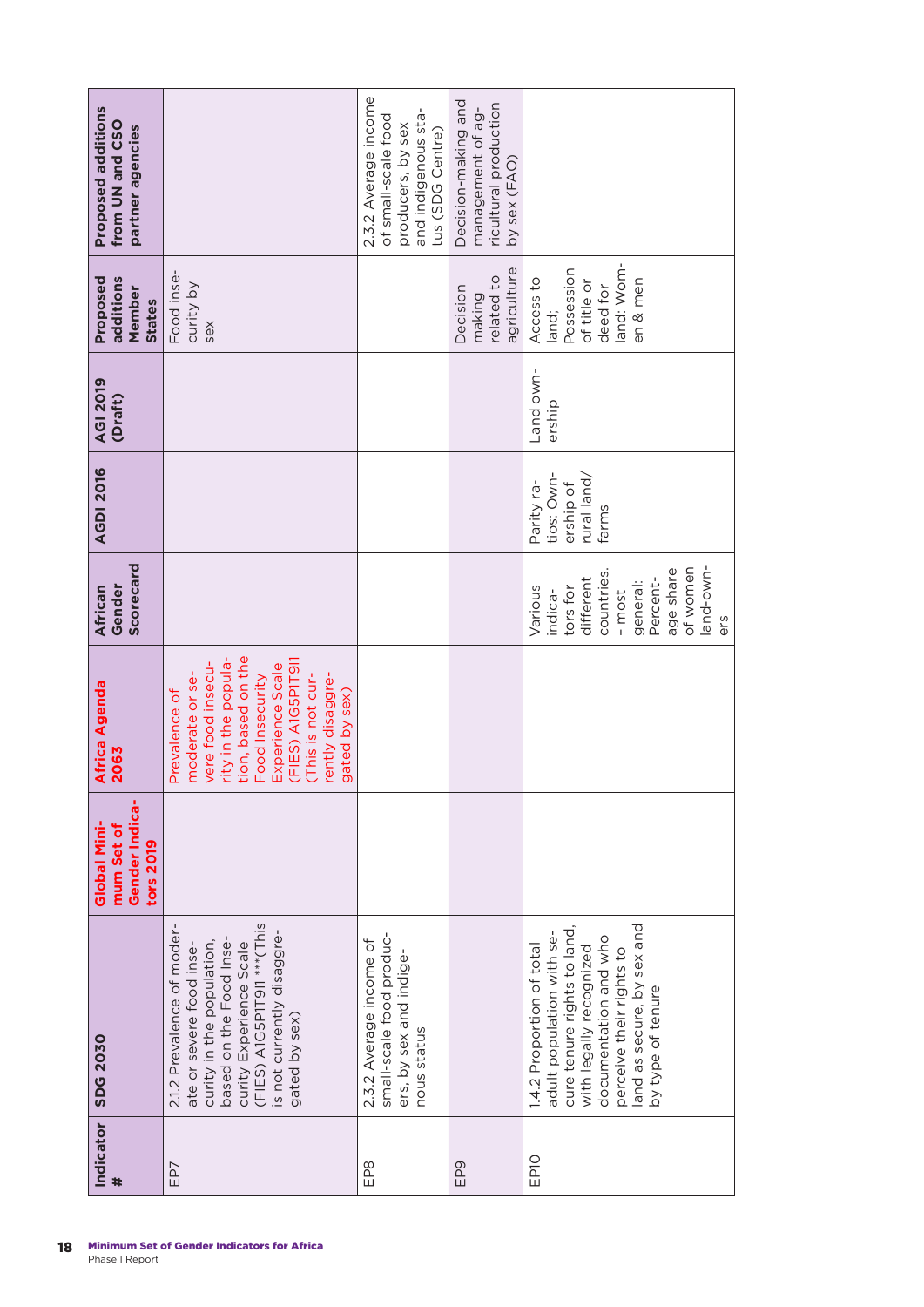| Proposed additions<br>from UN and CSO<br>partner agencies | adult population with<br>as secure, by sex and<br>secure tenure rights<br>documentation, and<br>Proportion of total<br>their rights to land<br>legally recognized<br>by type of tenure<br>(b) who perceive<br>to land, with (a)<br>(UNEP) | lation with ownership<br>tal agricultural popu-<br>or secure rights over<br>sex; and (b) share of<br>women among own-<br>ers or rights-bearers<br>(a) Proportion of to-<br>agricultural land, by<br>of agricultural land,<br>by type of tenure<br>(UNEP) |                                                                                                                  | informal employment<br>employment, by sex<br>8.3.1 Proportion of<br>in non-agriculture<br>(SDG Centre) |
|-----------------------------------------------------------|-------------------------------------------------------------------------------------------------------------------------------------------------------------------------------------------------------------------------------------------|----------------------------------------------------------------------------------------------------------------------------------------------------------------------------------------------------------------------------------------------------------|------------------------------------------------------------------------------------------------------------------|--------------------------------------------------------------------------------------------------------|
| Proposed<br>additions<br>Member<br><b>States</b>          |                                                                                                                                                                                                                                           |                                                                                                                                                                                                                                                          |                                                                                                                  |                                                                                                        |
| <b>AGI 2019</b><br>(Draft)                                |                                                                                                                                                                                                                                           |                                                                                                                                                                                                                                                          |                                                                                                                  | proportion<br>Vulnerable<br>ment as a<br>ployment<br>of all em-<br>employ-                             |
| <b>AGDI 2016</b>                                          |                                                                                                                                                                                                                                           |                                                                                                                                                                                                                                                          |                                                                                                                  |                                                                                                        |
| Scorecard<br>Gender<br>African                            |                                                                                                                                                                                                                                           | $ous - most$<br>of women<br>and own-<br>age share<br>Use vari-<br>Percent-<br>general:<br>ers                                                                                                                                                            |                                                                                                                  |                                                                                                        |
| Africa Agenda<br>2063                                     | agricultural popu-<br>sex* A6G17P1T114<br>rights over agri-<br>cultural land, by<br>lation with own-<br>ership or secure<br>portion of total<br>5.a.1 (a) Pro-                                                                            | by type of tenure*<br>rights-bearers of<br>agricultural land,<br>5.a.1 (b) share of<br>women among<br>A6G17P1T212<br>owners or                                                                                                                           | mercial farming by<br>Sex A1G5P1T2I27<br>small-scale com-<br>graduating into<br>(a) % of small-<br>scale farmers |                                                                                                        |
| Gender Indica-<br>Global Mini-<br>mum Set of<br>tors 2019 | share of wom-<br>(a) Proportion<br>secure rights<br>ownership or<br>tural land, by<br>of total agri-<br>over agricul-<br>cultural pop-<br>ulation with<br>sex; and (b)<br>en among                                                        |                                                                                                                                                                                                                                                          |                                                                                                                  | in non-agricul-<br>ture employ-<br>employment<br>ment, by sex<br>of informal<br>Proportion             |
| <b>SDG 2030</b>                                           | tal agricultural population<br>with ownership or secure<br>5.a.1 (a) Proportion of to-<br>rights over agricultural<br>land, by sex; and                                                                                                   | cultural land, by type of<br>rights-bearers of agri-<br>en among owners or<br>(b) share of wom-<br>tenure                                                                                                                                                |                                                                                                                  | non-agriculture employ-<br>formal employment in<br>8.3.1 Proportion of in-<br>ment, by sex             |
| Indicator<br>#                                            | EP <sub>11</sub>                                                                                                                                                                                                                          | EP12                                                                                                                                                                                                                                                     | EP13                                                                                                             | EP14                                                                                                   |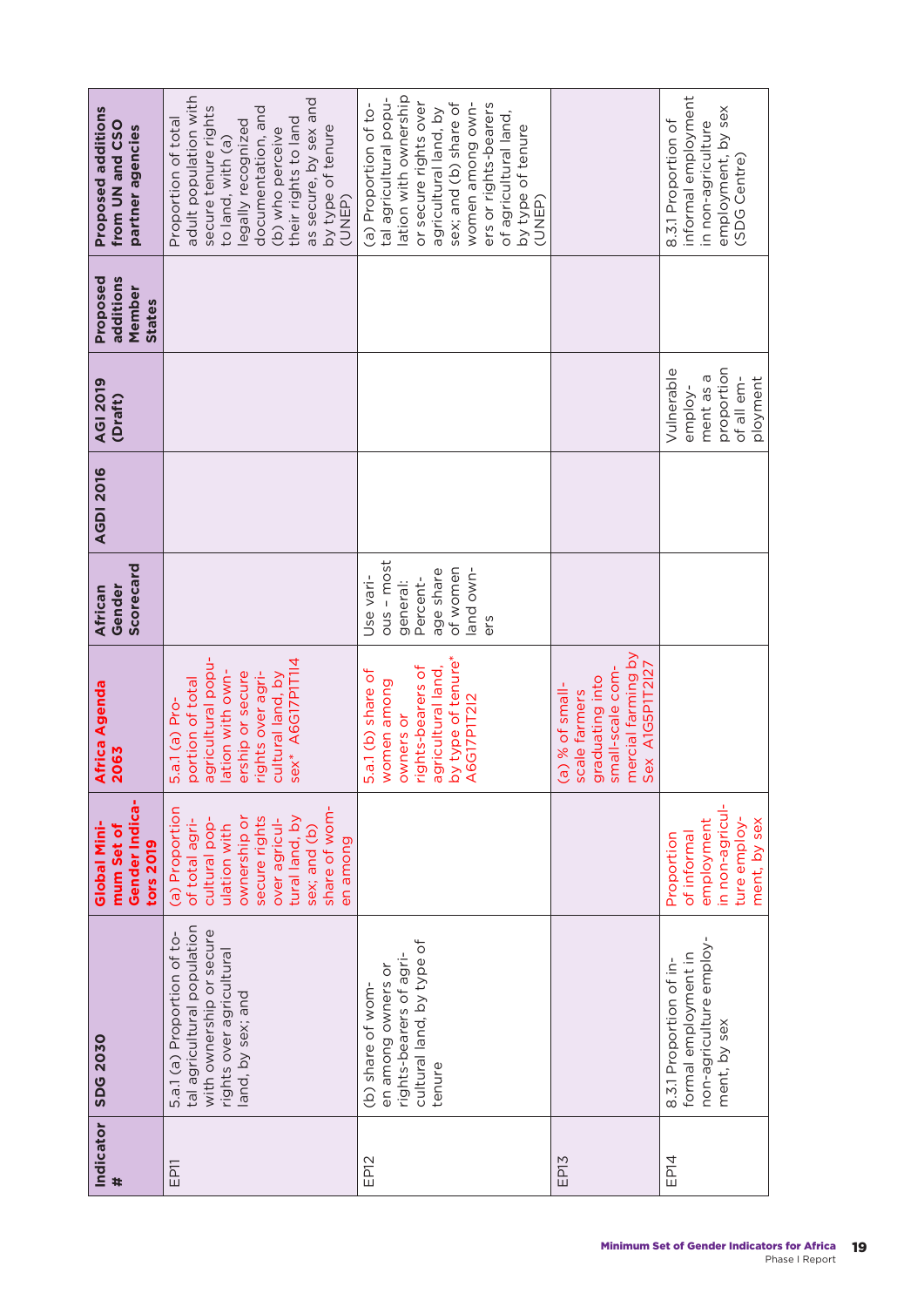| Proposed additions<br>from UN and CSO<br>partner agencies |                                                                                                                              |                                                                                           |                                                                                         |                                                                                                                                                        |
|-----------------------------------------------------------|------------------------------------------------------------------------------------------------------------------------------|-------------------------------------------------------------------------------------------|-----------------------------------------------------------------------------------------|--------------------------------------------------------------------------------------------------------------------------------------------------------|
| Proposed<br>additions<br>Member<br>States                 | occupation<br>sector and<br>Wages by                                                                                         |                                                                                           | ate by sex,<br>force par-<br>ticipation<br>rural and<br><b>Labour</b><br>urban          | rural urban<br>ment rates<br>by sex and<br>Employ-                                                                                                     |
| <b>AGI 2019</b><br>(Draft)                                | Wages all<br>sectors                                                                                                         |                                                                                           | force par-<br>ticipation<br>Labour<br>rate                                              |                                                                                                                                                        |
| <b>AGDI 2016</b>                                          | civil service,<br>tor, informa<br>agriculture;<br>formal sec-<br>Wages-<br>sector.<br>ratios:<br>Parity                      | tios: Share<br>in non-ag-<br>of women<br>wage em-<br>ployment<br>Parity ra-<br>ricultural |                                                                                         |                                                                                                                                                        |
| Scorecard<br>Gender<br>African                            |                                                                                                                              | women in<br>wage em-<br>ployment<br>ricultural<br>Share of<br>non-ag-<br>sector<br>in the | bour force<br>participa-<br>disaggre-<br>gated, by<br>tion rate<br>Adult la-<br>sex     |                                                                                                                                                        |
| Africa Agenda<br>2063                                     |                                                                                                                              |                                                                                           |                                                                                         |                                                                                                                                                        |
| Gender Indica-<br>Global Mini-<br>mum Set of<br>tors 2019 | Gender gap in<br>wages, by oc-<br>cupation, age<br>with disabili-<br>and persons<br>ties <sup>*</sup>                        |                                                                                           | 15-24 and 15+,<br>Labour force<br>participation<br>rate for per-<br>sons aged<br>by sex | population by<br>Industry; Ser-<br>here refer to<br>of employed<br>sex (sectors<br>sector, each<br>Agriculture;<br>distribution<br>Percentage<br>vices |
| <b>SDG 2030</b>                                           | 8.5.1 Average hourly earn-<br>ings of female and male<br>employees, by occupa-<br>tion, age and persons<br>with disabilities |                                                                                           |                                                                                         |                                                                                                                                                        |
| Indicator<br>#                                            | EP <sub>15</sub>                                                                                                             | EP <sub>16</sub>                                                                          | EP17                                                                                    | EP <sub>18</sub>                                                                                                                                       |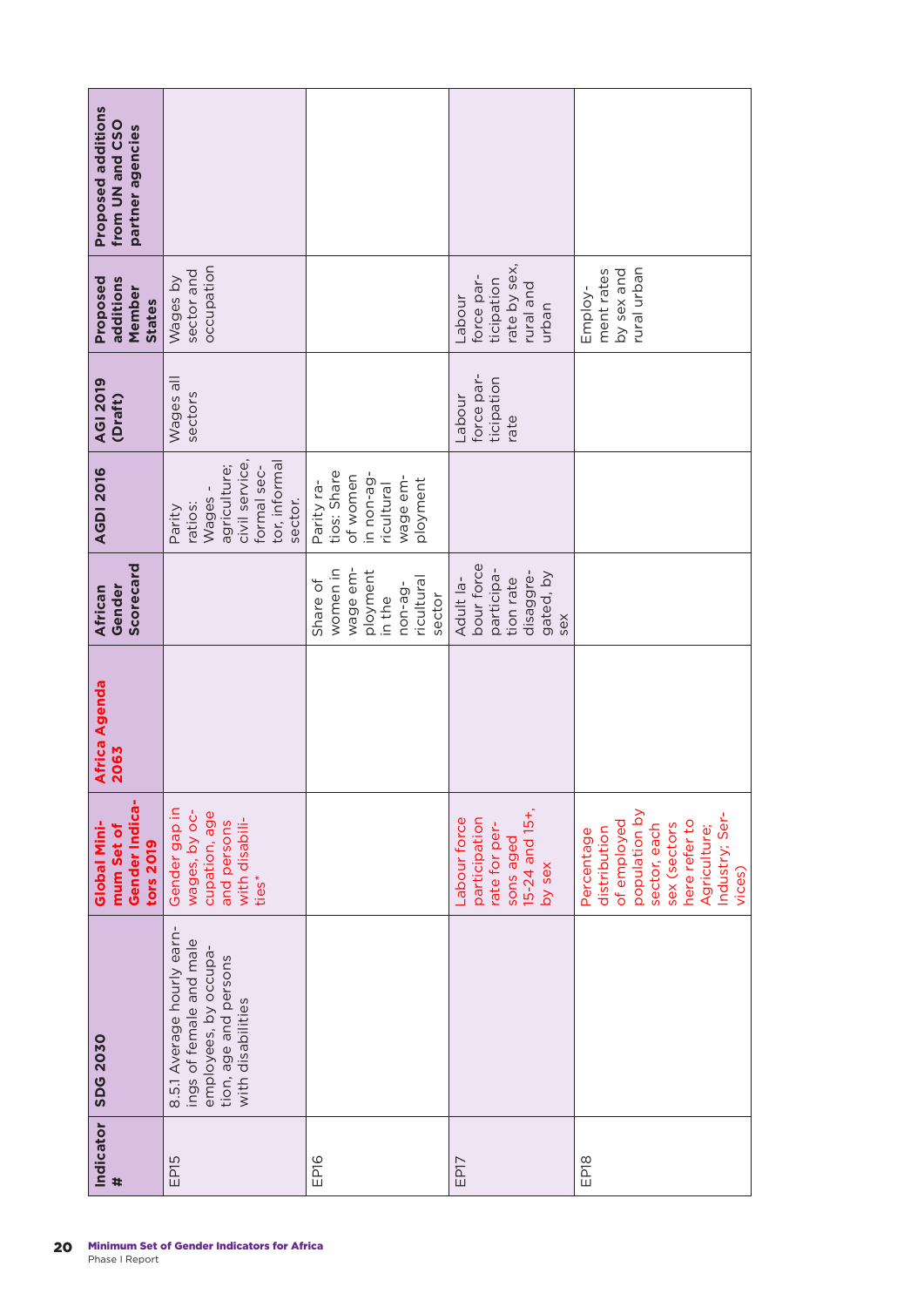| Proposed additions<br>from UN and CSO<br>partner agencies |                                                                          |                                                                                     |                                                          |                                                                            |                                                            |                                                                                                                                                                           |
|-----------------------------------------------------------|--------------------------------------------------------------------------|-------------------------------------------------------------------------------------|----------------------------------------------------------|----------------------------------------------------------------------------|------------------------------------------------------------|---------------------------------------------------------------------------------------------------------------------------------------------------------------------------|
| Proposed<br>additions<br>Member<br><b>States</b>          |                                                                          |                                                                                     |                                                          |                                                                            |                                                            |                                                                                                                                                                           |
| <b>AGI 2019</b><br>(Draft)                                |                                                                          |                                                                                     | Firm own-<br>ership                                      |                                                                            |                                                            |                                                                                                                                                                           |
| <b>AGDI 2016</b>                                          | count work-<br>Own-ac-<br>ratios:<br>Parity<br>ers                       |                                                                                     | Parity ra-<br>tios: Em-<br>ployers                       |                                                                            |                                                            |                                                                                                                                                                           |
| Scorecard<br>Gender<br>African                            |                                                                          |                                                                                     |                                                          |                                                                            |                                                            |                                                                                                                                                                           |
| <b>Africa Agenda</b><br>2063                              |                                                                          |                                                                                     |                                                          |                                                                            |                                                            |                                                                                                                                                                           |
| Gender Indica-<br>Global Mini-<br>mum Set of<br>tors 2019 | employed who<br>count workers,<br>Proportion of<br>are own-ac-<br>by sex | employed who<br>Proportion of<br>uting family<br>are contrib-<br>workers, by<br>sex | employed who<br>Proportion of<br>are employer,<br>by sex | entrepreneurs,<br>Percentage of<br>adult popula-<br>tion who are<br>by sex | working part-<br>of employed<br>time, by sex<br>Proportion | rate of persons<br>household and<br>the household,<br>dren living in<br>Employment<br>with no chil-<br>aged 25-49<br>with a child<br>s ni pnivil 3<br>under age<br>by sex |
| <b>SDG 2030</b>                                           |                                                                          |                                                                                     |                                                          |                                                                            |                                                            |                                                                                                                                                                           |
| Indicator<br>#                                            | EP <sub>19</sub>                                                         | EP20                                                                                | EP21                                                     | EP22                                                                       | EP23                                                       | EP24                                                                                                                                                                      |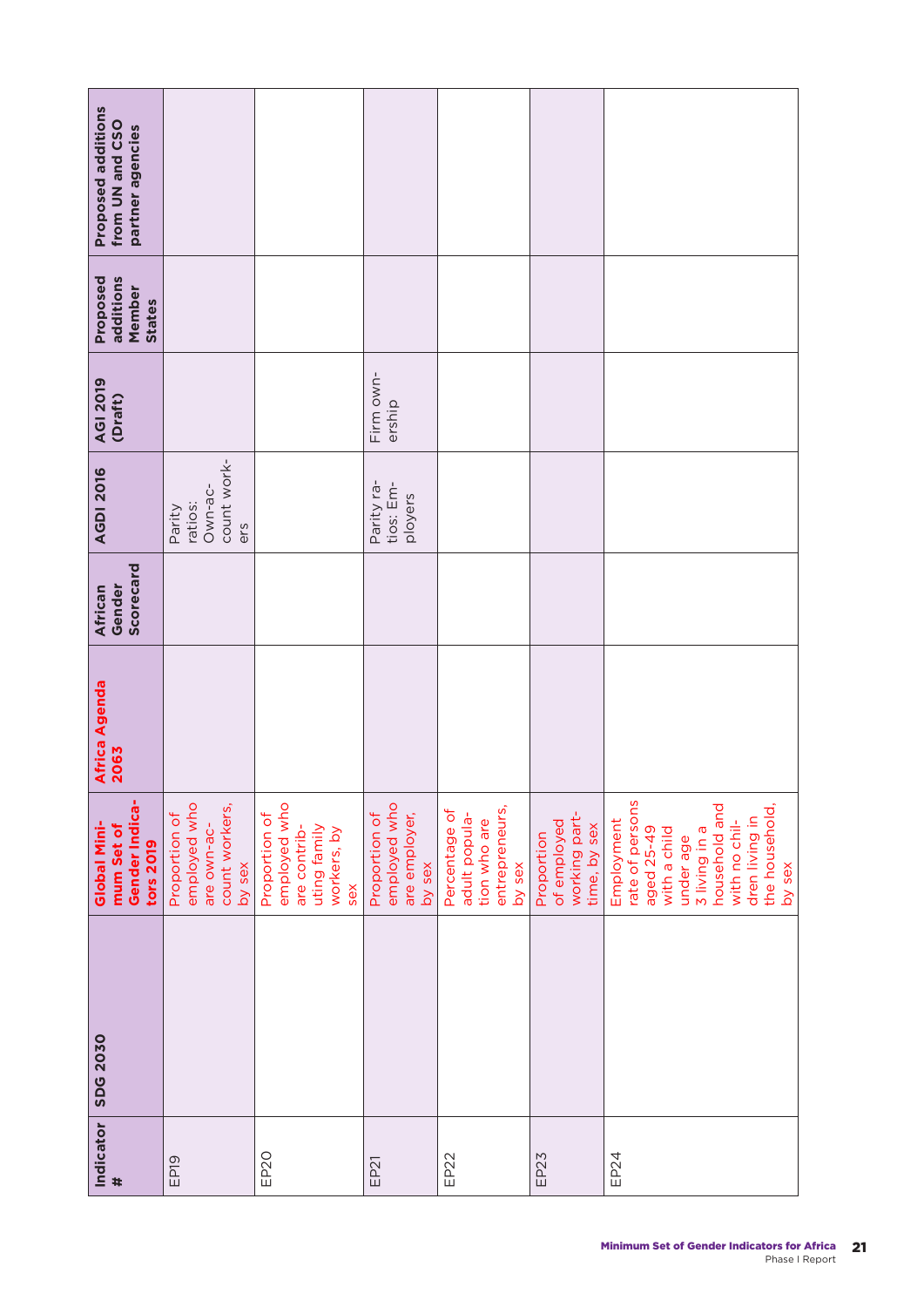| <b>SDG 2030</b>                                                                                                                                                                                                                                                | Gender Indica-<br>Global Mini-<br>mum Set of<br>tors 2019                  | Africa Agenda<br>2063                                                                        | Scorecard<br>Gender<br>African | <b>AGDI 2016</b>                                    | <b>AGI 2019</b><br>(Draft)       | Proposed<br>additions<br>Member<br>States                                                                                   | <b>Proposed additions</b><br>from UN and CSO<br>partner agencies                                                                                                                                                                                                                   |
|----------------------------------------------------------------------------------------------------------------------------------------------------------------------------------------------------------------------------------------------------------------|----------------------------------------------------------------------------|----------------------------------------------------------------------------------------------|--------------------------------|-----------------------------------------------------|----------------------------------|-----------------------------------------------------------------------------------------------------------------------------|------------------------------------------------------------------------------------------------------------------------------------------------------------------------------------------------------------------------------------------------------------------------------------|
| 8.5.2 Unemployment rate,<br>by sex, age and persons<br>with disabilities                                                                                                                                                                                       | ment rate, by<br>persons with<br>sex, age and<br>disabilities<br>Unemploy- | ment rate, by sex,<br>age and persons<br>8.5.2 Unemploy-<br>with disabilities<br>A6G18P1G1I1 |                                | tios: Youth<br>unemploy-<br>ment rate<br>Parity ra- | ment rates<br>unemploy-<br>Youth | by sex rura<br>ment rates<br>and urban;<br>Unemploy-<br>Jnemploy-<br>graduates<br>ment rate<br>university<br>among<br>punox |                                                                                                                                                                                                                                                                                    |
| fatal and non-fatal occu-<br>8.8.1 Frequency rates of<br>pational injuries, by sex<br>and migrant status                                                                                                                                                       |                                                                            |                                                                                              |                                |                                                     |                                  |                                                                                                                             | occupational injuries,<br>8.8.1 Frequency rates<br>of fatal and non-fatal<br>status (SDG Centre)<br>by sex and migrant                                                                                                                                                             |
| International Labour Or-<br>ganization (ILO) textual<br>8.8.2 Increase in nation-<br>sociation and collective<br>al compliance of labour<br>rights (freedom of as-<br>egislation, by sex and<br>bargaining) based on<br>sources and national<br>migrant status |                                                                            |                                                                                              |                                |                                                     |                                  |                                                                                                                             | tional compliance of<br>International Labour<br>status (SDG Centre)<br>8.8.2 Increase in na-<br>textual sources and<br>national legislation,<br>by sex and migrant<br>labour rights (free-<br>dom of association<br>and collective bar-<br>Organization (ILO)<br>gaining) based on |
| and growth rate of jobs,<br>proportion of total jobs<br>8.9.2 Number of jobs in<br>tourism industries as a<br>by sex                                                                                                                                           |                                                                            |                                                                                              |                                |                                                     |                                  |                                                                                                                             | total jobs and growth<br>8.9.2 Number of jobs<br>in tourism industries<br>rate of jobs, by sex<br>as a proportion of<br>(SDG Centre)                                                                                                                                               |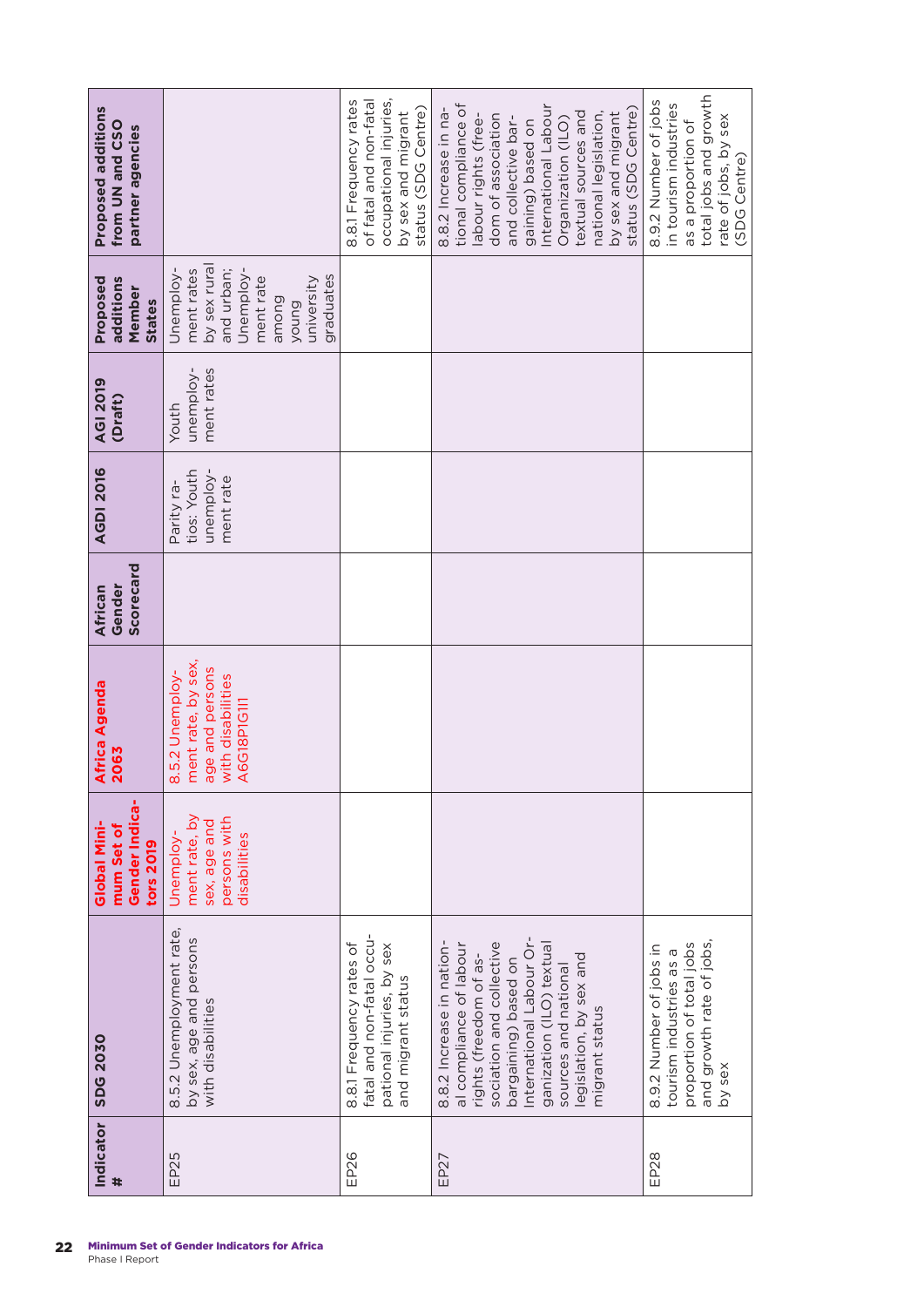| <b>Proposed additions</b><br>from UN and CSO<br>partner agencies |                                                                                    |                                                                                                                    |                                                                                                                           |                                                                                                  |                                                                                                                  |
|------------------------------------------------------------------|------------------------------------------------------------------------------------|--------------------------------------------------------------------------------------------------------------------|---------------------------------------------------------------------------------------------------------------------------|--------------------------------------------------------------------------------------------------|------------------------------------------------------------------------------------------------------------------|
| Proposed<br>additions<br>Member<br><b>States</b>                 |                                                                                    |                                                                                                                    |                                                                                                                           |                                                                                                  |                                                                                                                  |
| <b>AGI 2019</b><br>(Draft)                                       |                                                                                    |                                                                                                                    |                                                                                                                           |                                                                                                  |                                                                                                                  |
| <b>AGDI 2016</b>                                                 |                                                                                    |                                                                                                                    |                                                                                                                           |                                                                                                  |                                                                                                                  |
| Scorecard<br>Gender<br>African                                   |                                                                                    |                                                                                                                    |                                                                                                                           |                                                                                                  |                                                                                                                  |
| Africa Agenda<br>2063                                            |                                                                                    |                                                                                                                    |                                                                                                                           |                                                                                                  |                                                                                                                  |
| Gender Indica-<br>Global Mini-<br>mum Set of<br>tors 2019        | gender equal-<br>ity in employ-<br>country com-<br>mitment to<br>Extent of<br>ment | <b>ILO conven-</b><br>equal remu-<br>neration for<br>women and<br>tion 100 on<br>not ratified<br>Whether or<br>men | in employment<br>discrimination<br>and occupa-<br><b>ILO conven-</b><br>Whether or<br>not ratified<br>tion 111 on<br>tion | reconciliation<br>commitment<br>of work and<br>to support<br>family life<br>Extent of<br>country | sponsibilities<br>workers with<br><b>ILO conven-</b><br>not ratified<br>tion 156 on<br>Whether or<br>familiy re- |
| <b>SDG 2030</b>                                                  |                                                                                    |                                                                                                                    |                                                                                                                           |                                                                                                  |                                                                                                                  |
| Indicator<br>$\#$                                                | EP <sub>29</sub>                                                                   | EP30                                                                                                               | EP31                                                                                                                      | EP32                                                                                             | EP33                                                                                                             |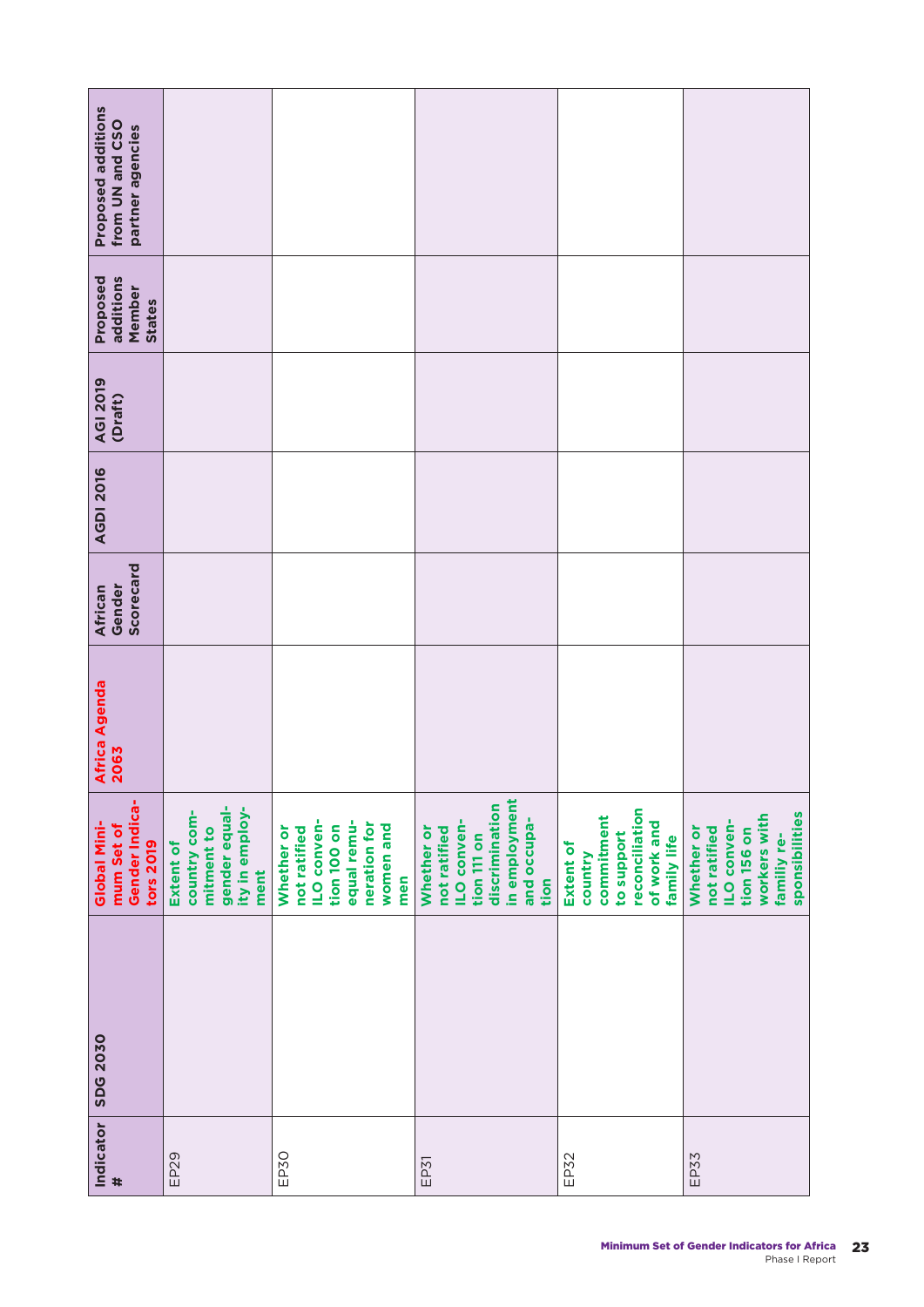| <b>Proposed additions</b><br>from UN and CSO<br>partner agencies |                                                                                   |                                                                              |                                                                                            |                                |                                                            | with disabilities (SDG<br>sex, age and persons<br>convenient access to<br>population that has<br>public transport, by<br>1.2.1 Proportion of |                                                                            |
|------------------------------------------------------------------|-----------------------------------------------------------------------------------|------------------------------------------------------------------------------|--------------------------------------------------------------------------------------------|--------------------------------|------------------------------------------------------------|----------------------------------------------------------------------------------------------------------------------------------------------|----------------------------------------------------------------------------|
|                                                                  |                                                                                   |                                                                              |                                                                                            |                                |                                                            | Centre)                                                                                                                                      |                                                                            |
| Proposed<br>additions<br>Member<br>States                        |                                                                                   |                                                                              |                                                                                            |                                |                                                            |                                                                                                                                              |                                                                            |
| <b>AGI 2019</b><br>(Draft)                                       |                                                                                   |                                                                              |                                                                                            |                                |                                                            |                                                                                                                                              |                                                                            |
| <b>AGDI 2016</b>                                                 |                                                                                   |                                                                              |                                                                                            |                                |                                                            |                                                                                                                                              |                                                                            |
| Scorecard<br>Gender<br>African                                   |                                                                                   |                                                                              |                                                                                            |                                |                                                            |                                                                                                                                              |                                                                            |
| Africa Agenda<br>2063                                            |                                                                                   |                                                                              |                                                                                            |                                |                                                            |                                                                                                                                              |                                                                            |
| Gender Indica-<br>Global Mini-<br>mum Set of<br>tors 2019        | part-time work<br><b>ILO conven-</b><br>not ratified<br>Whether or<br>tion 175 on | <b>ILO conven-</b><br>not ratified<br>home work<br>Whether or<br>tion 177 on | <b>ILO conven-</b><br>not ratified<br>Whether or<br>tion 183 on<br>protection<br>maternity | Length of ma-<br>ternity leave | Percentage of<br>during mater-<br>wages paid<br>nity leave |                                                                                                                                              | phone, by sex<br>Proportion of<br>mobile tele-<br>who own a<br>individuals |
| <b>SDG 2030</b>                                                  |                                                                                   |                                                                              |                                                                                            |                                |                                                            | transport, by sex, age and<br>persons with disabilities<br>1.2.1 Proportion of pop-<br>ulation that has conve-<br>nient access to public     | viduals who own a mobile<br>5.b.1 Proportion of indi-<br>telephone, by sex |
| Indicator<br>$\ddot{\phantom{1}}$                                | EP34                                                                              | EP35                                                                         | EP36                                                                                       | EP37                           | EP <sub>38</sub>                                           | EP39                                                                                                                                         | EP40                                                                       |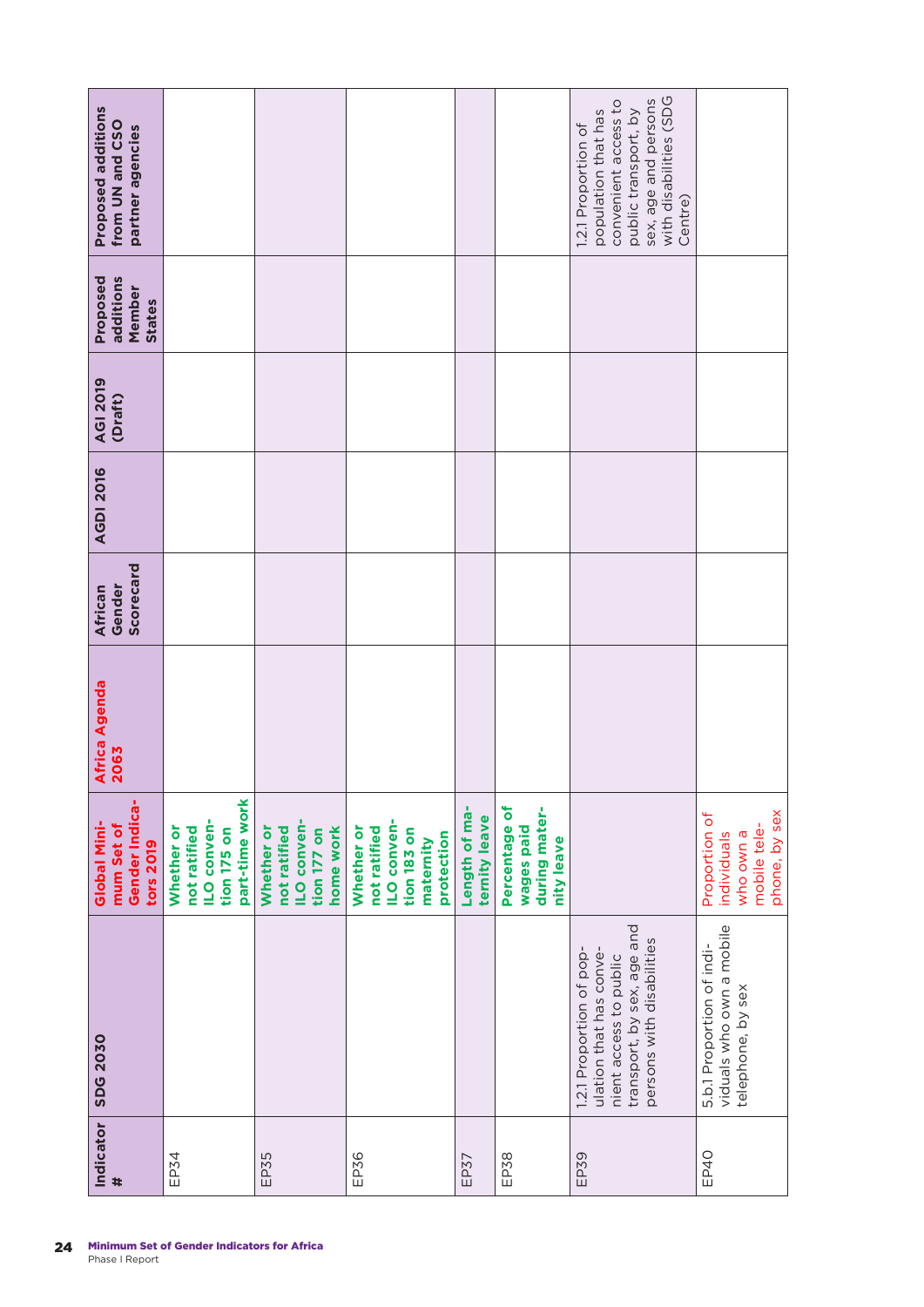| Indicator | <b>SDG 2030</b> | Gender Indica-<br>Global Mini-<br>mum Set of<br>tors 2019                                                                                                                              | <b>Africa Agenda</b><br>2063                                                                | Scorecard<br>Gender<br>African                                                                                | <b>AGDI 2016</b>                                                                   | <b>AGI 2019</b><br>(Draft) | Proposed<br>additions<br>Member<br><b>States</b> | <b>Proposed additions</b><br>from UN and CSO<br>partner agencies                           |
|-----------|-----------------|----------------------------------------------------------------------------------------------------------------------------------------------------------------------------------------|---------------------------------------------------------------------------------------------|---------------------------------------------------------------------------------------------------------------|------------------------------------------------------------------------------------|----------------------------|--------------------------------------------------|--------------------------------------------------------------------------------------------|
|           |                 | with access to<br>Proportion of<br>of household<br>vision, Inter-<br>mass media<br>households<br>net), by sex<br>(radio, tele-<br>head                                                 | ternet, by sex and<br>access to the in-<br>population with<br>Percentage of<br>age A1G1T417 |                                                                                                               |                                                                                    |                            |                                                  |                                                                                            |
|           |                 | using the Inter-<br>Proportion of<br>individuals<br>net, by sex                                                                                                                        |                                                                                             |                                                                                                               |                                                                                    |                            |                                                  |                                                                                            |
|           |                 | ey-service pro-<br>a mobile-mon-<br>older) with an<br>financial insti-<br>tution or with<br>bank or other<br>account at a<br>vider, by sex<br>of adults (15<br>Proportion<br>years and |                                                                                             | Account at<br>institution,<br>disaggre-<br>gated, by<br>sex (per-<br>financial<br>age 15+)<br>centage         |                                                                                    |                            |                                                  |                                                                                            |
|           |                 |                                                                                                                                                                                        |                                                                                             | institution,<br>Borrowed<br>disaggre-<br>gated, by<br>sex (per-<br>age 15+)<br>financial<br>centage<br>from a | tios: Access<br>cial and mi-<br>cro-credit)<br>(commer-<br>Parity ra-<br>to credit | Access to<br>credit        | Loans by<br>sex and<br>type                      |                                                                                            |
|           |                 |                                                                                                                                                                                        |                                                                                             |                                                                                                               |                                                                                    |                            | tural asset<br>ownership<br>Agricul-<br>by sex   | access to agricultural<br>Asset ownership and<br>inputs and technolo-<br>gies by sex (FAO) |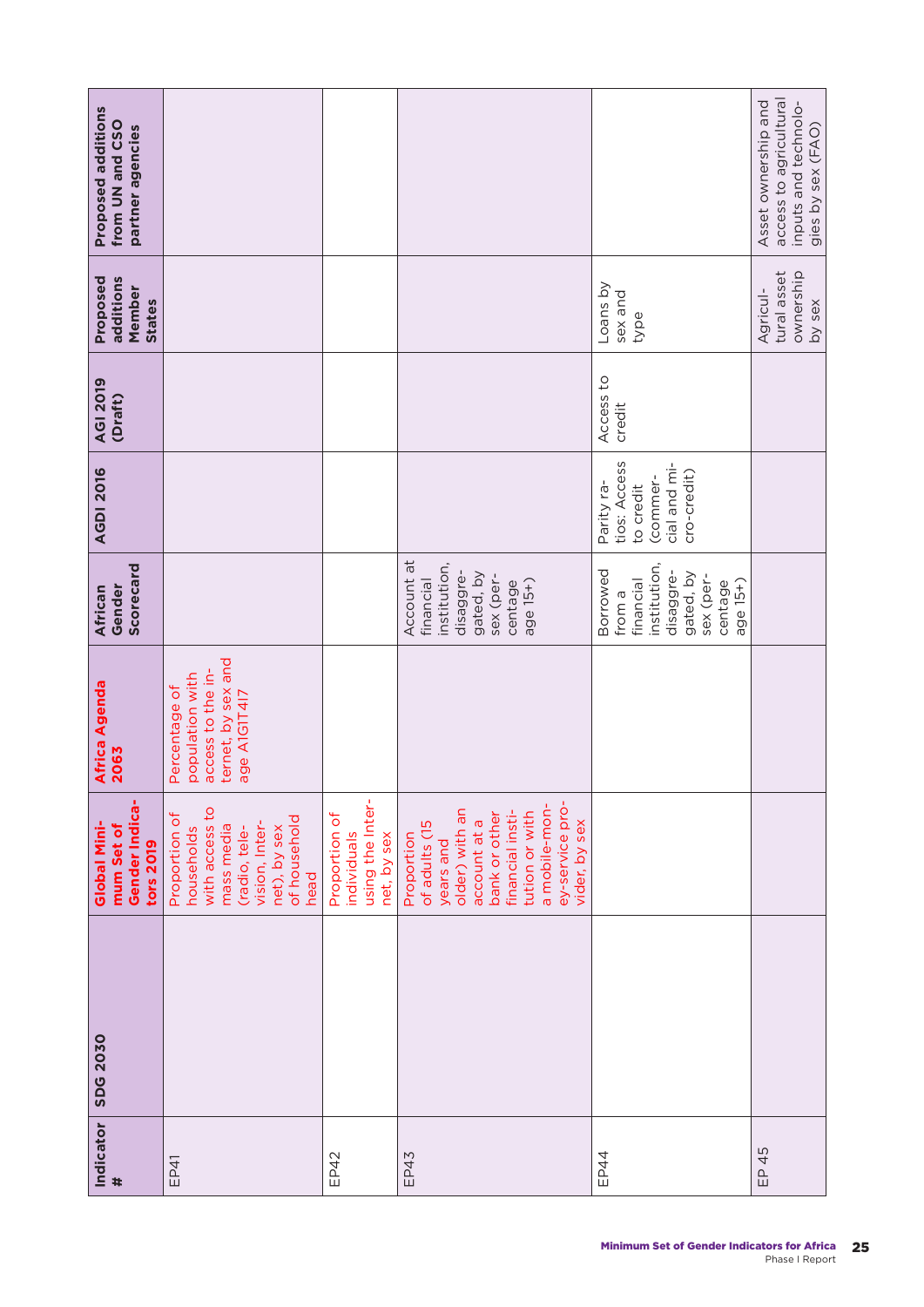| Proposed additions<br>from UN and CSO<br>partner agencies |                                    |                                                     |                                                                                          |                            |                                                                                                                                         |                                                                   |                                                                                                                                    |
|-----------------------------------------------------------|------------------------------------|-----------------------------------------------------|------------------------------------------------------------------------------------------|----------------------------|-----------------------------------------------------------------------------------------------------------------------------------------|-------------------------------------------------------------------|------------------------------------------------------------------------------------------------------------------------------------|
|                                                           |                                    |                                                     |                                                                                          |                            |                                                                                                                                         |                                                                   |                                                                                                                                    |
| Proposed<br>additions<br>Member<br><b>States</b>          |                                    |                                                     |                                                                                          |                            |                                                                                                                                         | birth disag-<br>Life expec-<br>gregated,<br>tancy at<br>by sex    |                                                                                                                                    |
| <b>AGI 2019</b><br>(Draft)                                |                                    |                                                     |                                                                                          |                            |                                                                                                                                         | Life expec-<br>tancy                                              |                                                                                                                                    |
| <b>AGDI 2016</b>                                          |                                    | tios: Mortal-<br>ity under 5<br>Parity ra-          |                                                                                          |                            |                                                                                                                                         |                                                                   |                                                                                                                                    |
| Scorecard<br>Gender<br>African                            |                                    | mortality<br>Maternal<br>ratio                      |                                                                                          |                            | rate (prob-<br>Under-five<br>age 5 per<br>1,000 live<br>disaggre-<br>mortality<br>gated, by<br>ability of<br>dying by<br>births)<br>sex | disaggre-<br>gated, by<br>pectancy<br>at birth<br>Life ex-<br>sex |                                                                                                                                    |
| Africa Agenda<br>2063                                     |                                    | 3.1.1 Maternal mor-<br>tality ratio A1G3P-<br>11311 | 3.1.2 Proportion of<br>personnel A1G3P-<br>by skilled health<br>births attended<br>17314 |                            | 3.2.1 Under five<br>mortality rate<br>A1G3P1T313                                                                                        |                                                                   | new HIV infections<br>fected population,<br>key populations<br>by sex, age and<br>3.3.1 Number of<br>per 1,000 unin-<br>A1G3P1T6I1 |
| Gender Indica-<br>Global Mini-<br>mum Set of<br>tors 2019 |                                    | Maternal mor-<br>tality ratio                       | health person-<br>births attend-<br>Proportion of<br>ed by skilled<br>$\overline{P}$     | Antenatal care<br>coverage | mortality rate,<br>Under-five<br>by sex                                                                                                 | Life expectan-<br>cy at age 60,<br>by sex                         | Number of new<br>per 1,000 unin-<br><b>HIV</b> infections<br>lation, by sex,<br>fected popu-<br>age and key<br>populations         |
| <b>SDG 2030</b>                                           | <b>Health and related services</b> | 3.1.1 Maternal mortality<br>ratio                   | attended by skilled health<br>3.1.2 Proportion of births<br>personnel                    |                            | 3.2.1 Under-five mortality<br>rate                                                                                                      |                                                                   | fected population, by sex,<br>infections per 1,000 unin-<br>age and key populations<br>3.3.1 Number of new HIV                     |
| Indicator<br>$\#$                                         |                                    | $\Xi$                                               | $\frac{1}{2}$                                                                            | $\frac{1}{2}$              | 구<br>구                                                                                                                                  | 5H                                                                | 9H                                                                                                                                 |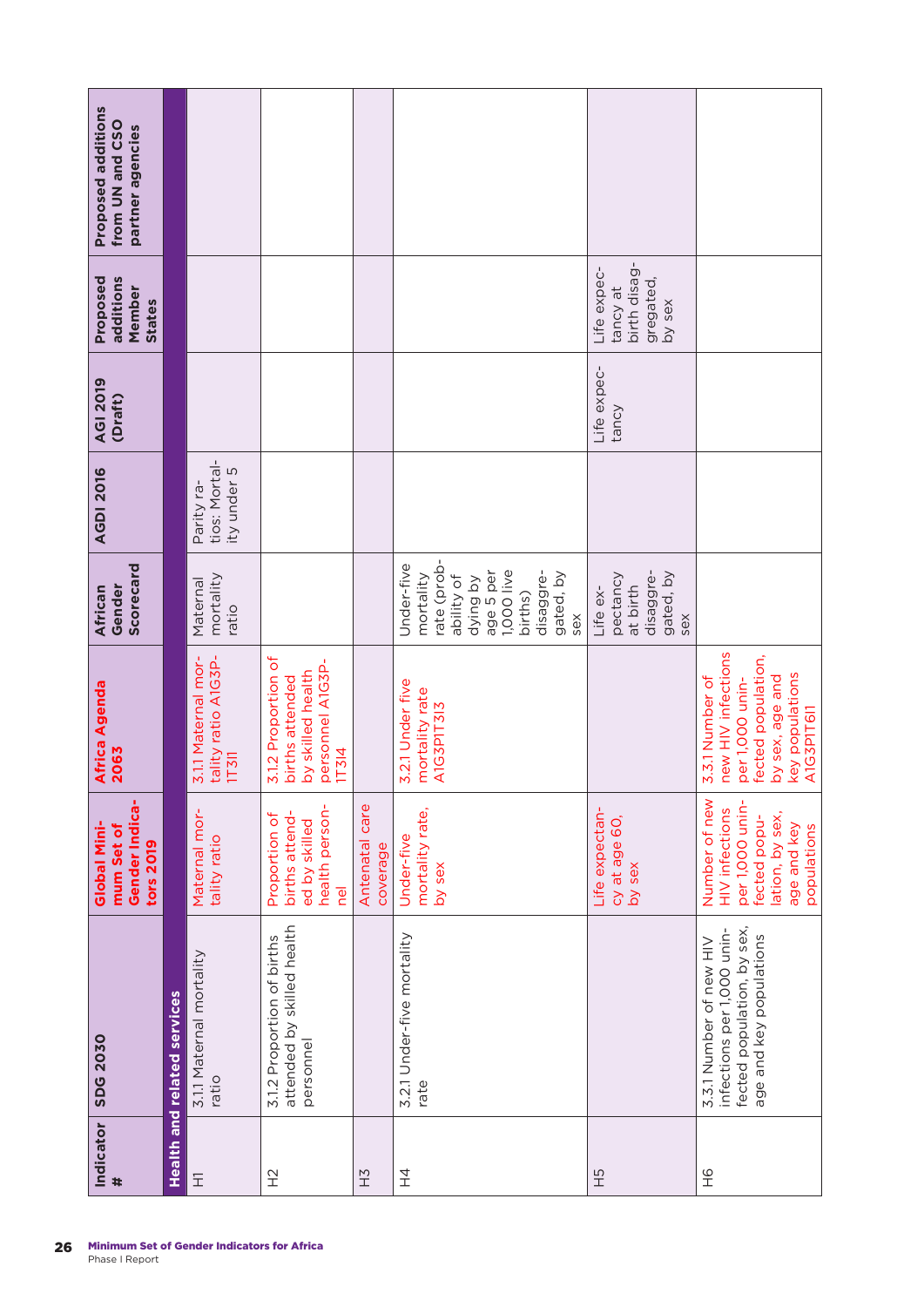| Indicator<br>$\#$ | <b>SDG 2030</b>                                                                                                                                                                                                                                                                                                                                                                                                  | Gender Indica-<br>Global Mini-<br>mum Set of<br>tors 2019                                                                 | Africa Agenda<br>2063                                                                                                                                                                                                                         | Scorecard<br>Gender<br>African                                                                                                        | <b>AGDI 2016</b>                                                                                                                                                      | <b>AGI 2019</b><br>(Draft) | Proposed<br>additions<br>Member<br><b>States</b> | Proposed additions<br>from UN and CSO<br>partner agencies |
|-------------------|------------------------------------------------------------------------------------------------------------------------------------------------------------------------------------------------------------------------------------------------------------------------------------------------------------------------------------------------------------------------------------------------------------------|---------------------------------------------------------------------------------------------------------------------------|-----------------------------------------------------------------------------------------------------------------------------------------------------------------------------------------------------------------------------------------------|---------------------------------------------------------------------------------------------------------------------------------------|-----------------------------------------------------------------------------------------------------------------------------------------------------------------------|----------------------------|--------------------------------------------------|-----------------------------------------------------------|
| Ξ                 |                                                                                                                                                                                                                                                                                                                                                                                                                  |                                                                                                                           |                                                                                                                                                                                                                                               | population<br>living with<br>HIV (per-<br>Women's<br>centage)<br>$a$ ges $15+$<br>share of                                            | 24 years old<br>prevalence<br>among 15-<br>HIV/AIDS<br>ratios:<br>Parity                                                                                              |                            | HIV Preva-<br>lence rate<br>by sex               |                                                           |
| $\frac{8}{1}$     |                                                                                                                                                                                                                                                                                                                                                                                                                  | anti-retroviral<br>drug, by sex<br>Access to                                                                              |                                                                                                                                                                                                                                               |                                                                                                                                       | Access to<br>ART                                                                                                                                                      |                            |                                                  |                                                           |
| 9H                | (wasting and overweight)<br>standard deviations from<br>2.2.1: Prevalence of stunt-<br>Child Growth Standards)<br>among children under 5<br>standard deviation from<br>the median of the WHO<br>the median of the WHO<br>5 years of age, by type<br>ing (height for age <- 2<br>among children under<br>child growth standard<br>for height >+2 or <-2<br>malnutrition (weight<br>2.2.2: Prevalence of<br>years. |                                                                                                                           | derweight (weight<br>Prevalence of un-<br>for age <-2 stan-<br>an of the World<br>from the medi-<br>dard deviation<br>children under<br>5 years of age<br>dards) among<br>Growth Stan-<br>Organization<br>(WHO) Child<br>A1G1P2T5I2<br>Health | age, disag-<br>height for<br>tion prev-<br>gregated,<br>(percent-<br>Malnutri-<br>under 5)<br>children<br>alence,<br>age of<br>by sex | der 5 minus<br>tios: Under-<br>tios: Stunt-<br>weight un-<br>2 standard<br>deviations<br>deviations<br>ing under<br>5 minus 2<br>Parity ra-<br>Parity ra-<br>standard | children<br>Stunted        | tion preva-<br>Malnutri-<br>lence                |                                                           |
| $\frac{1}{2}$     |                                                                                                                                                                                                                                                                                                                                                                                                                  | adults who are<br>Proportion of<br>obese, by sex                                                                          |                                                                                                                                                                                                                                               |                                                                                                                                       |                                                                                                                                                                       |                            |                                                  |                                                           |
| EH                |                                                                                                                                                                                                                                                                                                                                                                                                                  | current tobac-<br>co use among<br>prevalence of<br>persons aged<br>older, by sex<br>15 years and<br>Age-stan-<br>dardized |                                                                                                                                                                                                                                               |                                                                                                                                       |                                                                                                                                                                       |                            |                                                  |                                                           |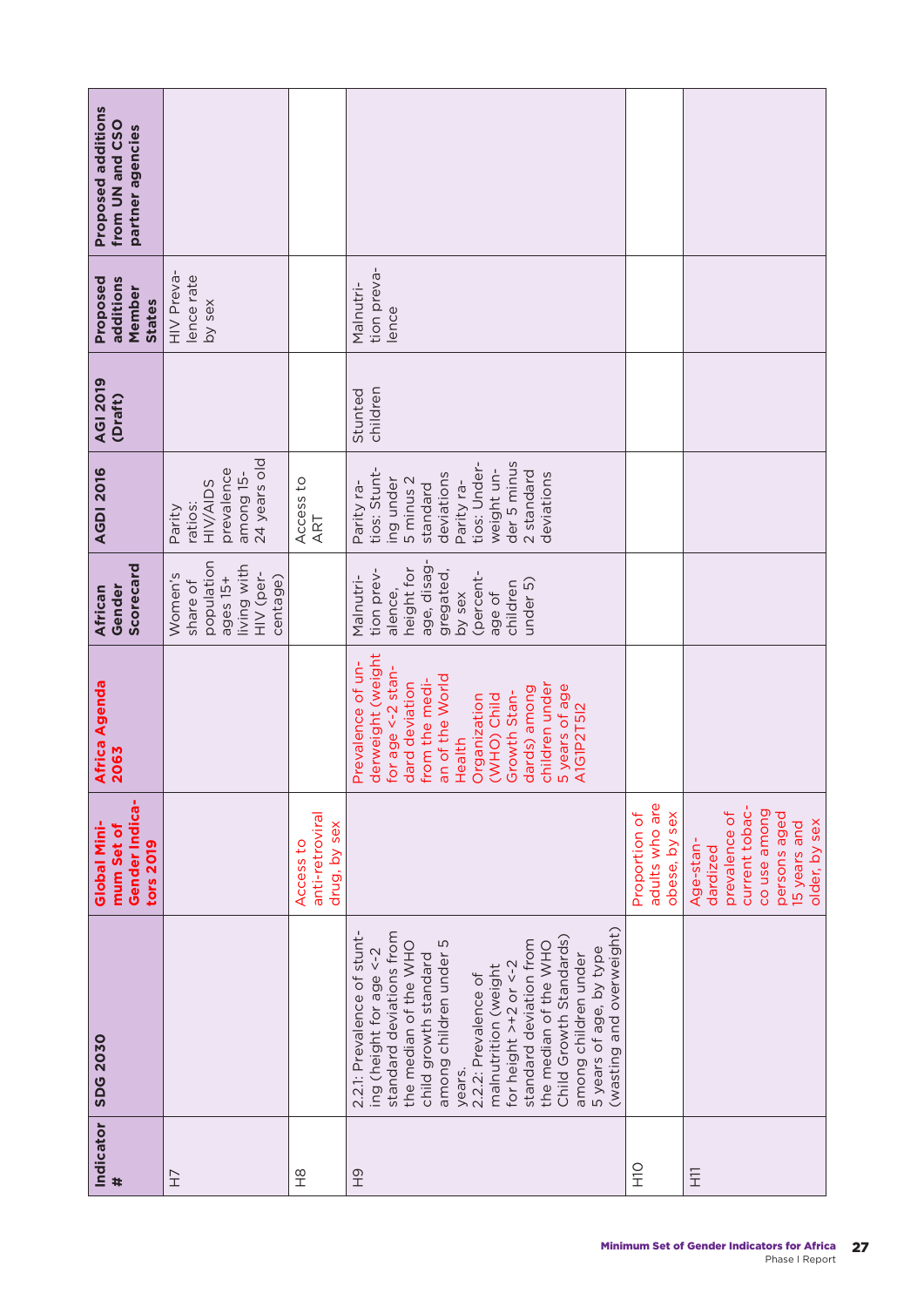| Proposed additions<br>from UN and CSO<br>partner agencies |                                                    |                                                                                                                                       |                                                                                                                                                                         |                                                                                                                    | Birth registration, by<br>sex (UNICEF)                                                                             |
|-----------------------------------------------------------|----------------------------------------------------|---------------------------------------------------------------------------------------------------------------------------------------|-------------------------------------------------------------------------------------------------------------------------------------------------------------------------|--------------------------------------------------------------------------------------------------------------------|--------------------------------------------------------------------------------------------------------------------|
| Proposed<br>additions<br>Member<br><b>States</b>          |                                                    |                                                                                                                                       | Reproduc-<br>tive rights<br>and child<br>spacing                                                                                                                        |                                                                                                                    | CRVS reg-<br>istrations                                                                                            |
| <b>AGI 2019</b><br>(Draft)                                |                                                    |                                                                                                                                       |                                                                                                                                                                         |                                                                                                                    |                                                                                                                    |
| <b>AGDI 2016</b>                                          |                                                    |                                                                                                                                       |                                                                                                                                                                         |                                                                                                                    |                                                                                                                    |
| Scorecard<br>Gender<br>African                            |                                                    |                                                                                                                                       |                                                                                                                                                                         |                                                                                                                    |                                                                                                                    |
| Africa Agenda<br>2063                                     | TB incidence per<br>100,000, by sex<br>A1G3P1T3I19 |                                                                                                                                       | ning satisfied with<br>ductive age (aged<br>modern methods<br>15-49 years) who<br>women of repro-<br>have their need<br>for family plan-<br>Proportion of<br>A1G3P1T2I1 |                                                                                                                    | The proportion of<br>first year, by sex<br>tered within the<br>births are regis-<br>children whose<br>A6G16P2T3I51 |
| Gender Indica-<br>Global Mini-<br>mum Set of<br>tors 2019 |                                                    | cer, diabetes or<br>cardiovascular<br>ratory disease,<br>chronic respi-<br>Mortality rate<br>attributed to<br>disease, can-<br>by sex | need for family<br>who have their<br>planning satis-<br>fied with mod-<br>ern methods<br>of women of<br>reproductive<br>$15-49$ years)<br>Proportion<br>age (aged       | years; aged 15-<br>1,000 women<br>19 years) per<br>(aged 10-14<br>Adolescent<br>in that age<br>birth rate<br>group |                                                                                                                    |
| <b>SDG 2030</b>                                           |                                                    |                                                                                                                                       | have their need for family<br>3.7.1 Proportion of wom-<br>(aged 15-49 years) who<br>en of reproductive age<br>planning satisfied with<br>modern methods                 | 3.7.2 Adolescent birth rate<br>women in that age group<br>(aged 10-14 years; aged<br>15-19 years) per 1,000        |                                                                                                                    |
| Indicator<br>$\#$                                         | $\frac{2}{11}$                                     | H13                                                                                                                                   | 14<br>工                                                                                                                                                                 | H <sub>15</sub>                                                                                                    | 9IH                                                                                                                |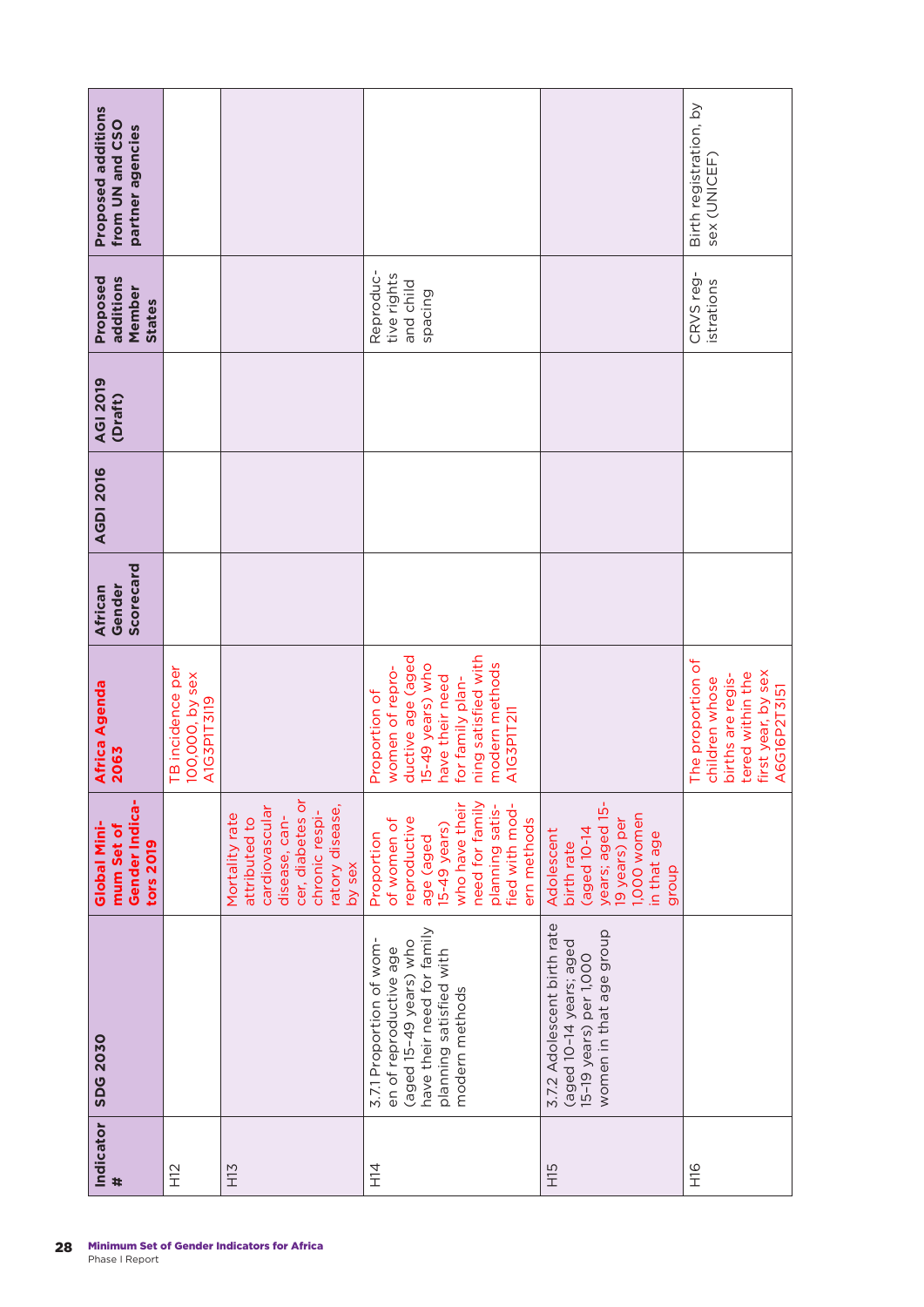| Africa Agenda<br>2063<br>Gender Indica-<br>Global Mini-<br>mum Set of<br>tors 2019                 |
|----------------------------------------------------------------------------------------------------|
|                                                                                                    |
|                                                                                                    |
|                                                                                                    |
| tending preschool<br>children in pre-<br>by sex A1G2P1T<br>1109<br>school age at-<br>Percentage of |
| age 3 in forma<br>children under<br>Proportion of<br>care                                          |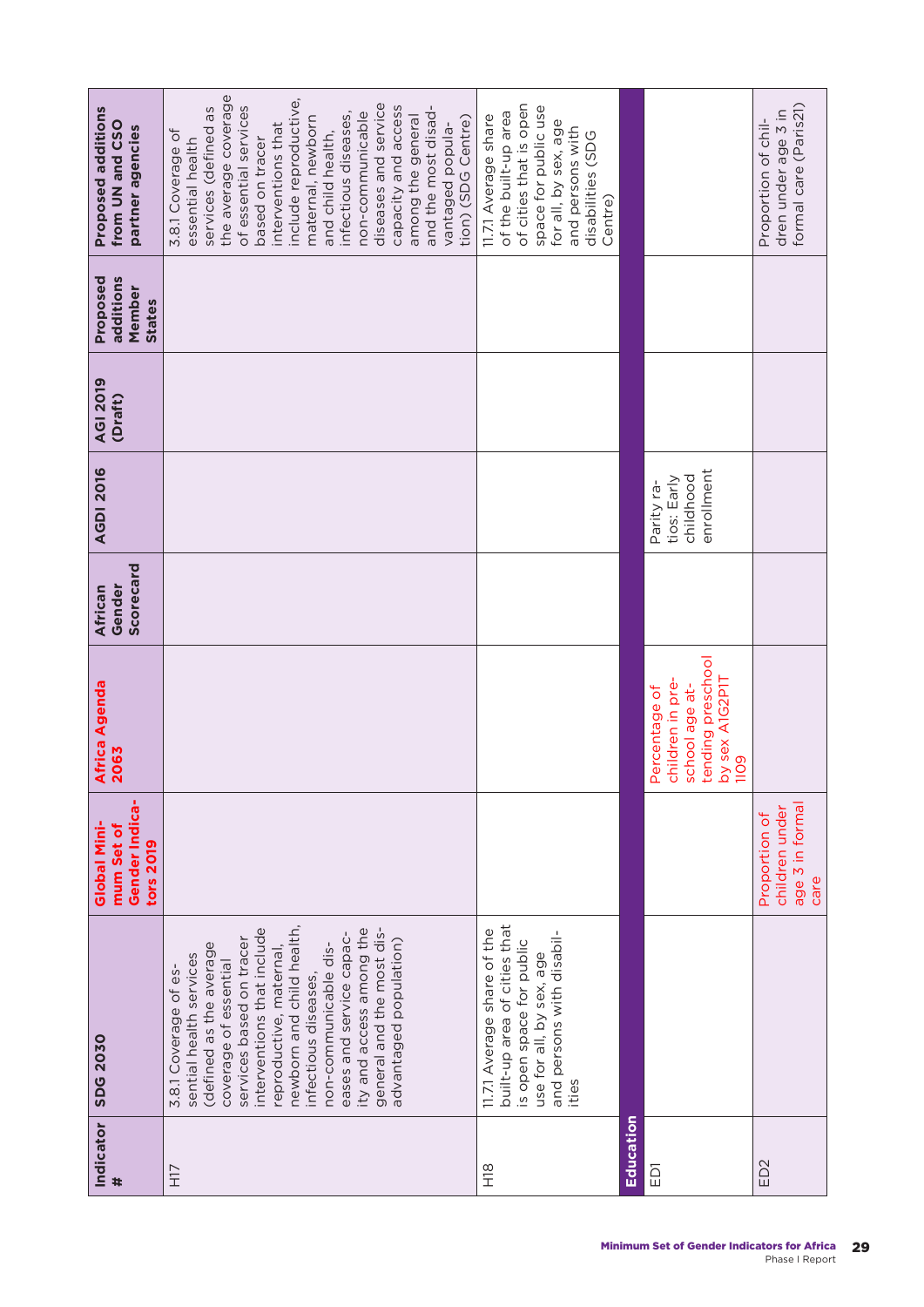| Indicator<br>$\ddot{\phantom{1}}$ | <b>SDG 2030</b> | Gender Indica-<br>Global Mini-<br>mum Set of<br>tors 2019                           | <b>Africa Agenda</b><br>2063                                                        | Scorecard<br>Gender<br>African                                                                                       | <b>AGDI 2016</b>                                                            | <b>AGI 2019</b><br>(Draft) | Proposed<br>additions<br>Member<br><b>States</b> | Proposed additions<br>from UN and CSO<br>partner agencies |
|-----------------------------------|-----------------|-------------------------------------------------------------------------------------|-------------------------------------------------------------------------------------|----------------------------------------------------------------------------------------------------------------------|-----------------------------------------------------------------------------|----------------------------|--------------------------------------------------|-----------------------------------------------------------|
| ED3                               |                 | in primary edu-<br>enrolment rate<br>cation, by sex<br>Adjusted net                 | rate by Sex and<br>education level<br>Net enrolment<br>A1G2P1T 2110<br>age in basic |                                                                                                                      | tios: Prima-<br>ment rate<br>Parity ra-<br>ry enroll-<br>(net)              |                            |                                                  |                                                           |
| ED4                               |                 | rate of persons<br>(15-24 years),<br>Youth literacy<br>by sex                       |                                                                                     | Youth liter-<br>tion $15-24$<br>disaggre-<br>gated, by<br>centage)<br>acy rate,<br>popula-<br>years,<br>(per-<br>sex | cy rate of 15<br>tios: Litera-<br>- 24 years<br>Parity ra-<br>$\frac{d}{d}$ | Youth liter-<br>acy rate   |                                                  |                                                           |
| ED5                               |                 | by sex, Parity<br>ment ratio in<br>Gross enrol<br>education,<br>secondary<br>ratios | net enrolment rate<br>Secondary school<br><b>A1G2P1T4I12</b><br>by Sex              | secondary,<br>enrolment<br>disaggre-<br>gated, by<br>centage)<br>Gross<br>(per-<br>ratio,<br>sex                     | enrollment<br>Secondary<br>rate (net)<br>ratios:<br>Parity                  |                            |                                                  |                                                           |
| ED6                               |                 | tertiary educa-<br>ment ratio in<br>Gross enrol-<br>Parity ratios<br>tion, by sex   |                                                                                     | enrolment<br>tiary (per-<br>disaggre-<br>ratio, ter-<br>gated, by<br>centage)<br>Gross<br>sex                        | tios: Tertia-<br>ment rate<br>(gross)<br>ry enroll-<br>Parity ra-           |                            |                                                  |                                                           |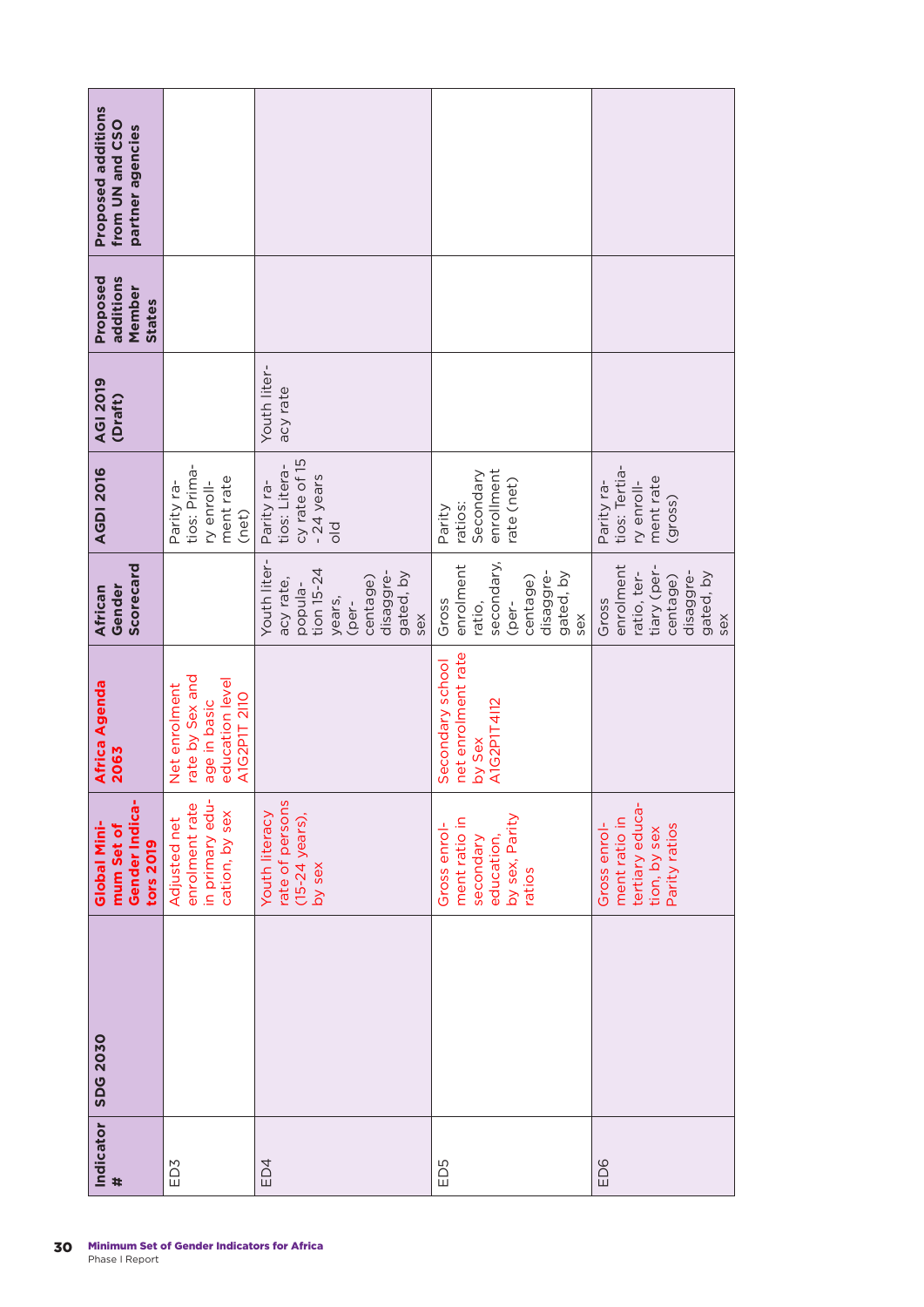| Indicator<br>#   | <b>SDG 2030</b> | Gender Indica-<br>Global Mini-<br>mum Set of<br>tors 2019                                                          | Africa Agenda<br>2063                                                                                                                                                                  | Scorecard<br>Gender<br>African | <b>AGDI 2016</b> | <b>AGI 2019</b><br>(Draft)                                                                       | Proposed<br>additions<br>Member<br>States | Proposed additions<br>from UN and CSO<br>partner agencies                                                                                                                                           |
|------------------|-----------------|--------------------------------------------------------------------------------------------------------------------|----------------------------------------------------------------------------------------------------------------------------------------------------------------------------------------|--------------------------------|------------------|--------------------------------------------------------------------------------------------------|-------------------------------------------|-----------------------------------------------------------------------------------------------------------------------------------------------------------------------------------------------------|
| ED7              |                 |                                                                                                                    | or Mathematics by<br>(Primary and Sec-<br>teachers qualified<br>Science or Tech-<br>nology or Engi-<br>Sex and Level<br>Proportion of<br>A1G2P1T3I11<br>ondary)<br>neering<br>$\equiv$ |                                |                  |                                                                                                  |                                           |                                                                                                                                                                                                     |
| ED <sub>8</sub>  |                 | and mathemat-<br>at tertiary level<br>ics graduates<br>male science,<br>engineering<br>Share of fe-<br>technology, |                                                                                                                                                                                        |                                |                  | Technology,<br>mathemat-<br>in Science,<br>Graduates<br>Engineer-<br>ing and<br>$\overline{c}$ s |                                           |                                                                                                                                                                                                     |
| ED9              |                 | females among<br>tertiary educa-<br>Proportion of<br>tion teachers<br>or professors                                |                                                                                                                                                                                        |                                |                  |                                                                                                  |                                           | Percentage of teach-<br>males among Tertia-<br>ers who are female,<br>ry level professors<br>Proportion of fe-<br>lower and upper<br>in STEM (UNES-<br>secondary level<br>(UNICEF)<br>$\widehat{C}$ |
| ED <sub>10</sub> |                 | the first grade<br>education, by<br>intake rate to<br>Adjusted net<br>of primary<br>sex                            |                                                                                                                                                                                        |                                |                  |                                                                                                  |                                           |                                                                                                                                                                                                     |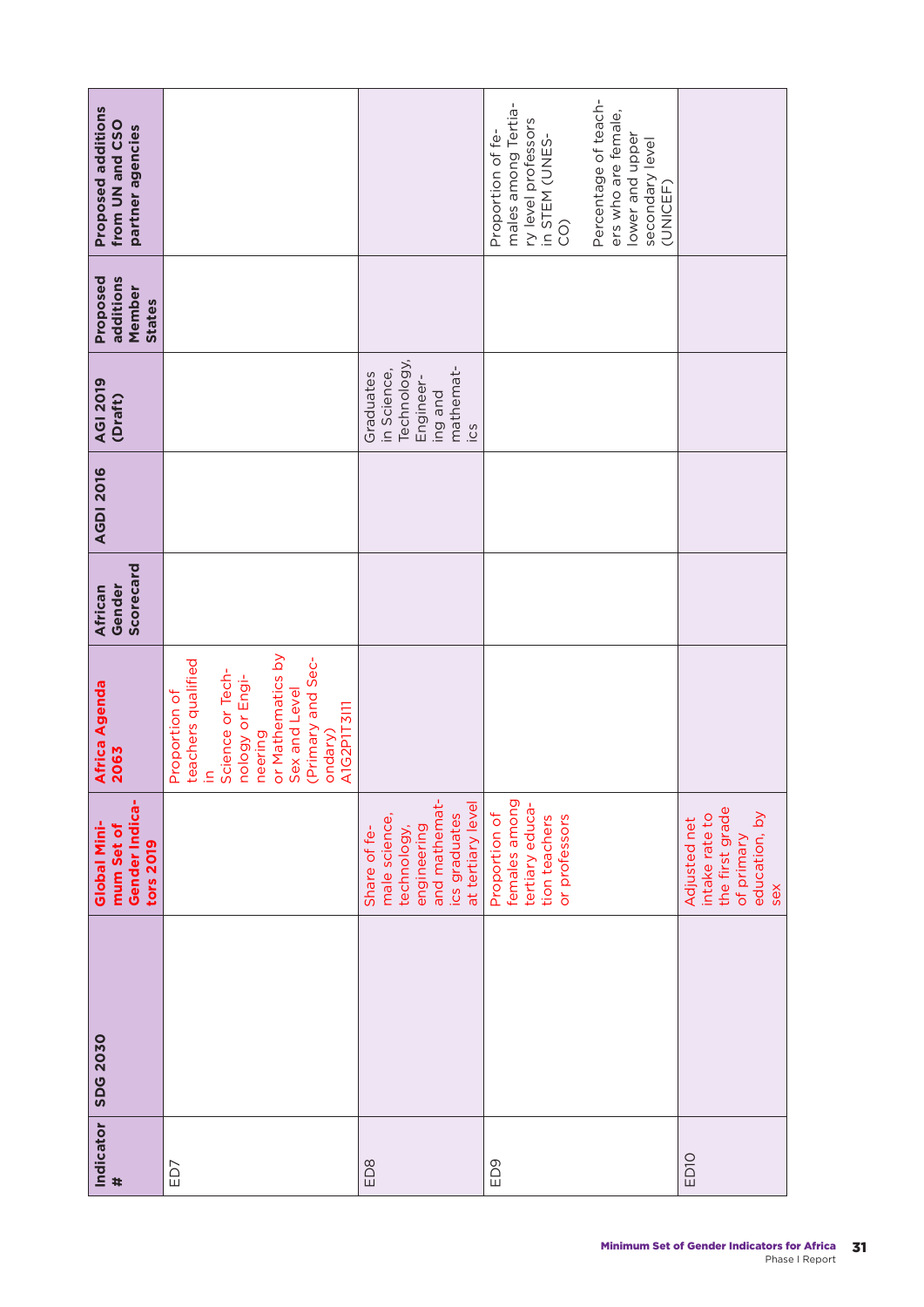| Indicator<br>$\ddot{\phantom{1}}$ | <b>SDG 2030</b>                                                                                                                                                                                                                                                                                                                                                                                                           | Gender Indica-<br>Global Mini-<br>mum Set of<br>tors 2019                                                          | Africa Agenda<br>2063 | Scorecard<br>Gender<br>African | <b>AGDI 2016</b> | <b>AGI 2019</b><br>(Draft)                             | Proposed<br>additions<br>Member<br>States                                                                                               | Proposed additions<br>from UN and CSO<br>partner agencies                                                                                                                                                                                                                                                     |
|-----------------------------------|---------------------------------------------------------------------------------------------------------------------------------------------------------------------------------------------------------------------------------------------------------------------------------------------------------------------------------------------------------------------------------------------------------------------------|--------------------------------------------------------------------------------------------------------------------|-----------------------|--------------------------------|------------------|--------------------------------------------------------|-----------------------------------------------------------------------------------------------------------------------------------------|---------------------------------------------------------------------------------------------------------------------------------------------------------------------------------------------------------------------------------------------------------------------------------------------------------------|
| ED <sub>11</sub>                  |                                                                                                                                                                                                                                                                                                                                                                                                                           | (proxy), by sex<br>Primary edu-<br>cation com-<br>pletion rate                                                     |                       |                                |                  | completion<br>Primary<br>rate                          |                                                                                                                                         |                                                                                                                                                                                                                                                                                                               |
| ED <sub>12</sub>                  |                                                                                                                                                                                                                                                                                                                                                                                                                           | tion ratio from<br>lower second-<br>ary education,<br>Gross gradua-<br>by sex                                      |                       |                                |                  | completion<br>secondary<br>and upper<br>Lower<br>rates |                                                                                                                                         |                                                                                                                                                                                                                                                                                                               |
| ED <sub>13</sub>                  |                                                                                                                                                                                                                                                                                                                                                                                                                           | sition rate from<br>primary to sec-<br>ondary educa-<br>Effective tran-<br>programmes),<br>tion (general<br>by sex |                       |                                |                  |                                                        |                                                                                                                                         |                                                                                                                                                                                                                                                                                                               |
| ED <sub>14</sub>                  |                                                                                                                                                                                                                                                                                                                                                                                                                           | the population<br>attainment of<br>aged 25 and<br>older, by sex<br>Educational                                     |                       |                                |                  |                                                        |                                                                                                                                         |                                                                                                                                                                                                                                                                                                               |
| ED <sub>15</sub>                  | 4.a.1 Proportion of schools<br>pedagogical purposes; (c)<br>(g) basic handwashing fa-<br>tricity; (b) the Internet for<br>water; (f) single-sex basic<br>cal purposes; (d) adapted<br>infrastructure and materi-<br>computers for pedagogi-<br>cilities (as per the WASH<br>als for students with dis-<br>abilities; I basic drinking<br>with access to: (a) elec-<br>sanitation facilities; and<br>ndicator definitions) |                                                                                                                    |                       |                                |                  |                                                        | and univer-<br>for girls (In<br>exclusively<br>of latrines<br>reserved<br>colleges,<br>schools,<br>Number<br>schools<br>sities)<br>high | ferentiated sanitation<br>by sex and education<br>access to gender-dif-<br>access to sanitation<br>tion level (Paris21 &<br>facilities at school,<br>Proportion of chil-<br>Proportion of chil-<br>facilities at school,<br>by sex and educa-<br>dren who have<br>dren who have<br>level (Paris21)<br>UNICEF) |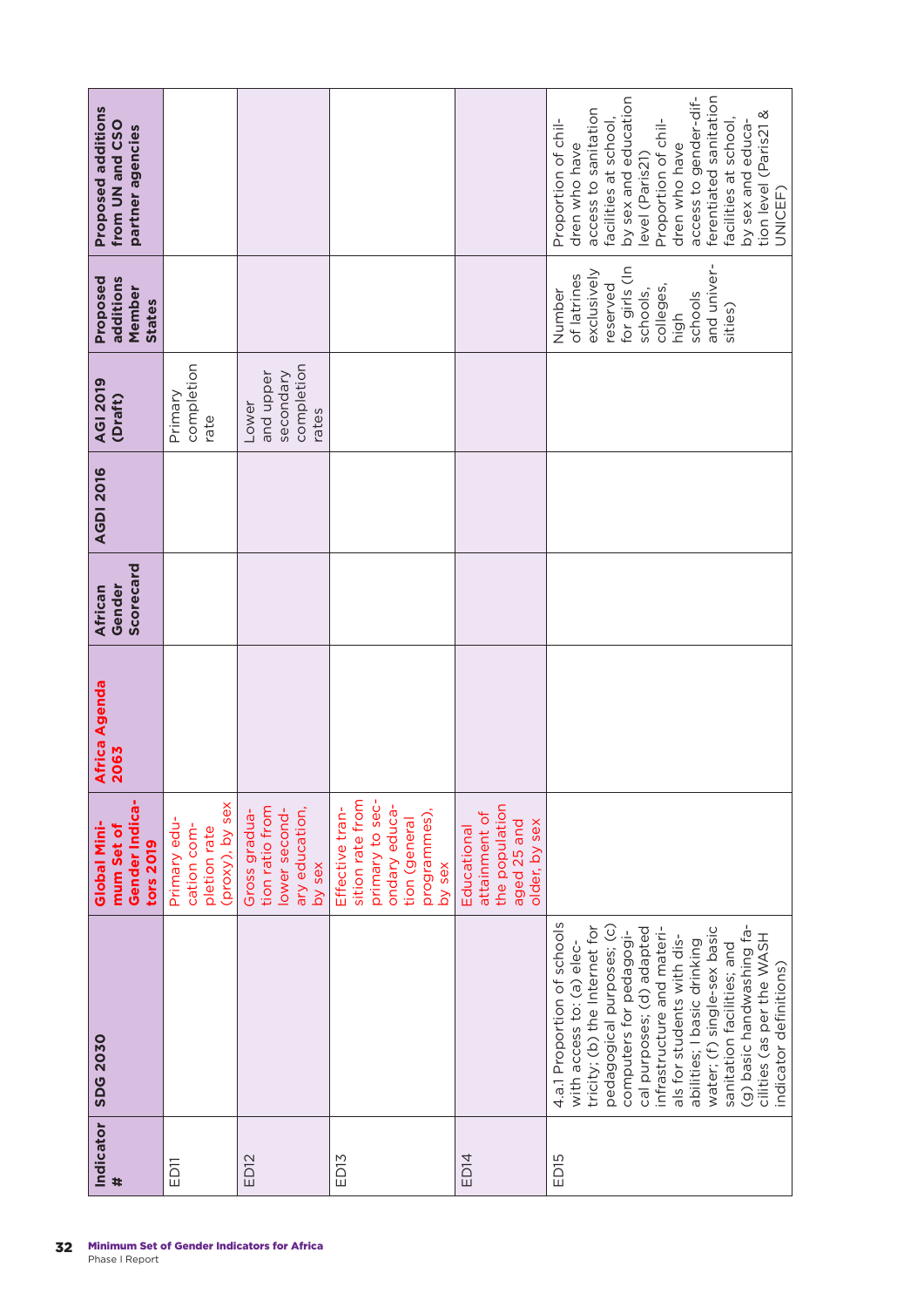| Proposed additions<br>from UN and CSO<br>partner agencies | 15-24 not in employ-<br>sex (UNICEF + SDG<br>training (NEET), by<br>ment, education or<br>tion of youth aged<br>SDG 8.6.1 Propor-<br>center) | Number and percent-<br>age of girls of prima-<br>ry/lower secondary,<br>upper secondary<br>are out of school<br>school age who<br>(UNICEF) | ficiency by sex and<br>Reading/math pro-<br>level of education<br>(UNICEF)                                                                                                                                                                               | track in health, learn-<br>years of age who are<br>ing and psychosocial<br>developmentally on<br>4.2.1 Proportion of<br>well-being, by sex<br>children under 5<br>(SDG Centre) |
|-----------------------------------------------------------|----------------------------------------------------------------------------------------------------------------------------------------------|--------------------------------------------------------------------------------------------------------------------------------------------|----------------------------------------------------------------------------------------------------------------------------------------------------------------------------------------------------------------------------------------------------------|--------------------------------------------------------------------------------------------------------------------------------------------------------------------------------|
| Proposed<br>additions<br>Member<br><b>States</b>          | Percentage<br>cation, em-<br>not in edu-<br>or training<br>ployment<br>24 years)<br>(aged 15<br>of youth<br>(NEET)                           | Percentage<br>not attend-<br>of children<br>by age and<br>ing school<br>sex                                                                |                                                                                                                                                                                                                                                          |                                                                                                                                                                                |
| <b>AGI 2019</b><br>(Draft)                                | in employ-<br>education<br>Youth not<br>ment or                                                                                              | school chil-<br>Out of<br>dren                                                                                                             |                                                                                                                                                                                                                                                          |                                                                                                                                                                                |
| <b>AGDI 2016</b>                                          |                                                                                                                                              |                                                                                                                                            |                                                                                                                                                                                                                                                          |                                                                                                                                                                                |
| Scorecard<br>Gender<br>African                            |                                                                                                                                              |                                                                                                                                            |                                                                                                                                                                                                                                                          |                                                                                                                                                                                |
| Africa Agenda<br>2063                                     |                                                                                                                                              |                                                                                                                                            |                                                                                                                                                                                                                                                          |                                                                                                                                                                                |
| Gender Indica<br>Global Mini-<br>mum Set of<br>tors 2019  |                                                                                                                                              |                                                                                                                                            |                                                                                                                                                                                                                                                          |                                                                                                                                                                                |
| <b>SDG 2030</b>                                           |                                                                                                                                              |                                                                                                                                            | 4.1.1 Proportion of children<br>grades 2/3; (b) at the end<br>(i) reading and (ii) mathe-<br>of primary; and (c) at the<br>imum proficiency level in<br>achieving at least a min-<br>and young people (a) in<br>end of lower secondary<br>matics, by sex | dren under 5 years of age<br>who are developmentally<br>on track in health, learn-<br>4.2.1 Proportion of chil-<br>ing and psychosocial<br>well-being, by sex                  |
| Indicator<br>$\pmb{\ast}$                                 | ED <sub>16</sub>                                                                                                                             | ED17                                                                                                                                       | ED <sub>18</sub>                                                                                                                                                                                                                                         | ED <sub>19</sub>                                                                                                                                                               |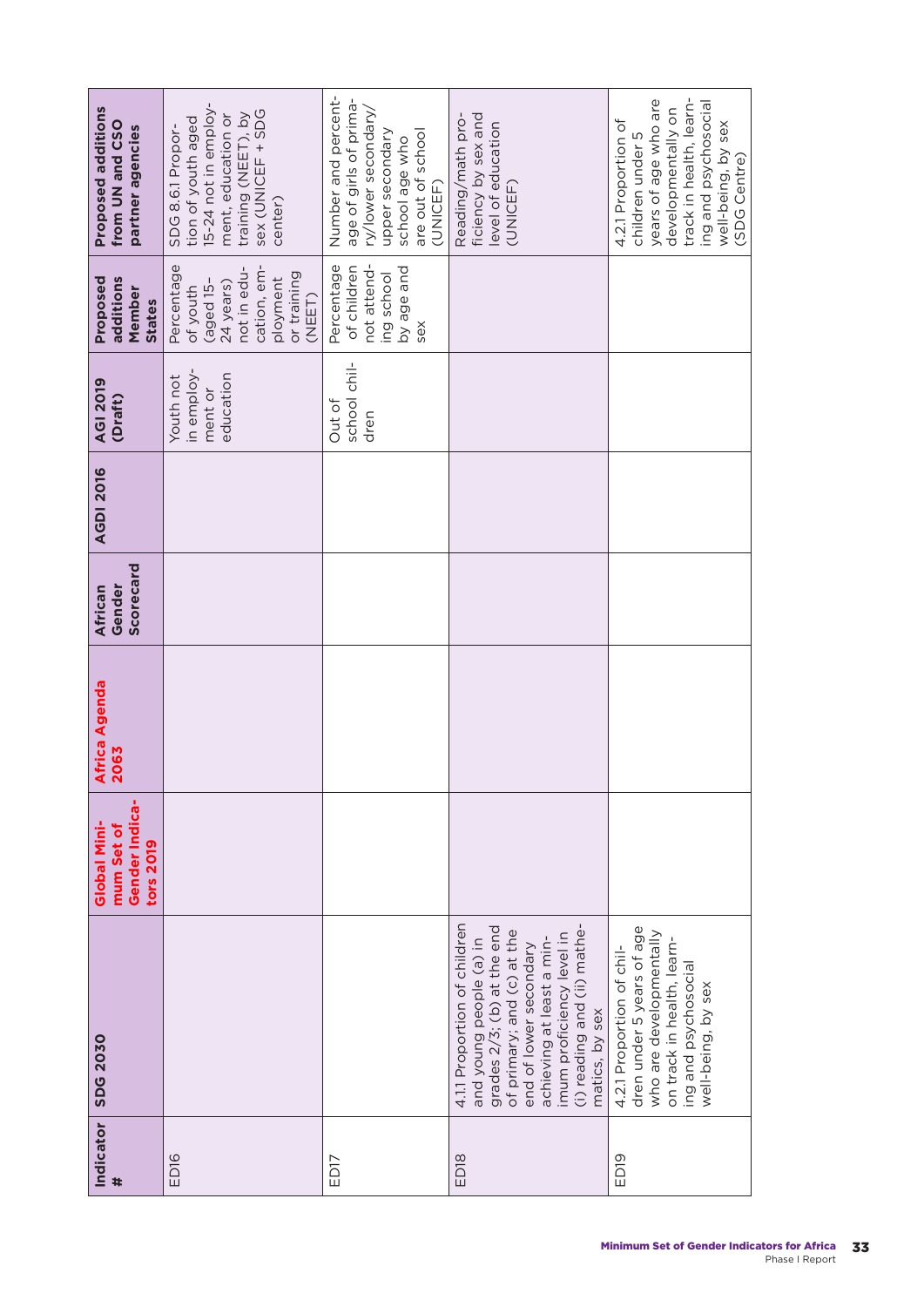| Proposed additions<br>from UN and CSO<br>partner agencies | by sex (SDG Centre)<br>primary entry age),<br>4.2.2 Participation<br>earning (one year<br>before the official<br>rate in organized | months, by sex (SDG<br>adults in formal and<br>non-formal educa-<br>4.3.1 Participation<br>rate of youth and<br>in the previous 12<br>tion and training | disaggregated (SDG<br>conflict-affected, as<br>this list that can be<br>ability status indig-<br>(female/male, rural<br>data become avail-<br>wealth quintile and<br>others such as dis-<br>able) for all educa-<br>urban, bottom/top<br>enous peoples and<br>4.5.1 Parity indices<br>tion indicators on |
|-----------------------------------------------------------|------------------------------------------------------------------------------------------------------------------------------------|---------------------------------------------------------------------------------------------------------------------------------------------------------|----------------------------------------------------------------------------------------------------------------------------------------------------------------------------------------------------------------------------------------------------------------------------------------------------------|
|                                                           |                                                                                                                                    | Centre)                                                                                                                                                 | Centre)                                                                                                                                                                                                                                                                                                  |
| Proposed<br>additions<br>Member<br>States                 |                                                                                                                                    |                                                                                                                                                         |                                                                                                                                                                                                                                                                                                          |
| <b>AGI 2019</b><br>(Draft)                                |                                                                                                                                    |                                                                                                                                                         |                                                                                                                                                                                                                                                                                                          |
| <b>AGDI 2016</b>                                          |                                                                                                                                    |                                                                                                                                                         |                                                                                                                                                                                                                                                                                                          |
| Scorecard<br>African<br>Gender                            |                                                                                                                                    |                                                                                                                                                         |                                                                                                                                                                                                                                                                                                          |
| Africa Agenda<br>2063                                     |                                                                                                                                    |                                                                                                                                                         |                                                                                                                                                                                                                                                                                                          |
| Gender Indica-<br>Global Mini-<br>mum Set of<br>tors 2019 |                                                                                                                                    |                                                                                                                                                         |                                                                                                                                                                                                                                                                                                          |
| <b>SDG 2030</b>                                           | primary entry age), by sex<br>4.2.2 Participation rate in<br>organized learning (one<br>year before the official                   | youth and adults in formal<br>and non-formal education<br>4.3.1 Participation rate of<br>and training in the previ-<br>ous 12 months, by sex            | this list that can be disag-<br>conflict-affected, as data<br>become available) for all<br>quintile and others such<br>education indicators on<br>male/male, rural/urban,<br>4.5.1 Parity indices (fe-<br>digenous peoples and<br>as disability status in-<br>bottom/top wealth<br>gregated              |
| Indicator                                                 | ED <sub>20</sub>                                                                                                                   | ED <sub>21</sub>                                                                                                                                        | ED <sub>22</sub>                                                                                                                                                                                                                                                                                         |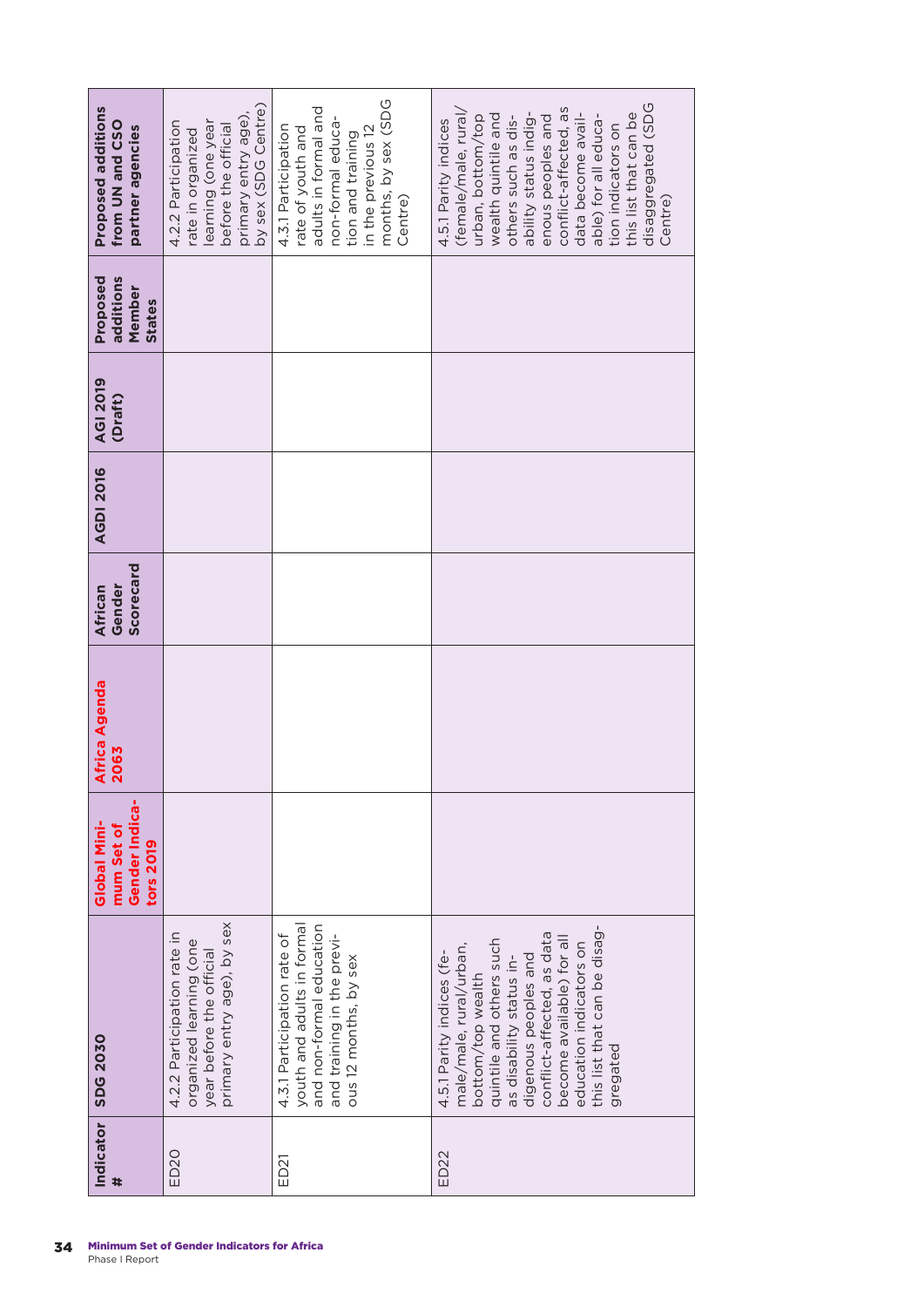| Proposed additions<br>from UN and CSO<br>partner agencies | level of proficiency in<br>functional (a) literacy<br>population in a given<br>4.6.1 Percentage of<br>ing at least a fixed<br>age group achiev-<br>skills, by sex (SDG<br>and (b) numeracy<br>Centre) | 4.7.1 Extent to which<br>gender equality and<br>levels in (a) national<br>mainstreamed at all<br>ship education and<br>education policies,<br>teacher education<br>opment, including<br>sustainable devel-<br>human rights, are<br>assessment (SDG<br>(i) global citizen-<br>(ii) education for<br>(b) curricula, (c)<br>and (d) student<br>Centre) |                                          | monitor equality and<br>5.1.1 Whether or not<br>are in place to pro-<br>non-discrimination<br>on the basis of sex<br>mote, enforce and<br>legal frameworks<br>(SDG centre) |
|-----------------------------------------------------------|-------------------------------------------------------------------------------------------------------------------------------------------------------------------------------------------------------|-----------------------------------------------------------------------------------------------------------------------------------------------------------------------------------------------------------------------------------------------------------------------------------------------------------------------------------------------------|------------------------------------------|----------------------------------------------------------------------------------------------------------------------------------------------------------------------------|
| Proposed<br>additions<br>Member<br>States                 |                                                                                                                                                                                                       |                                                                                                                                                                                                                                                                                                                                                     |                                          |                                                                                                                                                                            |
| <b>AGI 2019</b><br>(Draft)                                |                                                                                                                                                                                                       |                                                                                                                                                                                                                                                                                                                                                     |                                          |                                                                                                                                                                            |
| <b>AGDI 2016</b>                                          |                                                                                                                                                                                                       |                                                                                                                                                                                                                                                                                                                                                     |                                          |                                                                                                                                                                            |
| Scorecard<br>Gender<br>African                            |                                                                                                                                                                                                       |                                                                                                                                                                                                                                                                                                                                                     |                                          |                                                                                                                                                                            |
| Africa Agenda<br>2063                                     |                                                                                                                                                                                                       |                                                                                                                                                                                                                                                                                                                                                     |                                          |                                                                                                                                                                            |
| Gender Indica-<br>Global Mini-<br>mum Set of<br>tors 2019 |                                                                                                                                                                                                       |                                                                                                                                                                                                                                                                                                                                                     |                                          |                                                                                                                                                                            |
| <b>SDG 2030</b>                                           | group achieving at least a<br>fixed level of proficiency<br>4.6.1 Percentage of pop-<br>in functional (a) literacy<br>and (b) numeracy skills,<br>ulation in a given age<br>by sex                    | teacher education and (d)<br>mainstreamed at all levels<br>tion and (ii) education for<br>sustainable development,<br>global citizenship educa-<br>policies, (b) curricula, (c)<br>in (a) national education<br>including gender equali-<br>ty and human rights, are<br>4.7.1 Extent to which (i)<br>student assessment                             | Human Rights of women and the girl child | 5.1.1 Whether or not lega<br>to promote, enforce and<br>frameworks are in place<br>non-discrimination on<br>monitor equality and<br>the basis of sex                       |
| Indicator<br>$\ddot{}$                                    | ED <sub>23</sub>                                                                                                                                                                                      | ED24                                                                                                                                                                                                                                                                                                                                                |                                          | $\frac{1}{2}$                                                                                                                                                              |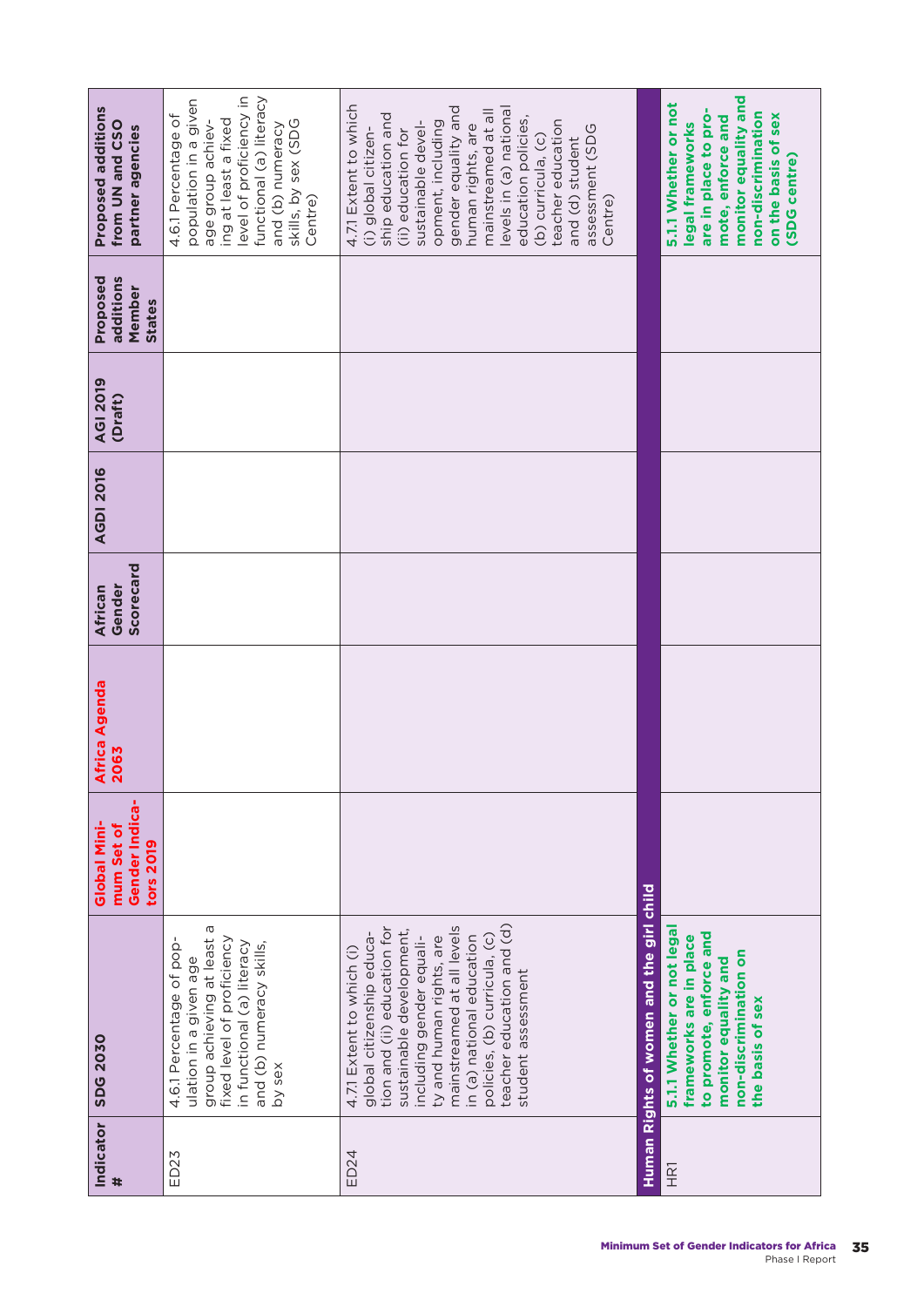| Proposed additions<br>from UN and CSO<br>partner agencies | en's empowerment<br>equality and wom-<br>countries with sys-<br>cations for gender<br>5.c.1 Proportion of<br>tems to track and<br>make public allo-<br>(SDG centre) |                                                                                                                                                                                                                                                                                               | place of occurrence<br>months, by age and<br>an intimate partner<br>persons other than<br>5.2.2 Proportion of<br>older subjected to<br>sexual violence by<br>aged 15 years and<br>in the previous 12<br>women and girls<br>(SDG Centre) |
|-----------------------------------------------------------|---------------------------------------------------------------------------------------------------------------------------------------------------------------------|-----------------------------------------------------------------------------------------------------------------------------------------------------------------------------------------------------------------------------------------------------------------------------------------------|-----------------------------------------------------------------------------------------------------------------------------------------------------------------------------------------------------------------------------------------|
|                                                           |                                                                                                                                                                     |                                                                                                                                                                                                                                                                                               |                                                                                                                                                                                                                                         |
| Proposed<br>additions<br>Member<br><b>States</b>          |                                                                                                                                                                     |                                                                                                                                                                                                                                                                                               |                                                                                                                                                                                                                                         |
| <b>AGI 2019</b><br>(Draft)                                |                                                                                                                                                                     |                                                                                                                                                                                                                                                                                               |                                                                                                                                                                                                                                         |
| <b>AGDI 2016</b>                                          |                                                                                                                                                                     |                                                                                                                                                                                                                                                                                               |                                                                                                                                                                                                                                         |
| Scorecard<br>Gender<br>African                            |                                                                                                                                                                     |                                                                                                                                                                                                                                                                                               |                                                                                                                                                                                                                                         |
| Africa Agenda<br>2063                                     |                                                                                                                                                                     | older subjected to<br>aged 15 years and<br>of ever-partnered<br>in the previous 12<br>current or former<br>women and girls<br>cal violence by a<br>intimate partner<br>form of violence<br>5.2.1 Proportion<br>physical, sexual<br>or psychologi-<br>A6G17P2T111<br>and by age*<br>months, by |                                                                                                                                                                                                                                         |
| Gender Indica-<br>Global Mini-<br>mum Set of<br>tors 2019 |                                                                                                                                                                     |                                                                                                                                                                                                                                                                                               |                                                                                                                                                                                                                                         |
| <b>SDG 2030</b>                                           | tries with systems to track<br>tions for gender equality<br>5.c.1 Proportion of coun-<br>and women's empower-<br>and make public alloca-<br>ment                    | in the previous 12 months,<br>older subjected to physi-<br>er-partnered women and<br>cal, sexual or psycholog-<br>by form of violence and<br>violence by a current or<br>former intimate partner<br>girls aged 15 years and<br>5.2.1 Proportion of ev-<br>by age<br>$i$ cal                   | women and girls aged 15<br>years and older subject-<br>ed to sexual violence by<br>age and place of occur-<br>previous 12 months, by<br>intimate partner in the<br>persons other than an<br>5.2.2 Proportion of<br>rence                |
| Indicator<br>#                                            | HR <sub>2</sub>                                                                                                                                                     | HR <sub>3</sub>                                                                                                                                                                                                                                                                               | HR4                                                                                                                                                                                                                                     |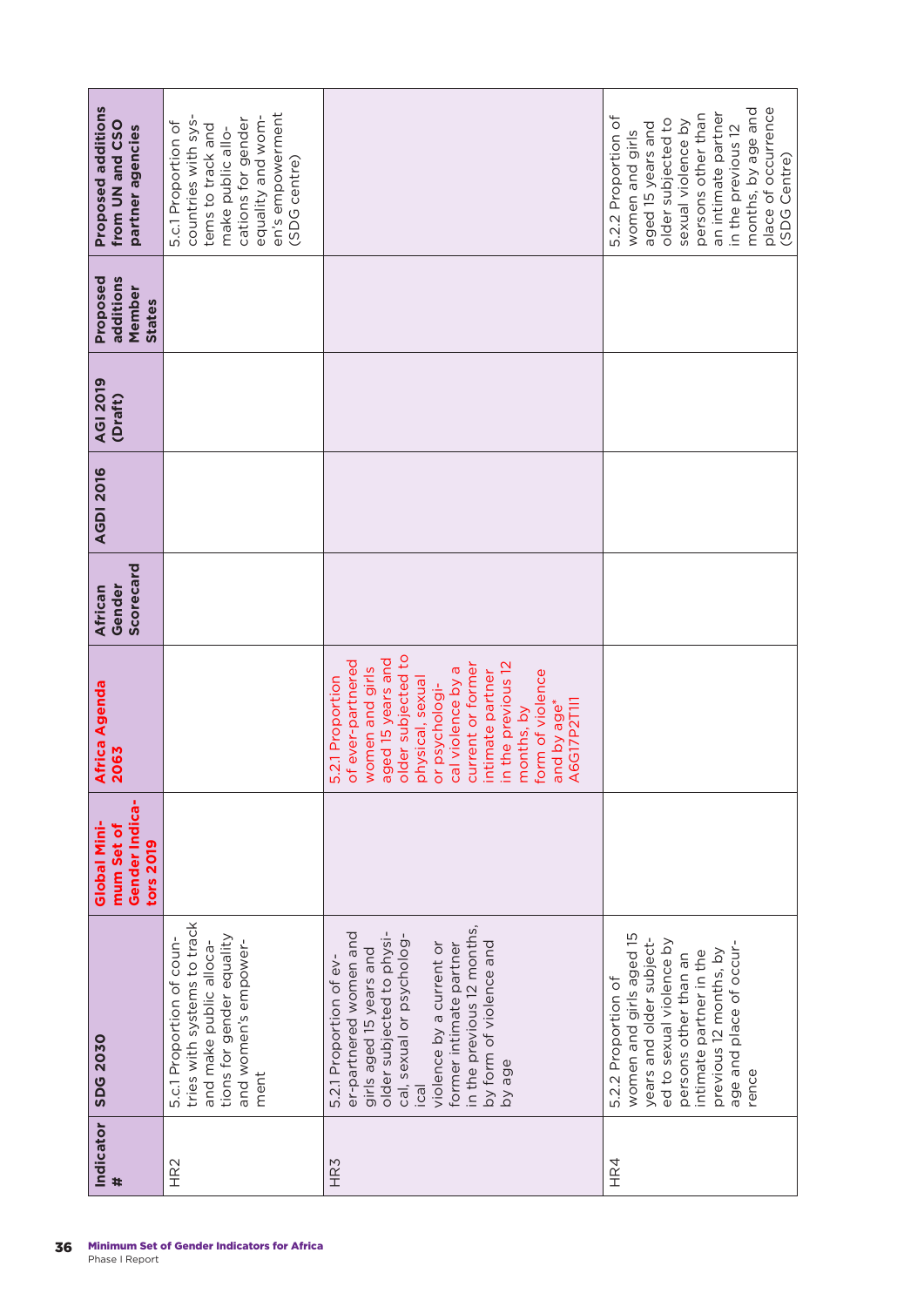| Indicator<br>#  | <b>SDG 2030</b>                                                                                                                                                          | Gender Indica-<br>Global Mini-<br>mum Set of<br>tors 2019                                                                                                                                                                                                                                   | Africa Agenda<br>2063                                                                                                                         | Scorecard<br>Gender<br>African | <b>AGDI 2016</b> | <b>AGI 2019</b><br>(Draft) | additions<br>Proposed<br>Member<br><b>States</b> | <b>Proposed additions</b><br>from UN and CSO<br>partner agencies                                                      |
|-----------------|--------------------------------------------------------------------------------------------------------------------------------------------------------------------------|---------------------------------------------------------------------------------------------------------------------------------------------------------------------------------------------------------------------------------------------------------------------------------------------|-----------------------------------------------------------------------------------------------------------------------------------------------|--------------------------------|------------------|----------------------------|--------------------------------------------------|-----------------------------------------------------------------------------------------------------------------------|
| HR5             | sexual harassment, by sex,<br>sons victim of physical or<br>age, disability status and<br>11.7.2 Proportion of per-<br>the previous 12 months<br>place of occurrence, in | in the previous<br>and girls aged<br>older subject-<br>nered women<br>12 months, by<br>psychological<br>mate partner<br>cal, sexual or<br>of ever-part-<br>lence and by<br>15 years and<br>ed to physi-<br>form of vio-<br>a current or<br>violence by<br>former inti-<br>Proportion<br>age |                                                                                                                                               |                                |                  |                            |                                                  |                                                                                                                       |
| HR6             | 16.1.1 Number of victims of<br>intentional homicide per<br>100,000 population, by<br>sex and age                                                                         |                                                                                                                                                                                                                                                                                             |                                                                                                                                               |                                |                  |                            |                                                  | by sex and age (SDG<br>100,000 population,<br>tional homicide per<br>victims of inten-<br>16.1.1 Number of<br>Centre) |
| HR7             | deaths per 100,000 pop-<br>ulation, by sex, age and<br>16.1.2 Conflict-related<br>cause                                                                                  |                                                                                                                                                                                                                                                                                             | 16.1.2 Conflict-re-<br>lated deaths per<br>age and cause*<br>ulation, by sex,<br>100,000 pop-<br>A4G13P1T1I1                                  |                                |                  |                            |                                                  |                                                                                                                       |
| HR <sub>8</sub> | 16.2.2 Number of victims<br>of human trafficking per<br>sex, age and form of ex-<br>100,000 population, by<br>ploitation                                                 |                                                                                                                                                                                                                                                                                             | victims of human<br>16.2.2 Number of<br>100,000 popula-<br>tion, by sex, age<br>trafficking per<br>A6G18P1T513<br>and form of<br>Exploitation |                                |                  |                            |                                                  | UNICEF & SDG Cen-<br>SDG 16.2.2. Human<br>trafficking, by sex<br>tre)                                                 |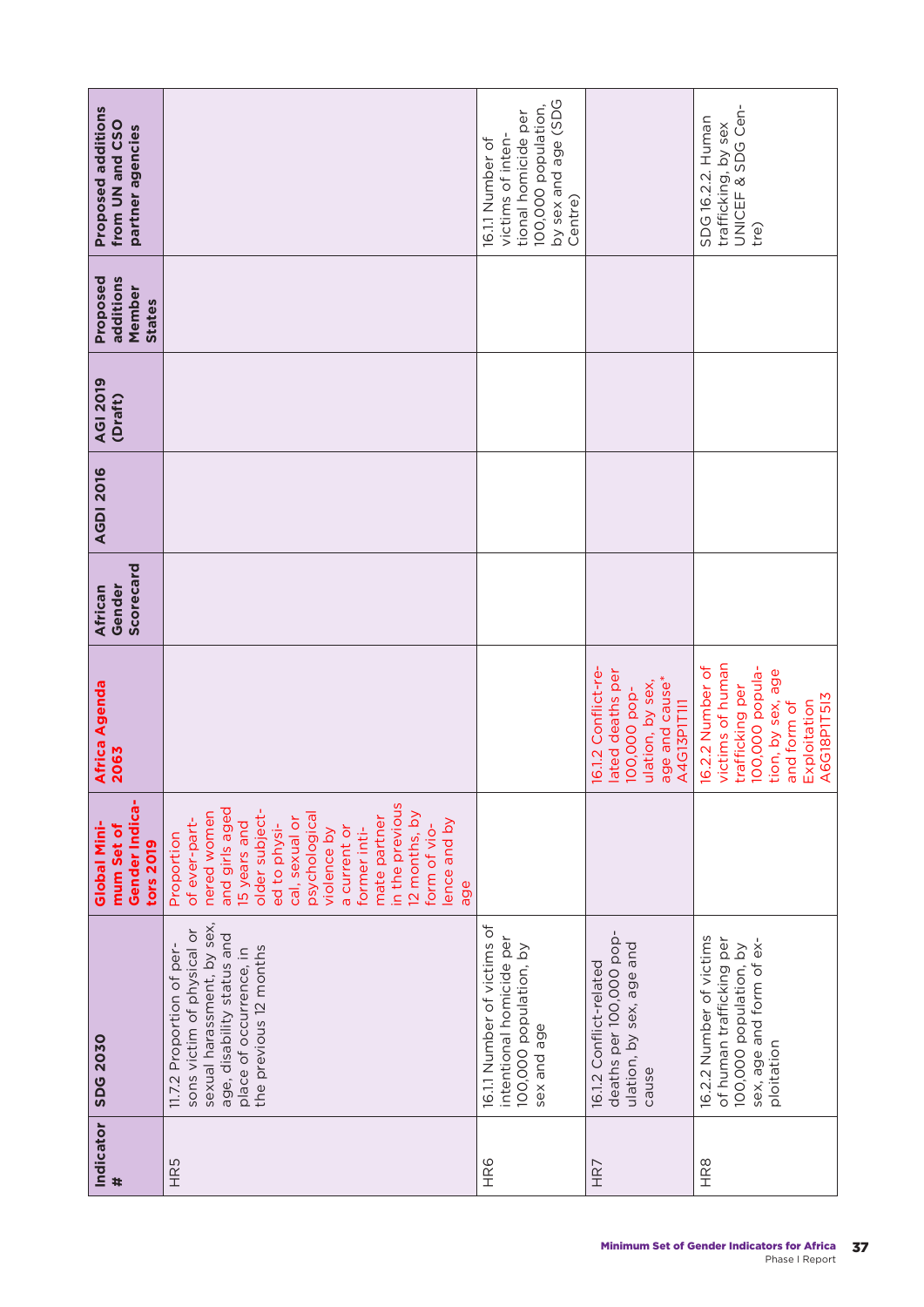| Indicator<br>$\#$ | <b>SDG 2030</b>                                                                                                                   | Gender Indica-<br>Global Mini-<br>mum Set of<br>tors 2019                                                                                                                                                                         | <b>Africa Agenda</b><br>2063                                                                                                                                   | Scorecard<br>Gender<br>African | <b>AGDI 2016</b> | <b>AGI 2019</b><br>(Draft) | additions<br>Proposed<br>Member<br>States                                                                                                                                       | <b>Proposed additions</b><br>from UN and CSO<br>partner agencies                         |
|-------------------|-----------------------------------------------------------------------------------------------------------------------------------|-----------------------------------------------------------------------------------------------------------------------------------------------------------------------------------------------------------------------------------|----------------------------------------------------------------------------------------------------------------------------------------------------------------|--------------------------------|------------------|----------------------------|---------------------------------------------------------------------------------------------------------------------------------------------------------------------------------|------------------------------------------------------------------------------------------|
| HR9               | 16.2.3 Proportion of young<br>enced sexual violence by<br>18-29 years who experi-<br>women and men aged<br>age 18                 | in the previous<br>age and place<br>of occurrence<br>persons other<br>older subject-<br>12 months, by<br>Proportion of<br>mate partner<br>15 years and<br>than an inti-<br>ed to sexual<br>women and<br>violence by<br>girls aged |                                                                                                                                                                |                                |                  |                            |                                                                                                                                                                                 | 18-29 years of age<br>Sexual violence in<br>childhood among<br>women and men<br>(UNICEF) |
| HR <sub>10</sub>  | were married or in a union<br>5.3.1 Proportion of women<br>before age 15 and before<br>aged 20-24 years who<br>age 18             | a union before<br>age 15 and be-<br>Proportion of<br>married or in<br>women aged<br>$20-24$ years<br>fore age 18<br>who were                                                                                                      | age 15 and before<br>in a union before<br>20-24 years who<br>were married or<br>of women aged<br>5.3.1 Proportion<br>age 18 A6G18P-<br><b>1T5I2</b>            |                                |                  |                            |                                                                                                                                                                                 |                                                                                          |
| HR <sub>11</sub>  | gone female genital muti-<br>and women aged 15-49<br>5.3.2 Proportion of girls<br>years who have under-<br>lation/cutting, by age | girls and wom-<br>en aged 15-49<br>lation/cutting,<br>Proportion of<br>genital muti-<br>gone female<br>have under-<br>years who<br>by age                                                                                         | 5.3.2 Proportion of<br>gone female geni-<br>aged 15-49 years<br>girls and women<br>who have under-<br>cutting, by age<br>tal mutilation/<br><b>A6G17P2T2I1</b> |                                |                  |                            | genital mu-<br>undergone<br>portion of<br>who have<br>5.3.2 Pro-<br>girls and<br>49 years<br>aged 15-<br>A6G17P-<br>women<br>tilation/<br>cutting,<br>by age<br>female<br>2T2I1 |                                                                                          |
| HR <sub>12</sub>  |                                                                                                                                   |                                                                                                                                                                                                                                   |                                                                                                                                                                |                                |                  |                            | Laws relat-<br>ed to FGM                                                                                                                                                        | Legal framework on<br>FGM (Paris21)                                                      |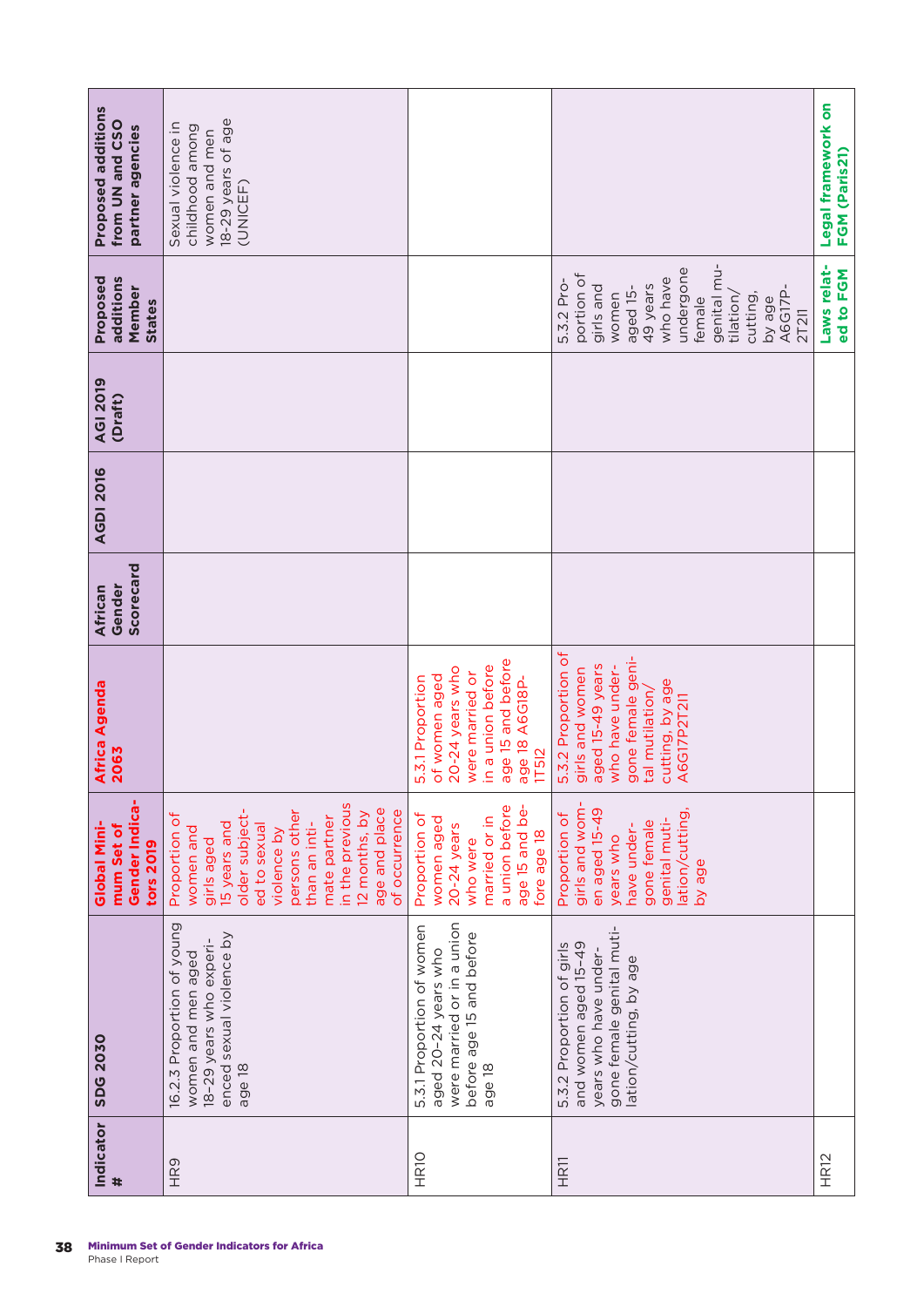| Indicator<br>#   | <b>SDG 2030</b>                                                                                                              | Gender Indica-<br>Global Mini-<br>mum Set of<br>tors 2019                                                                                                                            | <b>Africa Agenda</b><br>2063                                                                                                  | Scorecard<br>Gender<br>African | <b>AGDI 2016</b>                                                                         | <b>AGI 2019</b><br>(Draft) | Proposed<br>additions<br>Member<br>States | <b>Proposed additions</b><br>from UN and CSO<br>partner agencies                                                                           |
|------------------|------------------------------------------------------------------------------------------------------------------------------|--------------------------------------------------------------------------------------------------------------------------------------------------------------------------------------|-------------------------------------------------------------------------------------------------------------------------------|--------------------------------|------------------------------------------------------------------------------------------|----------------------------|-------------------------------------------|--------------------------------------------------------------------------------------------------------------------------------------------|
| HR13             | 8.7.1 Proportion and num-<br>ber of children aged 5-17<br>years engaged in child<br>labour, by sex and age                   |                                                                                                                                                                                      | children aged 5-17<br>8.7.1 Proportion<br>by sex and age<br>and number of<br>in child labour,<br>years engaged<br>A6G18P1T5I1 |                                |                                                                                          |                            | Child la-<br>hour                         |                                                                                                                                            |
| HR14             | spent on unpaid domestic<br>5.4.1 Proportion of time<br>and care work, by sex,<br>age and location                           | (note: separate<br>domestic work<br>and care work,<br>and care work,<br>paid domestic<br>Average num-<br>spent on un-<br>ber of hours<br>and location<br>by sex, age<br>if possible) |                                                                                                                               |                                | tios: Time<br>domestic,<br>volunteer<br>Parity ra-<br>activities<br>care and<br>spent in |                            |                                           |                                                                                                                                            |
| HR <sub>15</sub> |                                                                                                                              | Average num-<br>work burden),<br>spent on total<br>ber of hours<br>work (total<br>by sex                                                                                             |                                                                                                                               |                                |                                                                                          |                            |                                           |                                                                                                                                            |
| HR <sub>16</sub> | decisions regarding sexu-<br>en aged 15-49 years who<br>make their own informed<br>5.6.1 Proportion of wom-<br>al relations, |                                                                                                                                                                                      |                                                                                                                               |                                |                                                                                          |                            |                                           | sexual relations (SDG<br>decisions regarding<br>women aged 15-49<br>their own informed<br>5.6.1 Proportion of<br>years who make<br>Centre) |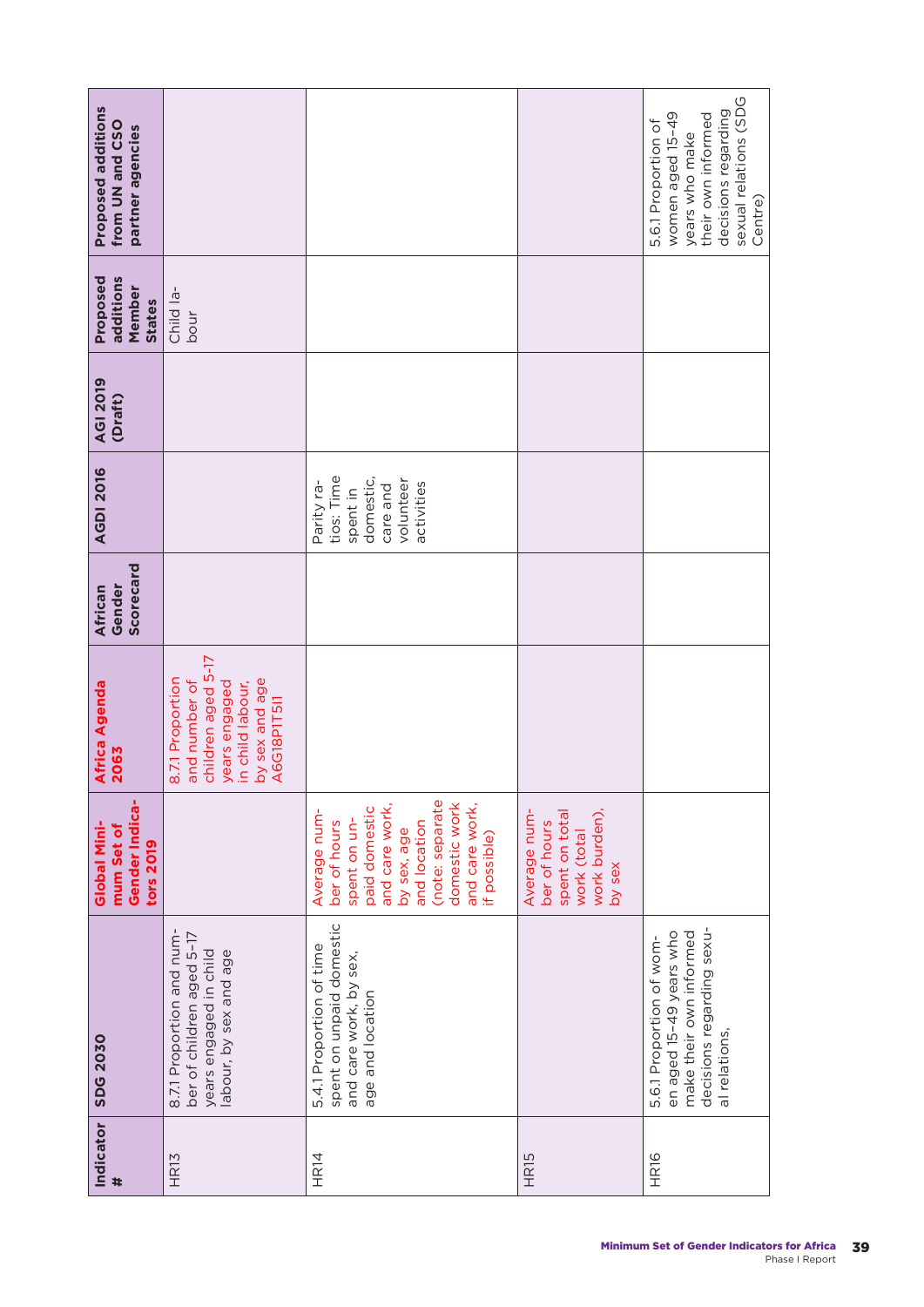| Proposed additions                                        | access to sexual and<br>and education (SDG<br>and regulations that<br>reproductive health<br>countries with laws                                                                         | and/or control (SDG<br>the legal framework<br>ary law) guarantees<br>women equal rights<br>(including custom-<br>of countries where<br>to land ownership             |                                                              |                                                     |                                                                                           |                                                  |
|-----------------------------------------------------------|------------------------------------------------------------------------------------------------------------------------------------------------------------------------------------------|----------------------------------------------------------------------------------------------------------------------------------------------------------------------|--------------------------------------------------------------|-----------------------------------------------------|-------------------------------------------------------------------------------------------|--------------------------------------------------|
| from UN and CSO<br>partner agencies                       | guarantee women<br>aged 15-49 years<br>care, information<br>5.6.2 Number of<br>Centre)                                                                                                   | 5.a.2 Proportion<br>Centre)                                                                                                                                          |                                                              |                                                     |                                                                                           |                                                  |
| additions<br>Proposed<br>Member<br><b>States</b>          |                                                                                                                                                                                          |                                                                                                                                                                      |                                                              |                                                     |                                                                                           |                                                  |
| <b>AGI 2019</b><br>(Draft)                                |                                                                                                                                                                                          |                                                                                                                                                                      |                                                              |                                                     |                                                                                           |                                                  |
| <b>AGDI 2016</b>                                          |                                                                                                                                                                                          |                                                                                                                                                                      |                                                              |                                                     |                                                                                           |                                                  |
| Scorecard<br>Gender<br>African                            |                                                                                                                                                                                          |                                                                                                                                                                      |                                                              |                                                     |                                                                                           |                                                  |
| Africa Agenda<br>2063                                     |                                                                                                                                                                                          |                                                                                                                                                                      |                                                              |                                                     |                                                                                           |                                                  |
| Gender Indica-<br>Global Mini-<br>mum Set of<br>tors 2019 |                                                                                                                                                                                          |                                                                                                                                                                      | tion to article<br>16 of CEDAW<br>not reserva-<br>Whether or | Existence of<br>laws on do-<br>mestic vio-<br>lence | against wom-<br>discriminate<br>tance rights<br>en and girls<br>Whether or<br>not inheri- | marriage, by<br>mum age at<br>Legal mini-<br>sex |
| <b>SDG 2030</b>                                           | 5.6.2 Number of countries<br>with laws and regulations<br>tive health care, informa-<br>aged 15-49 years access<br>to sexual and reproduc-<br>that guarantee women<br>tion and education | to land ownership and/or<br>countries where the legal<br>tees women equal rights<br>customary law) guaran-<br>framework (including<br>5.a.2 Proportion of<br>control |                                                              |                                                     |                                                                                           |                                                  |
| Indicator<br>$\ddot{\phantom{1}}$                         | HR17                                                                                                                                                                                     | HR <sub>18</sub>                                                                                                                                                     | HR <sub>19</sub>                                             | HR <sub>20</sub>                                    | <b>HR21</b>                                                                               | <b>HR22</b>                                      |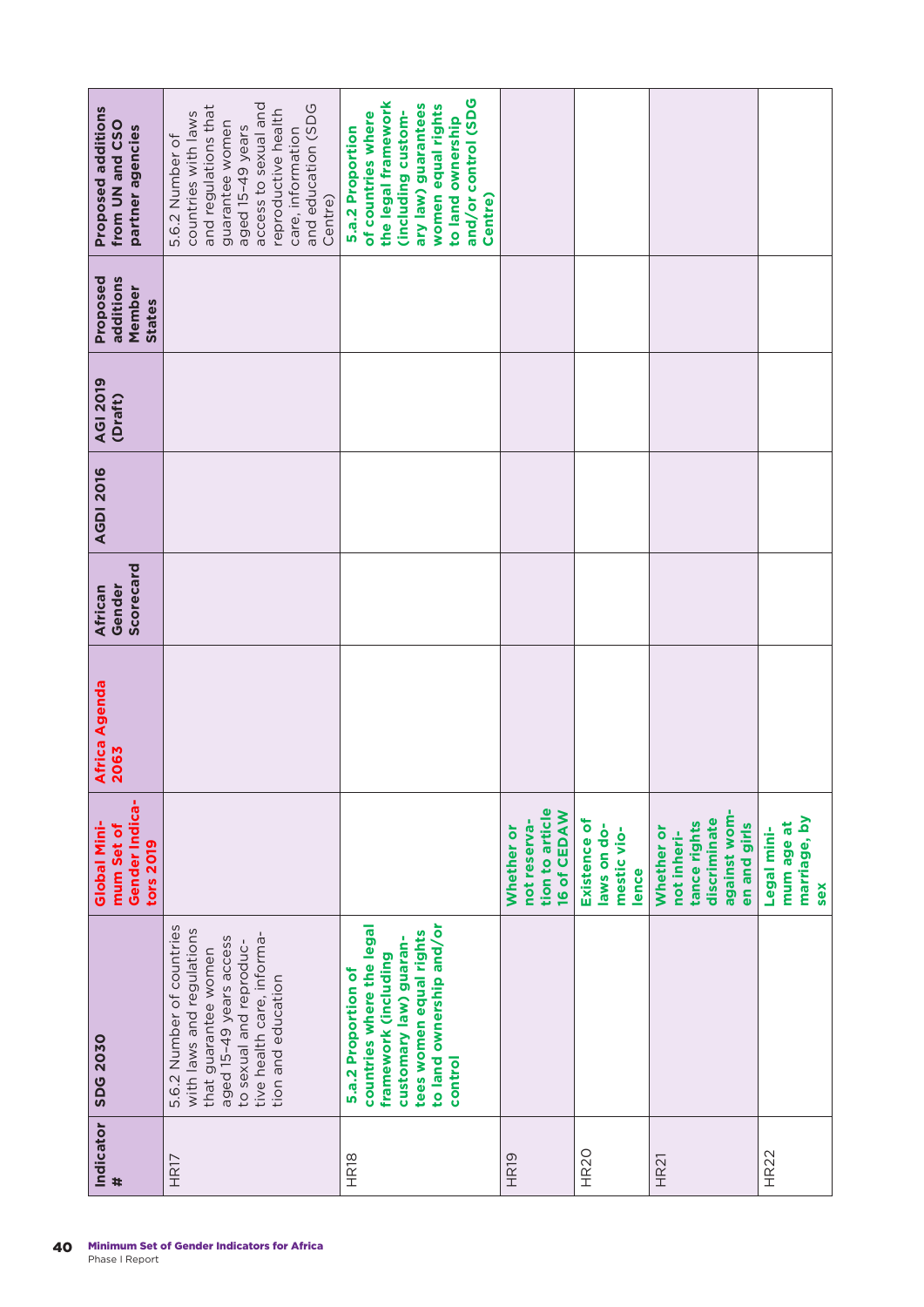| Proposed additions<br>from UN and CSO<br>partner agencies |                                 |                                                                                                                                | Heads of environ-<br>mental ministries,<br>by sex, by sector<br>(UNEP)         |                                                                                     |                                                   |                                                                                            |
|-----------------------------------------------------------|---------------------------------|--------------------------------------------------------------------------------------------------------------------------------|--------------------------------------------------------------------------------|-------------------------------------------------------------------------------------|---------------------------------------------------|--------------------------------------------------------------------------------------------|
| Proposed<br>additions<br>Member<br>States                 |                                 |                                                                                                                                |                                                                                |                                                                                     |                                                   | magistrates<br>tor (judges<br>justice sec-<br>women in<br>Share of<br>of lower<br>courts): |
| <b>AGI 2019</b><br>(Draft)                                |                                 |                                                                                                                                | Ministerial<br>positions                                                       | profession-<br>Managers,<br>als,tech-<br>ni-cians                                   |                                                   |                                                                                            |
| <b>AGDI 2016</b>                                          |                                 | Members of<br>parliament<br>ratios:<br>Parity                                                                                  | tios: Cabi-<br>net minis-<br>Parity ra-<br>ters                                | civil service<br>positions in<br>tios: Higher<br>and para-<br>Parity ra-<br>statals | tios: Judges<br>Parity ra-<br>of higher<br>courts | tios: Judges<br>Parity ra-<br>of lower<br>courts                                           |
| Scorecard<br>Gender<br>African                            |                                 | Proportion<br>women in<br>(percent-<br>of seats<br>national<br>held by<br>ments<br>parlia-<br>age)                             | ministeria<br>women in<br>(percent-<br>positions<br>Propor-<br>tion of<br>age) |                                                                                     |                                                   |                                                                                            |
| Africa Agenda<br>2063                                     |                                 | tional parliaments<br>women in (a) na-<br>of seats held by<br>5.5.1 Proportion<br>governments*<br>and (b) local<br>A6G17P1T3I2 |                                                                                |                                                                                     |                                                   |                                                                                            |
| Gender Indica-<br>Global Mini-<br>mum Set of<br>tors 2019 |                                 | national parlia-<br>ments and (b)<br>Proportion of<br>local govern-<br>women in (a)<br>seats held by<br>ments                  | Women's share<br>of government<br>ministerial po-<br>sitions                   | of women in<br>managerial<br>Proportion<br>positions                                | Percentage of<br>female judges                    |                                                                                            |
| <b>SDG 2030</b>                                           | Public life and decision making | national parliaments and<br>seats held by women in<br>(b) local governments<br>5.5.1 (a) Proportion of                         |                                                                                | en in managerial positions<br>5.5.2 Proportion of wom-                              |                                                   |                                                                                            |
| Indicator<br>$\ddot{\phantom{1}}$                         |                                 | <b>PDT</b>                                                                                                                     | PD <sub>2</sub>                                                                | PD3                                                                                 | PD4                                               | PD5                                                                                        |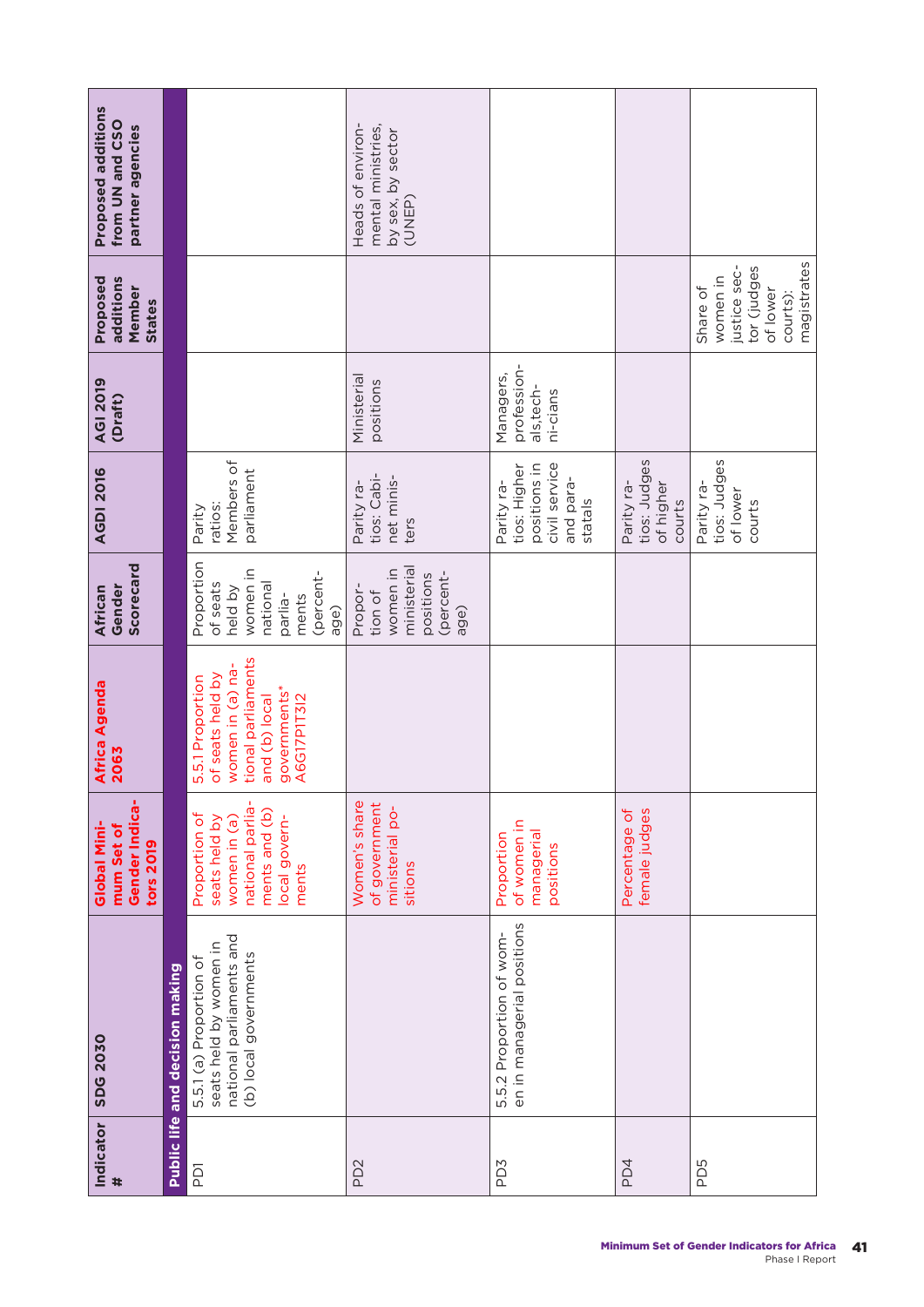| Proposed additions<br>from UN and CSO<br>partner agencies |                                            |                                                                                                                                                                                                                                                      |                                                                                                                                                                                |                                                                                                                                                               |                                                                                                             |
|-----------------------------------------------------------|--------------------------------------------|------------------------------------------------------------------------------------------------------------------------------------------------------------------------------------------------------------------------------------------------------|--------------------------------------------------------------------------------------------------------------------------------------------------------------------------------|---------------------------------------------------------------------------------------------------------------------------------------------------------------|-------------------------------------------------------------------------------------------------------------|
|                                                           |                                            |                                                                                                                                                                                                                                                      |                                                                                                                                                                                |                                                                                                                                                               |                                                                                                             |
| Proposed<br>additions<br>Member<br><b>States</b>          |                                            |                                                                                                                                                                                                                                                      |                                                                                                                                                                                |                                                                                                                                                               |                                                                                                             |
| <b>AGI 2019</b><br>(Draft)                                |                                            |                                                                                                                                                                                                                                                      |                                                                                                                                                                                |                                                                                                                                                               |                                                                                                             |
| <b>AGDI 2016</b>                                          |                                            | vants (Class<br>tios: High<br>Parity ra-<br>civil ser-<br>$\widehat{\mathcal{A}}$                                                                                                                                                                    |                                                                                                                                                                                |                                                                                                                                                               |                                                                                                             |
| Scorecard<br>Gender<br>African                            |                                            |                                                                                                                                                                                                                                                      |                                                                                                                                                                                |                                                                                                                                                               |                                                                                                             |
| Africa Agenda<br>2063                                     |                                            |                                                                                                                                                                                                                                                      | responsive, by sex,<br>population group*<br>age, disability and<br>tion who believe<br>decision-making<br>is inclusive and<br>tion of popula-<br>16.7.2 Propor-<br>A3G11P1T111 | able A3G11P1T1I40<br>exist to hold their<br>lieve that mecha-<br>sight institutions<br>leaders account-<br>nisms and over-<br>people who be-<br>Percentage of | lieve the elections<br>are free, fair and<br>people who be-<br>Percentage of<br>A3G11P1T2142<br>transparent |
| Gender Indica-<br>Global Mini-<br>mum Set of<br>tors 2019 | Percentage of<br>female police<br>officers |                                                                                                                                                                                                                                                      |                                                                                                                                                                                |                                                                                                                                                               |                                                                                                             |
| <b>SDG 2030</b>                                           |                                            | and population groups) in<br>tures, public service, and<br>persons with disabilities<br>judiciary) compared to<br>tional and local legisla-<br>public institutions (na-<br>positions (by sex, age,<br>national distributions<br>16.7.1 Proportion of | 16.7.2 Proportion of popu-<br>age, disability and popu-<br>lation who believe deci-<br>sion-making is inclusive<br>and responsive, by sex,<br>lation group                     |                                                                                                                                                               |                                                                                                             |
| Indicator<br>$\#$                                         | PD6                                        | PD7                                                                                                                                                                                                                                                  | PD <sub>8</sub>                                                                                                                                                                | PD <sub>9</sub>                                                                                                                                               | <b>PD10</b>                                                                                                 |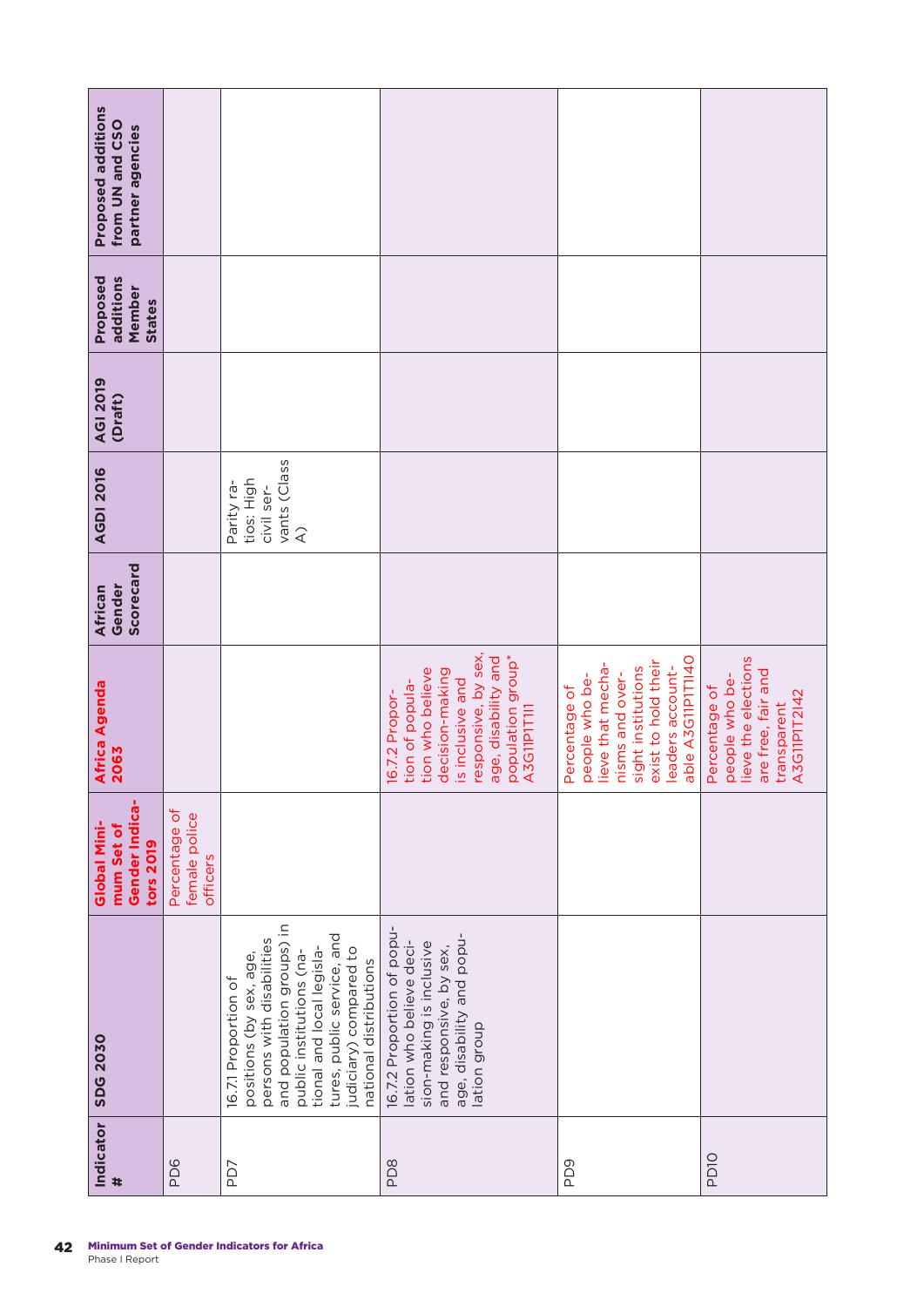| Indicator<br>#   | <b>SDG 2030</b>                                                                                                                                                                                              | Gender Indica-<br>Global Mini-<br>mum Set of<br>tors 2019                                               | <b>Africa Agenda</b><br>2063 | Scorecard<br>Gender<br>African | <b>AGDI 2016</b> | <b>AGI 2019</b><br>(Draft) | Proposed<br>additions<br>Member<br><b>States</b>                  | Proposed additions<br>from UN and CSO<br>partner agencies                                                                                                                     |
|------------------|--------------------------------------------------------------------------------------------------------------------------------------------------------------------------------------------------------------|---------------------------------------------------------------------------------------------------------|------------------------------|--------------------------------|------------------|----------------------------|-------------------------------------------------------------------|-------------------------------------------------------------------------------------------------------------------------------------------------------------------------------|
| PD11             |                                                                                                                                                                                                              | seats and legal<br>for parliament<br>gender quota<br>Presence of a<br>candidate<br>(reserved<br>quotas) |                              |                                |                  |                            |                                                                   |                                                                                                                                                                               |
| PD <sub>12</sub> |                                                                                                                                                                                                              | for parliament<br>gender quota<br>party quotas)<br>Presence of a<br>(voluntary                          |                              |                                |                  |                            |                                                                   |                                                                                                                                                                               |
| PD <sub>13</sub> |                                                                                                                                                                                                              | law on gender<br>Existence of<br>statistics                                                             |                              |                                |                  |                            |                                                                   |                                                                                                                                                                               |
|                  | Environment and climate change                                                                                                                                                                               |                                                                                                         |                              |                                |                  |                            |                                                                   |                                                                                                                                                                               |
| ECT              | services *** (not disaggre-<br>managed drinking water<br>population using safely<br>6.1.1 Proportion of the<br>gated by sex)                                                                                 |                                                                                                         |                              |                                |                  |                            | clean water<br>Percentage<br>of popula-<br>access to<br>tion with | household (UNEP)<br>of safely managed<br>source, by type of<br>Access to and use<br>drinking water, by                                                                        |
| EC <sub>2</sub>  | vices *** (not disaggregat-<br>(b) a hand-washing facil-<br>ity with soap and water,<br>managed sanitation ser-<br>6.1.2a Proportion of the<br>population using safely<br>by type of household<br>ed by sex) |                                                                                                         |                              |                                |                  |                            |                                                                   | lation using (a) safely<br>by type of household<br>hand-washing facility<br>with soap and water,<br>Proportion of popu-<br>managed sanitation<br>services and (b) a<br>(UNEP) |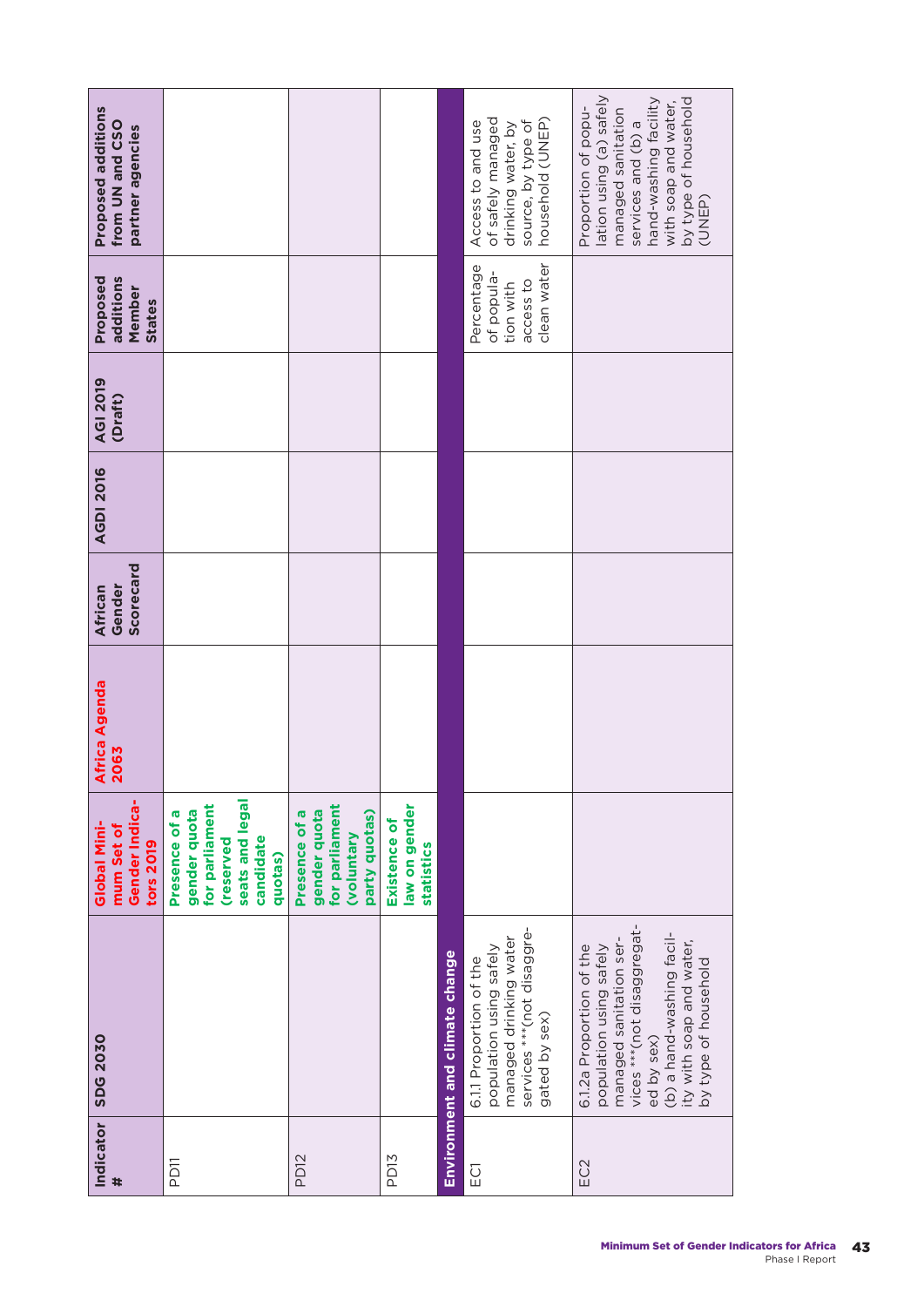|     | Indicator   SDG 2030                                                                                                                                                                                                                                                                                                                                                                                                                       | Gender Indica-<br>Global Mini-<br>mum Set of<br>tors 2019 | <b>Africa Agenda</b><br>2063 | Scorecard<br><b>African</b><br>Gender | <b>AGDI 2016</b> | AGI 2019<br>(Draft) | Proposed<br>additions<br>Member<br><b>States</b> | Proposed additions<br>from UN and CSO<br>partner agencies                                                                                                                                                                                                                                                                                                                                                         |
|-----|--------------------------------------------------------------------------------------------------------------------------------------------------------------------------------------------------------------------------------------------------------------------------------------------------------------------------------------------------------------------------------------------------------------------------------------------|-----------------------------------------------------------|------------------------------|---------------------------------------|------------------|---------------------|--------------------------------------------------|-------------------------------------------------------------------------------------------------------------------------------------------------------------------------------------------------------------------------------------------------------------------------------------------------------------------------------------------------------------------------------------------------------------------|
| EC3 | ***(Also 1.5.1 and 13.1.1; not<br>Agenda 2063.*** (not dis-<br>directly affected persons<br>disaggregated by sex in<br>11.5.1 Number of deaths,<br>per 10000 population<br>attributed to disasters<br>missing persons and<br>aggregated by sex)                                                                                                                                                                                            |                                                           |                              |                                       |                  |                     |                                                  | sex (Similar to SDGs<br>missing persons and<br>logical disasters per<br>100,000 people, by<br>1.5.1, 11.5.1 and 13.1.1)<br>persons attributed<br>Number of deaths,<br>to hydrometeoro-<br>directly affected<br>(UNEP)                                                                                                                                                                                             |
| EC4 | and management, includ-<br>youth and local and mar-<br>developed countries and<br>ties for effective climate<br>change-related planning<br>nisms for raising capaci-<br>ing specialized support,<br>ing focusing on women,<br>ity-building, for mecha-<br>small island developing<br>technology and capac-<br>port, including finance,<br>ginalized communities<br>States that are receiv-<br>13.b.1 Number of least<br>and amount of sup- |                                                           |                              |                                       |                  |                     |                                                  | support, and amount<br>youth (SDG Centre)<br>for raising capacities<br>of support, including<br>ing, for mechanisms<br>for effective climate<br>focusing on women,<br>finance, technology<br>and capacity-build-<br>countries and small<br>agement, including<br>ceiving specialized<br>planning and man-<br>of least developed<br>States that are re-<br>island developing<br>48.13.b.1 Number<br>change-related |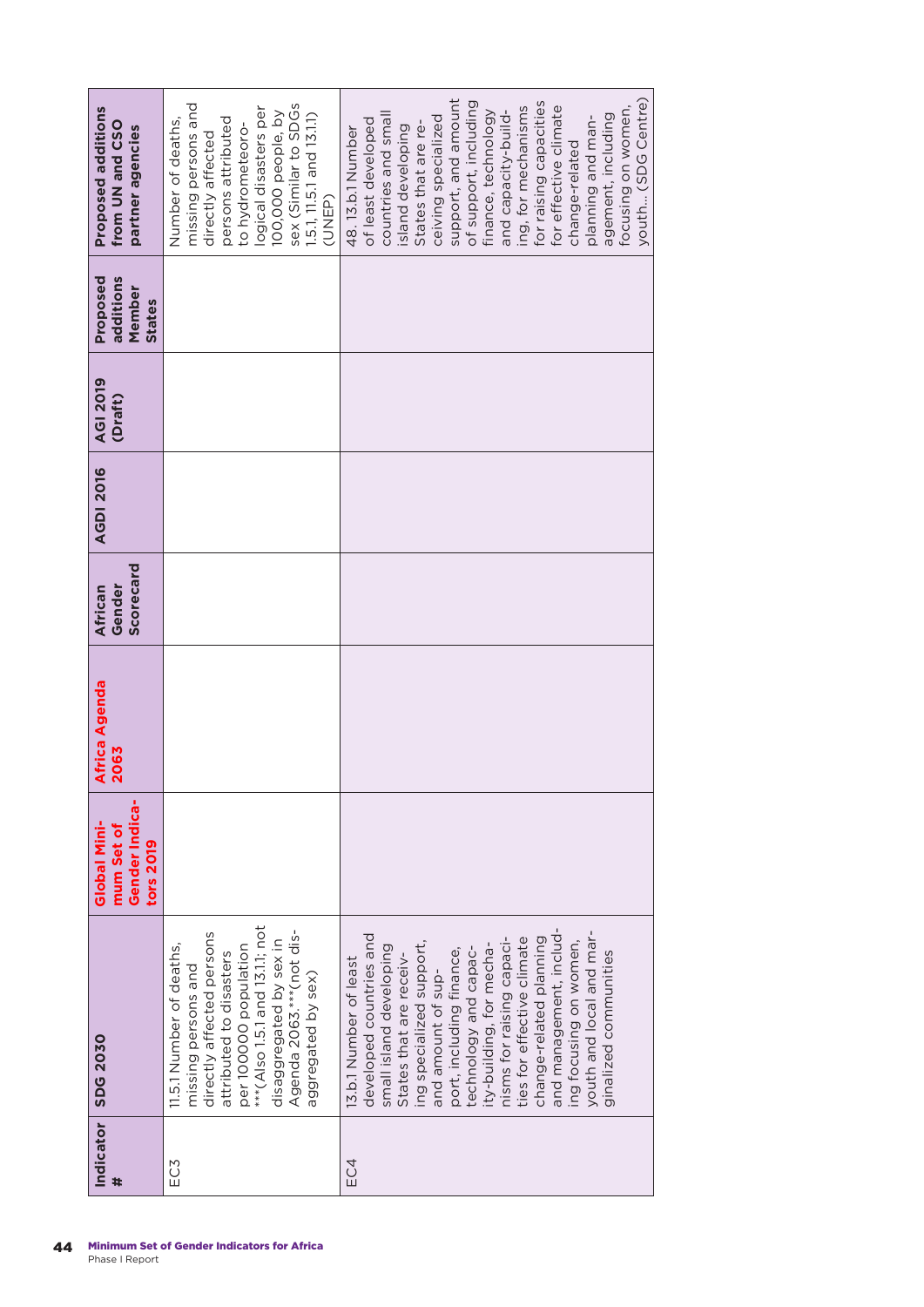# 4. CONCLUSIONS AND RECOMMENDATIONS

The primary findings of the study can be summarized as follows:

- 1) It is not envisaged that the MSGIA will result in a framework on which member states have to report, but rather serve to harmonize the indicator frameworks across the continent and serve as a resource when members states are developing their own national gender indicator frameworks.
- 2) Even though not formally part of the SHASA program, it will be important to incorporate the work on MSGIA and the proposed Gender Indicator Toolkit, into the program and mold it to serve as part of its outputs.
- 3) The MSGIA process and an eventual gender statistics indicator toolkit fits into the Gender statistical system process during the phase of elaboration of national gender statistics plans and indicator frameworks.
- 4) The response rate to the questionnaire survey was 50%. The fact that the questionnaire was not available in Arabic may have contributed to this and it is recommended that future exercises should also circulate an Arabic version of the questionnaire. This will ensure inclusion and help to bring the views of the North African States into the conversation as well.
- 5) Member states prioritized the Agenda 2030 gender indicator sets above all other indicators sets. This may reflect resource allocation and relatively high levels of national support and direction related to the implementation of the Sustainable development Agenda and its measurement. The Global Minimum Set of Gender Indicators as well as Africa Agenda 2063 are relatively low on the priority lists.
- 6) Several new domains were proposed for the MSGIA. Several of these are already subsumed in the Global Minimum Set of Indicators. Various members states indicated a need for a domain on the Environment and migration.
- 7) Six continental indicator frameworks were considered during this phase. These are:
	- Sustainable Development Agenda 2030
	- Global Minimum Set of Gender Indicators as elaborated by the Inter-agency and Expert Group on Gender Statistics (IAEG-GS) on behalf of the UNSD.
	- Africa Agenda 2063
	- Africa Gender Scorecard published by ECA
	- Africa Gender and Development Index published by ECA
	- Africa Gender Index currently under revision by the AfDB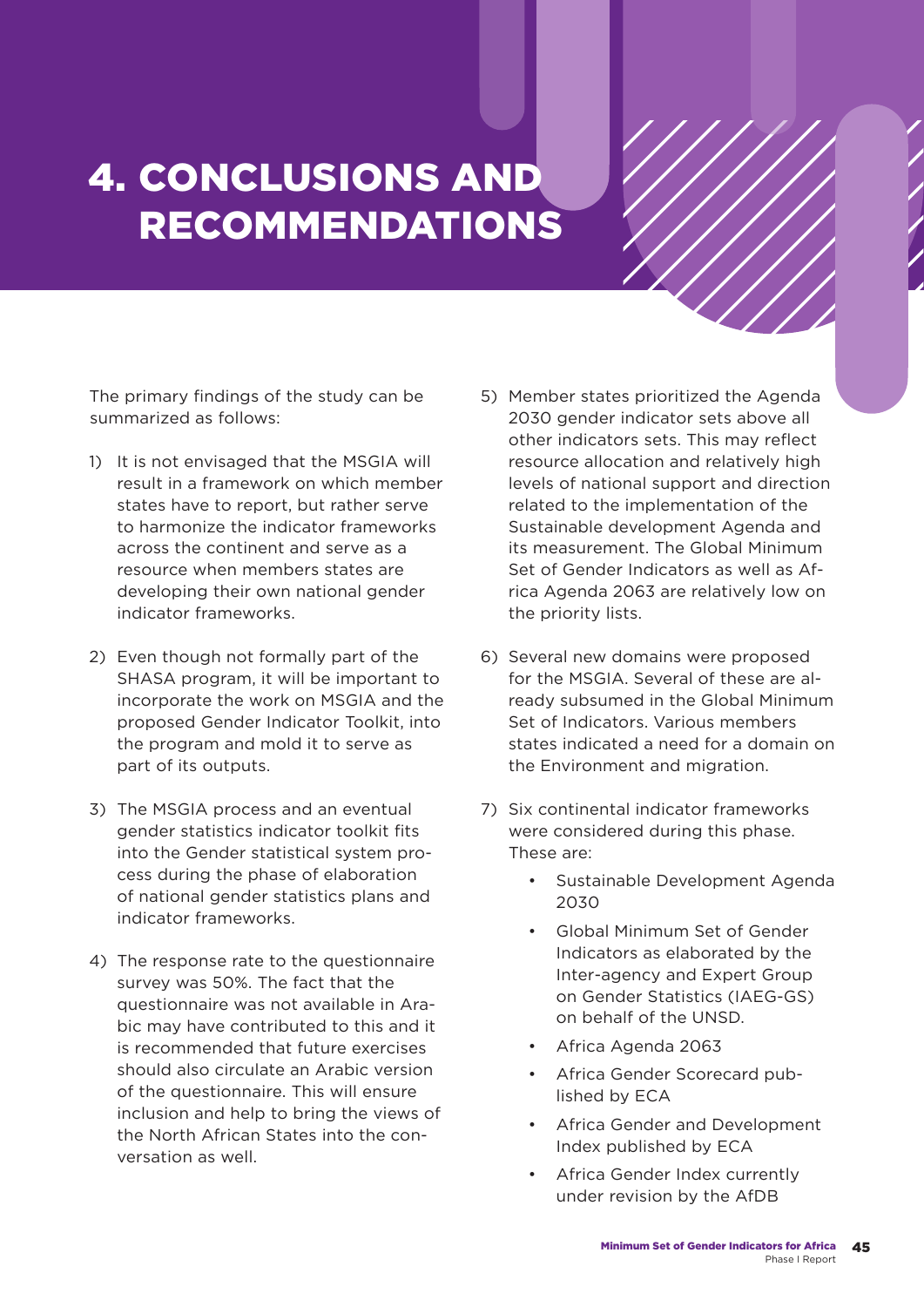- 8) The six indicator frameworks were supplemented with suggestions from members states and partners on additional indicators that are important from an Africa perspective.
- 9) The work during phase I focused on integrating all six existing indicator frameworks as well as the inputs provided by member states and partners. It resulted in a proposed integrated

indicator framework that was used as the basis of discussion during a Gender Statistics Expert Group meeting held in Accra in November.

10) Phase II report will be circulated to partners for additional inputs and comments prior to its ratification at the Gender Statistics Workshop 2020 planned for March or April 2020.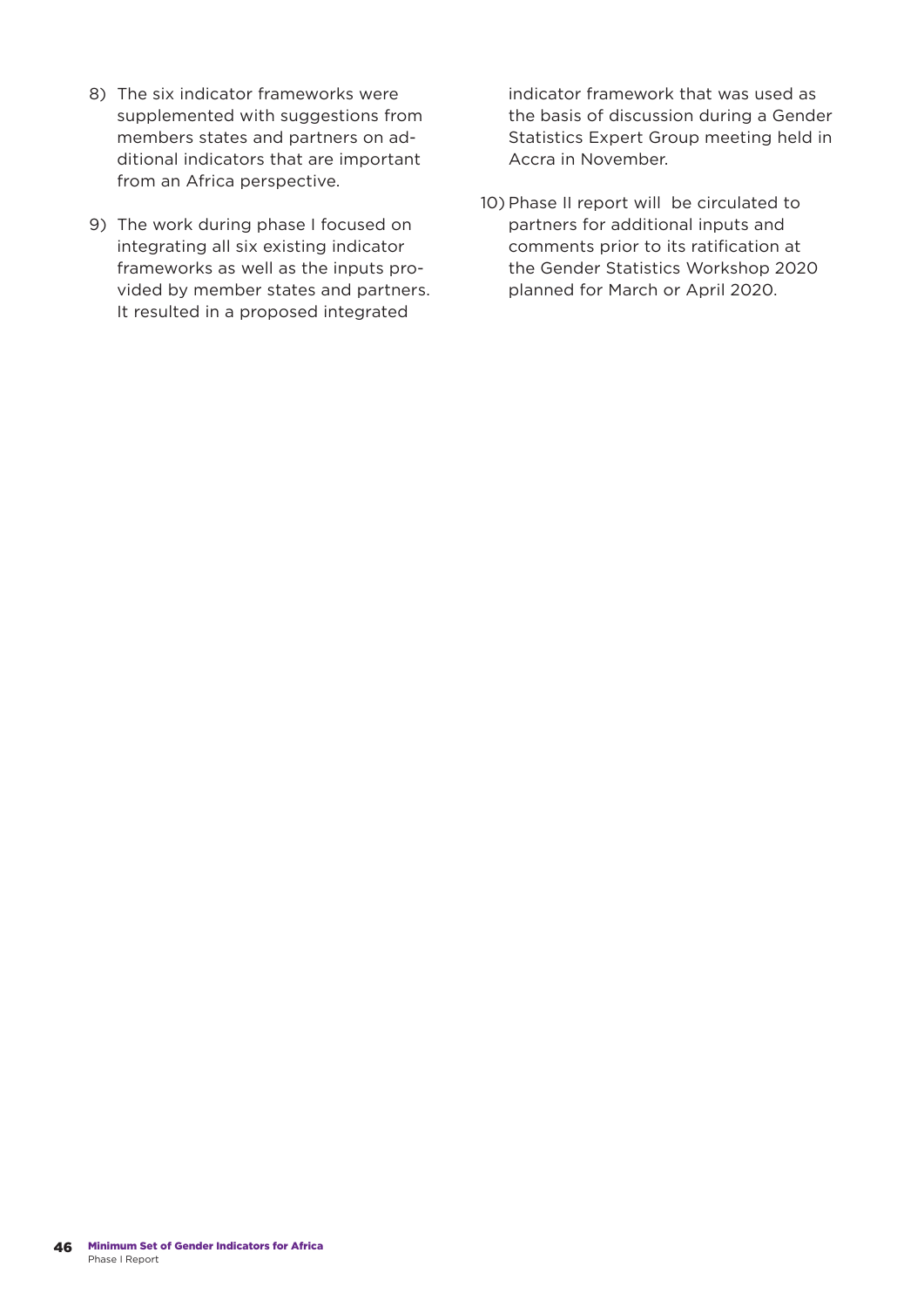## 5. REFERENCES

ACG 2016. The African Gender and Development Index, Technical Note4. African Centre for Gender, ECA: Addis Ababa.

UNSD 2019. The United Nations Minimum Set of Gender Indicators. A product of the Inter-Agency and Expert group on gender statistics. United Nations Statistics Division: New York.

UNEP and IUCN (2018). Gender and environment statistics: Unlocking information for action and measuring the SDGs. UN Environment: Nairobi, Kenya.

AUC 2016. African Gender Scorecard. AUC: Addis Ababa.

<sup>4</sup> This note has not been formally edited.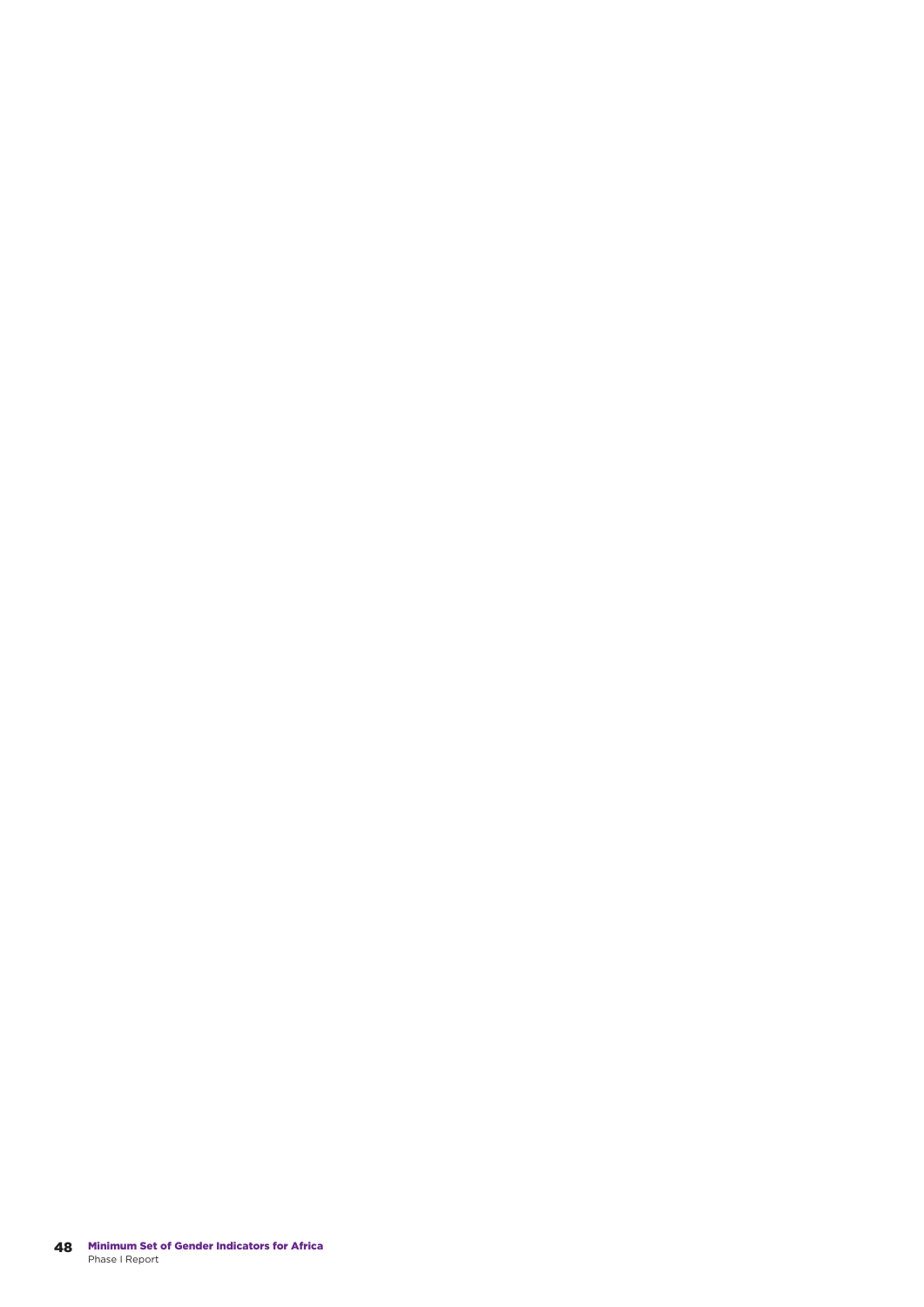## 6. ANNEX A:

## ANALYSIS OF MEMBER COUNTRY QUESTIONNAIRES

#### **TABLE 1:** Question 1a and 4a (English)

| <b>Relative</b><br>importance of                                                                      | <b>Very</b><br><b>Important</b> |      | <b>Important</b> |      | <b>Somewhat</b><br><b>Important</b> |     | <b>Not</b><br>Important |     | Do not know    |      | Total |
|-------------------------------------------------------------------------------------------------------|---------------------------------|------|------------------|------|-------------------------------------|-----|-------------------------|-----|----------------|------|-------|
| domains within<br><b>African context</b>                                                              | #                               | %    | #                | %    | #                                   | %   | #                       | %   | #              | %    | #     |
| Economic<br>structures.<br>participation<br>in productive<br>activities and<br>access to<br>resources | 16                              | 59.3 | 6                | 22.2 | $\mathbf{1}$                        | 3.7 | $\overline{O}$          | O.O | $\overline{4}$ | 14.8 | 27    |
| Education                                                                                             | 20                              | 74.1 | 5                | 18.5 | $\circ$                             | O.O | $\circ$                 | 0.0 | 2              | 7.4  | 27    |
| Health and related<br>services                                                                        | 22                              | 81.5 | 3                | 11.1 | $\circ$                             | O.O | $\circ$                 | O.O | 2              | 7.4  | 27    |
| Human rights of<br>women and the<br>girl child                                                        | 19                              | 70.4 | 5                | 18.5 | $\mathbf{1}$                        | 3.7 | $\circ$                 | O.O | 2              | 7.4  | 27    |
| Public life and<br>decision-making                                                                    | 17                              | 63.0 | 8                | 29.6 | $\circ$                             | O.O | $\overline{O}$          | O.O | 2              | 7.4  | 27    |

| <b>Relative</b><br>importance of<br>frameworks     | <b>Very</b><br><b>Important</b> |      | Important      |      | <b>Somewhat</b><br><b>Important</b> |     | <b>Not</b><br><b>Important</b> |     | Do not<br>know/no<br>response |      | Total |
|----------------------------------------------------|---------------------------------|------|----------------|------|-------------------------------------|-----|--------------------------------|-----|-------------------------------|------|-------|
|                                                    | #                               | %    | #              | %    | #                                   | %   | #                              | %   | #                             | %    | #     |
| National/country<br>framework                      | 17                              | 63.0 | 3              | 11.1 | $\circ$                             | O.O | $\circ$                        | O.O | 7                             | 25.9 | 27    |
| Africa Agenda<br>2063                              | 16                              | 59.3 | 3              | 11.1 | $\mathbf{1}$                        | 3.7 | $\circ$                        | O.O | 7                             | 25.9 | 27    |
| Minimum set of<br>Gender Indicators<br>for Africa  | 20                              | 74.1 | $\mathcal{P}$  | 7.4  | $\Omega$                            | O.O | $\Omega$                       | O.O | 5                             | 18.5 | 27    |
| Sustainable<br>Development Goal<br>indicators 2030 | 21                              | 77.8 | $\Omega$       | 0.0  | $\Omega$                            | O.O | $\Omega$                       | 0.0 | 6                             | 22.2 | 27    |
| Global Minimum<br>Gender Indicator<br>set          | 15                              | 55.6 | $\overline{4}$ | 14.8 |                                     | 3.7 | $\Omega$                       | O.O | $\overline{7}$                | 25.9 | 27    |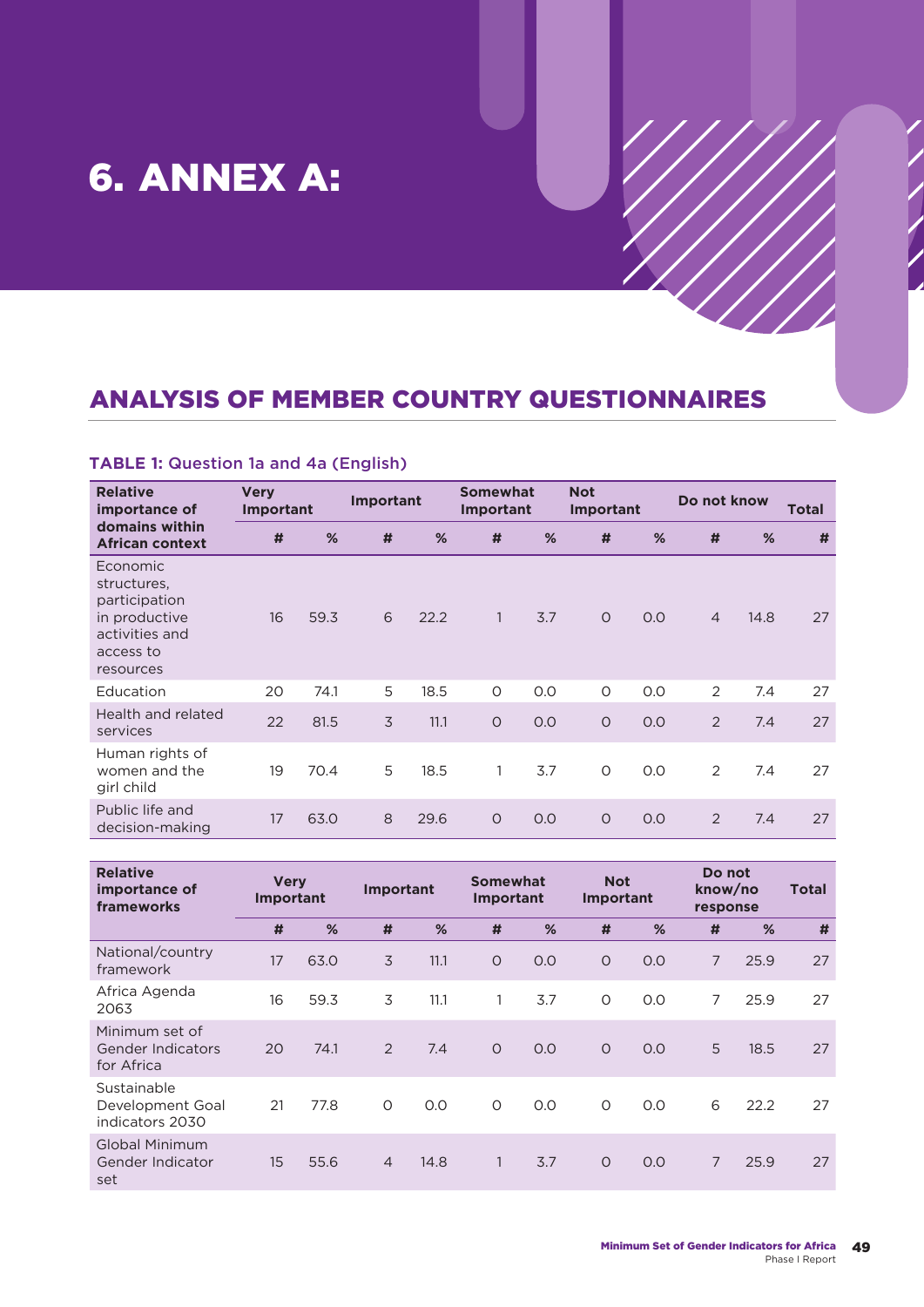## **TABLE 2:** Question 1a and 4a (French)

| Importance pour l'Afrique                                                                          | <b>Très</b><br>important |      | <b>Important</b> |      | <b>Assez</b><br>important |     | Pas<br>important |     | Ne sait pas    |      | Total |
|----------------------------------------------------------------------------------------------------|--------------------------|------|------------------|------|---------------------------|-----|------------------|-----|----------------|------|-------|
|                                                                                                    | #                        | %    | #                | %    | #                         | %   | #                | %   | #              | %    | #     |
| Structures économiques.<br>participation à des activités<br>productives et accès aux<br>ressources | 16                       | 59.3 | 6                | 22.2 | $\mathbf{1}$              | 3.7 | $\Omega$         | 0.0 | $\overline{4}$ | 14.8 | 27    |
| Education                                                                                          | 20                       | 74.1 | 5                | 18.5 | $\Omega$                  | O.O | $\Omega$         | 0.0 | $\mathcal{L}$  | 7.4  | 27    |
| Santé et services connexes                                                                         | 22                       | 81.5 | 3                | 11.1 | $\Omega$                  | 0.0 | $\Omega$         | 0.0 | 2              | 7.4  | 27    |
| Droits humains des femmes<br>et des filles                                                         | 19                       | 70.4 | 5                | 18.5 | 1                         | 3.7 | $\Omega$         | 0.0 | 2              | 7.4  | 27    |
| Vie publique et prise de<br>décision                                                               | 17                       | 63.0 | 8                | 29.6 | $\Omega$                  | O.O | $\Omega$         | 0.0 | 2              | 7.4  | 27    |

| <b>Comment classeriez-</b><br>vous la liste minimum<br>d'indicateurs de genre | <b>Très</b><br>important |      | <b>Important</b> |      | <b>Assez</b><br>important |     | Pas<br>important |     | Ne sait pas    |      | Total |
|-------------------------------------------------------------------------------|--------------------------|------|------------------|------|---------------------------|-----|------------------|-----|----------------|------|-------|
| pour l'Afrique par rapport<br>aux autres cadres                               | #                        | %    | #                | %    | #                         | %   | #                | %   | #              | %    | #     |
| Cadre national                                                                | 17                       | 63.0 | 3                | 11.1 | $\circ$                   | O.O | $\circ$          | O.O | $\overline{7}$ | 25.9 | 27    |
| Africa Agenda 2063                                                            | 16                       | 59.3 | 3                | 11.1 |                           | 3.7 | $\circ$          | O.O | $\overline{7}$ | 25.9 | 27    |
| Liste minimum<br>d'indicateurs genre pour<br>l'Afrique                        | 20                       | 74.1 | 2                | 7.4  | $\circ$                   | O.O | $\circ$          | O.O | 5              | 18.5 | 27    |
| Indicateurs des Objectifs<br>de développement durable<br>2030                 | 21                       | 77.8 | 0                | O.O  | $\Omega$                  | O.O | $\Omega$         | O.O | 6              | 22.2 | 27    |
| Liste Minimum d'indicateurs<br>globaux                                        | 15                       | 55.6 | $\overline{4}$   | 14.8 | $\mathbf{1}$              | 3.7 | $\Omega$         | O.O | $\overline{7}$ | 25.9 | 27    |

## **TABLE 3:** Question 2a and 2b – all domains (English)

|   | <b>Global Indicator</b>                                                                                                                                                 |                     |                | Importance of indicator within the context of Africa |                    |                |            | duce this indicator | Country currently pro- |
|---|-------------------------------------------------------------------------------------------------------------------------------------------------------------------------|---------------------|----------------|------------------------------------------------------|--------------------|----------------|------------|---------------------|------------------------|
| # |                                                                                                                                                                         | Very Im-<br>portant | Import-<br>ant | <b>Somewhat</b><br>Important                         | Not Im-<br>portant | Do not<br>know | <b>Yes</b> | <b>No</b>           | Do not<br>know         |
|   | Economic structures, participation in productive activities and access to resources                                                                                     |                     |                |                                                      |                    |                |            |                     |                        |
|   | Average number of<br>hours spent on unpaid<br>domestic and care<br>work, by sex, age<br>and location (note:<br>separate domestic<br>work and care work, if<br>possible) | 66.7                | 18.5           | 3.7                                                  | O.O                | 11.1           | 27.0       | 51.9                | 29.6                   |
| 2 | Average number of<br>hours spent on total<br>work (total work<br>burden), by sex                                                                                        | 51.9                | 37.0           | O.O                                                  | 0.0                | 11.1           | 27.0       | 63.0                | 18.5                   |
| 3 | Labour force<br>participation rate for<br>persons aged 15-24<br>and $15+$ , by sex                                                                                      | 66.7                | 18.5           | 3.7                                                  | O.O                | 11.1           | 27.0       | 85.2                | O.O                    |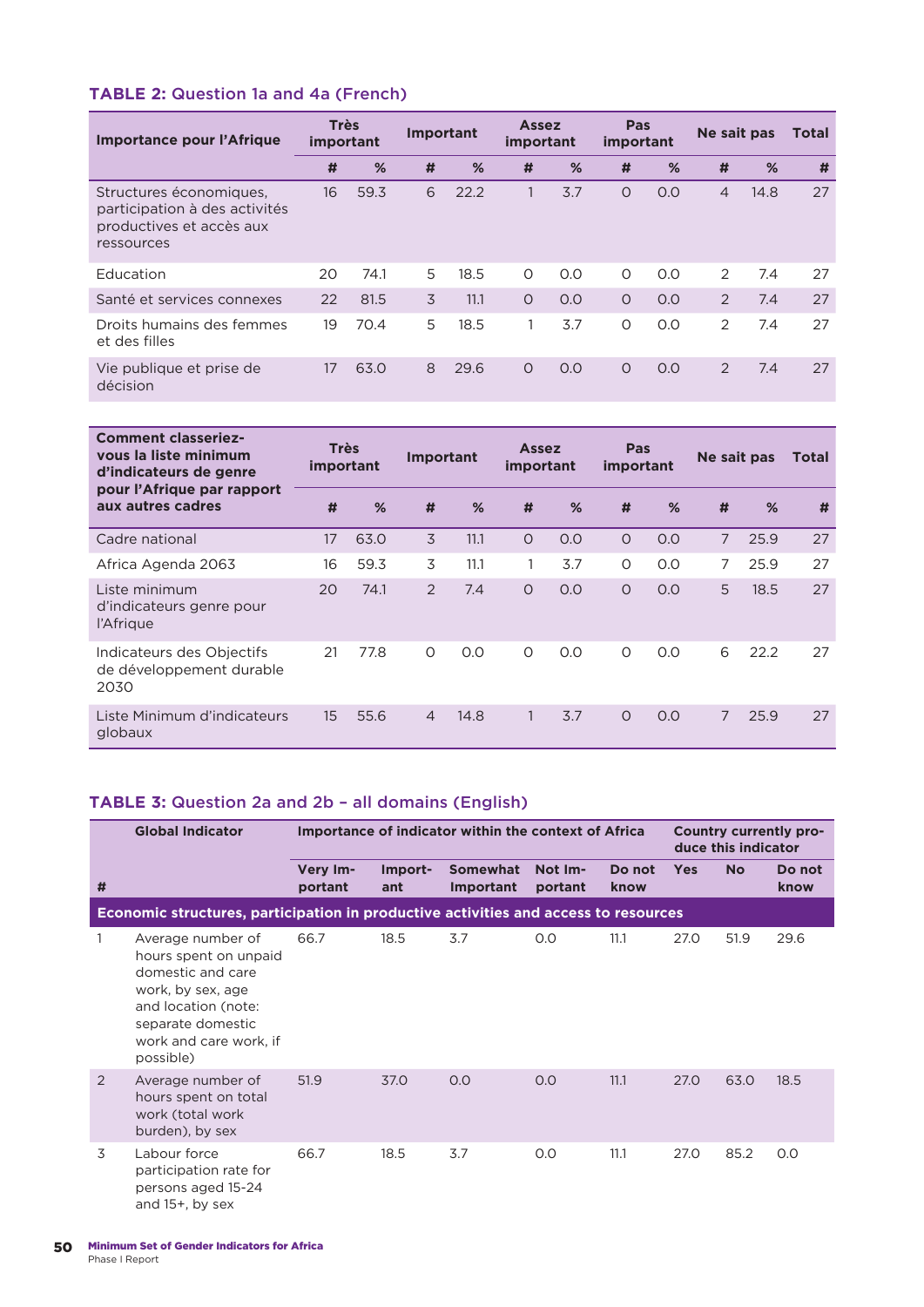|                 | <b>Global Indicator</b>                                                                                                                                              |                     |                | Importance of indicator within the context of Africa |                    |                |      | duce this indicator | Country currently pro- |
|-----------------|----------------------------------------------------------------------------------------------------------------------------------------------------------------------|---------------------|----------------|------------------------------------------------------|--------------------|----------------|------|---------------------|------------------------|
| #               |                                                                                                                                                                      | Very Im-<br>portant | Import-<br>ant | Somewhat<br>Important                                | Not Im-<br>portant | Do not<br>know | Yes  | <b>No</b>           | Do not<br>know         |
| $\overline{4}$  | Proportion of<br>employed who are<br>own-account workers,<br>by sex                                                                                                  | 44.4                | 33.3           | 11.1                                                 | 0.0                | 11.1           | 27.0 | 81.5                | 3.7                    |
| 5               | Proportion of<br>employed who are<br>contributing family<br>workers, by sex                                                                                          | 55.6                | 22.2           | 11.1                                                 | 0.0                | 11.1           | 27.0 | 74.1                | 3.7                    |
| $\sqrt{6}$      | Proportion of<br>employed who are<br>employer, by sex                                                                                                                | 55.6                | 25.9           | 7.4                                                  | 0.0                | 11.1           | 27.0 | 74.1                | 7.4                    |
| 7               | Percentage of adult<br>population who are<br>entrepreneurs, by sex                                                                                                   | 44.4                | 22.2           | 14.8                                                 | 7.4                | 11.1           | 27.0 | 59.3                | 18.5                   |
| $\,8\,$         | Percentage<br>distribution of<br>employed population<br>by sector, each sex<br>(sectors here refer to<br>Agriculture; Industry;<br>Services)                         | 70.4                | 14.8           | 3.7                                                  | 0.0                | 11.1           | 27.0 | 85.2                | O.O                    |
| 9               | Proportion of<br>informal employment<br>in nonagriculture<br>employment, by sex                                                                                      | 63.0                | 18.5           | 3.7                                                  | 0.0                | 14.8           | 27.0 | 63.0                | 11.1                   |
| 10 <sup>°</sup> | Unemployment<br>rate, by sex, age<br>and persons with<br>disabilities                                                                                                | 77.8                | 7.4            | 3.7                                                  | 0.0                | 11.1           | 27.0 | 59.3                | 18.5                   |
| 11              | Proportion of adults<br>(15 years and older)<br>with an account at a<br>bank or other financial<br>institution or with a<br>mobile-money-service<br>provider, by sex | 40.7                | 29.6           | 14.8                                                 | 3.7                | 11.1           | 27.0 | 66.7                | 14.8                   |
| 12              | (a) Proportion of total<br>agricultural population<br>with ownership or<br>secure rights over<br>agricultural land, by<br>sex; and (b) share of<br>women among       | 51.9                | 22.2           | 11.1                                                 | 0.0                | 14.8           | 27.0 | 48.1                | 29.6                   |
| 13              | Gender gap in wages,<br>by occupation, age<br>and persons with<br>disabilities*                                                                                      | 59.3                | 22.2           | 7.4                                                  | 0.0                | 11.1           | 27.0 | 29.6                | 48.1                   |
| 14              | Proportion of<br>employed working<br>part-time, by sex                                                                                                               | 37.0                | 40.7           | 7.4                                                  | 0.0                | 14.8           | 27.0 | 44.4                | 25.9                   |
| 15              | Employment rate of<br>persons aged 25-49<br>with a child under<br>age 3 living in a<br>household and with<br>no children living in<br>the household, by sex          | 22.2                | 33.3           | 14.8                                                 | 14.8               | 14.8           | 27.0 | 29.6                | 40.7                   |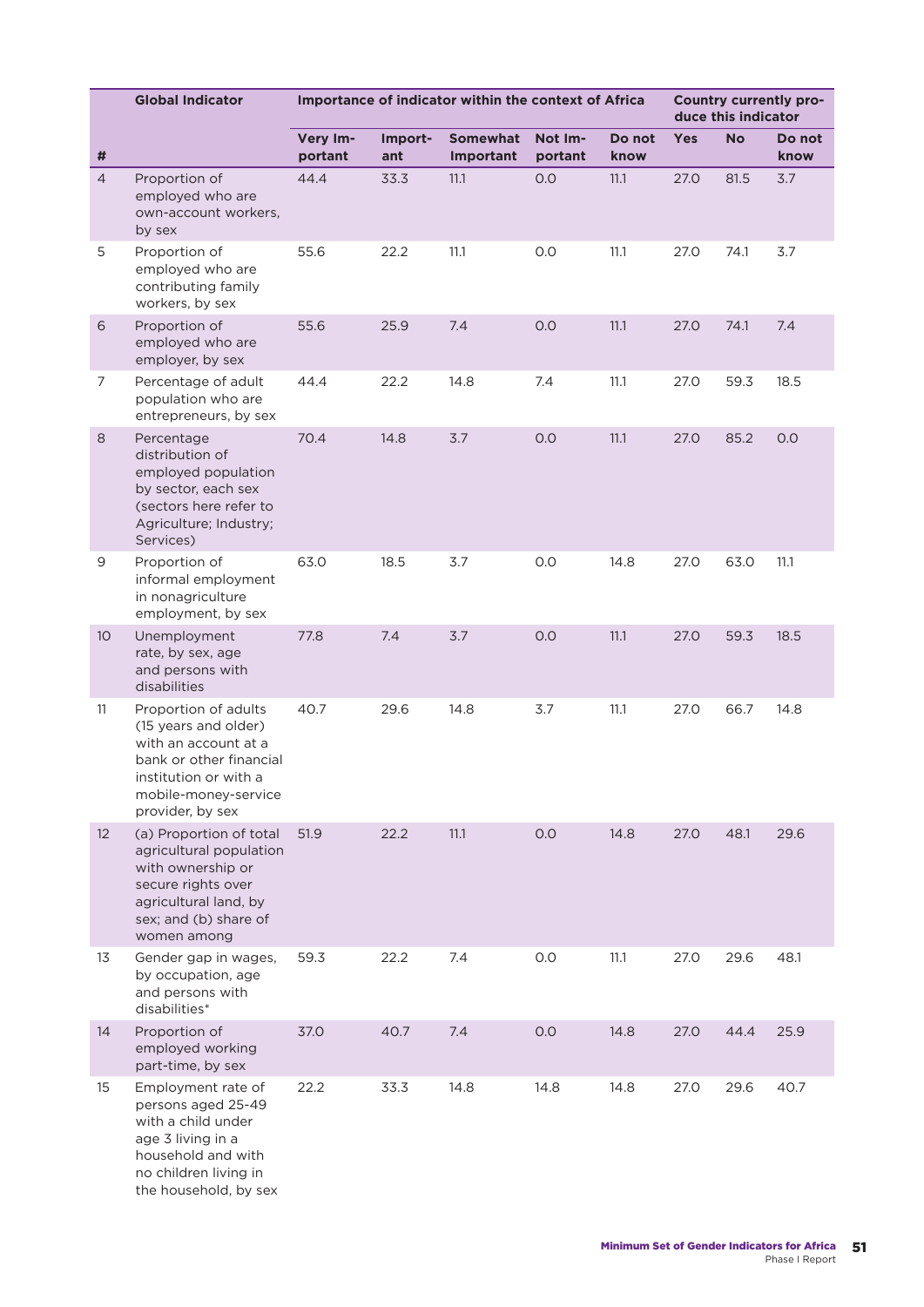|    | <b>Global Indicator</b>                                                                                                   | Importance of indicator within the context of Africa |                | Country currently pro-<br>duce this indicator<br><b>Yes</b><br><b>No</b><br>Do not |                    |                |      |      |      |
|----|---------------------------------------------------------------------------------------------------------------------------|------------------------------------------------------|----------------|------------------------------------------------------------------------------------|--------------------|----------------|------|------|------|
| #  |                                                                                                                           | Very Im-<br>portant                                  | Import-<br>ant | <b>Somewhat</b><br>Important                                                       | Not Im-<br>portant | Do not<br>know |      |      | know |
| 16 | Proportion of children<br>under age 3 in formal<br>care                                                                   | 25.9                                                 | 44.4           | 7.4                                                                                | 7.4                | 14.8           | 27.0 | 29.6 | 44.4 |
| 17 | Proportion of<br>individuals using the<br>Internet, by sex                                                                | 51.9                                                 | 25.9           | 11.1                                                                               | 0.0                | 11.1           | 27.0 | 66.7 | 14.8 |
| 18 | Proportion of<br>individuals who own<br>a mobile telephone,<br>by sex                                                     | 44.4                                                 | 29.6           | 7.4                                                                                | 3.7                | 14.8           | 27.0 | 66.7 | 11.1 |
| 19 | Proportion of<br>households with<br>access to mass media<br>(radio, television,<br>Internet), by sex of<br>household head | 48.1                                                 | 37.0           | 3.7                                                                                | 0.0                | 11.1           | 27.0 | 77.8 | 3.7  |
|    | <b>Education</b>                                                                                                          |                                                      |                |                                                                                    |                    |                |      |      |      |
| 20 | Youth literacy rate of<br>persons (15-24 years),<br>by sex                                                                | 70.4                                                 | 14.8           | 3.7                                                                                | 0.0                | 11.1           | 27.0 | 81.5 | 3.7  |
| 21 | Adjusted net<br>enrolment rate in<br>primary education,<br>by sex                                                         | 77.8                                                 | 3.7            | 3.7                                                                                | 3.7                | 11.1           | 27.0 | 81.5 | 0.0  |
| 22 | Gross enrolment<br>ratio in secondary<br>education, by sex                                                                | 66.7                                                 | 14.8           | 7.4                                                                                | 0.0                | 11.1           | 27.0 | 77.8 | 3.7  |
| 23 | Gross enrolment ratio<br>in tertiary education,<br>by sex                                                                 | 59.3                                                 | 25.9           | 3.7                                                                                | 0.0                | 11.1           | 27.0 | 66.7 | 14.8 |
| 24 | Gender parity index of<br>the gross enrolment<br>ratios in primary,<br>secondary and tertiary<br>education                | 74.1                                                 | 14.8           | 0.0                                                                                | 0.0                | 11.1           | 27.0 | 77.8 | 3.7  |
| 25 | Share of female<br>science, technology,<br>engineering and<br>mathematics<br>graduates at tertiary<br>level               | 70.4                                                 | 14.8           | 3.7                                                                                | 0.0                | 11.1           | 27.0 | 55.6 | 25.9 |
| 26 | Proportion of females<br>among tertiary<br>education teachers or<br>professors                                            | 48.1                                                 | 25.9           | 11.1                                                                               | 0.0                | 14.8           | 27.0 | 59.3 | 18.5 |
| 27 | Adjusted net intake<br>rate to the first grade<br>of primary education,<br>by sex                                         | 48.1                                                 | 37.0           | 3.7                                                                                | 0.0                | 11.1           | 27.0 | 77.8 | 3.7  |
| 28 | Primary education<br>completion rate<br>(proxy), by sex                                                                   | 66.7                                                 | 14.8           | 7.4                                                                                | 0.0                | 11.1           | 27.0 | 81.5 | 0.0  |
| 29 | Gross graduation ratio<br>from lower secondary<br>education, by sex                                                       | 44.4                                                 | 29.6           | 11.1                                                                               | 0.0                | 14.8           | 27.0 | 59.3 | 18.5 |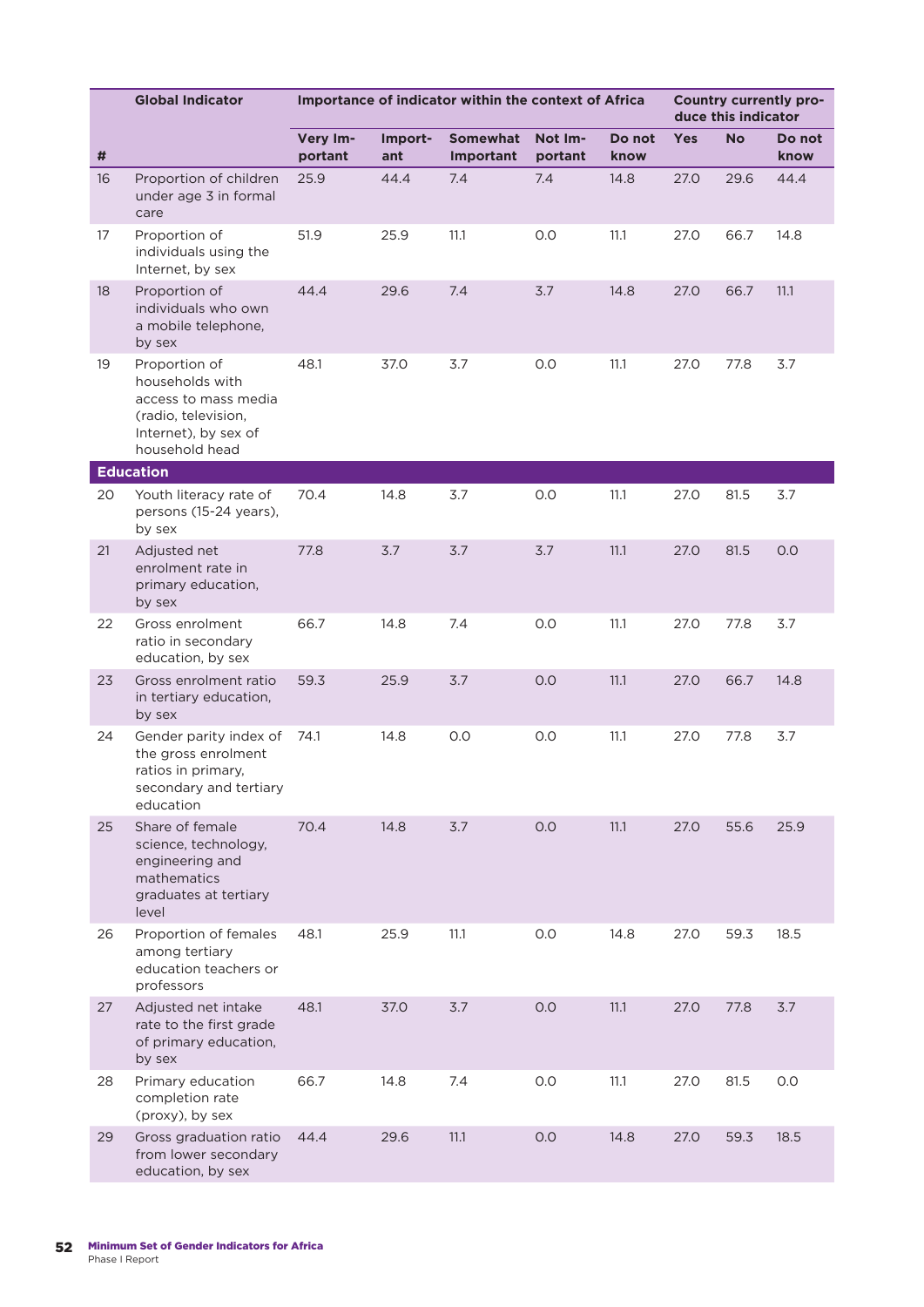|    | <b>Global Indicator</b>                                                                                                                            |                     |                | Importance of indicator within the context of Africa |                    |                |            | duce this indicator | Country currently pro- |
|----|----------------------------------------------------------------------------------------------------------------------------------------------------|---------------------|----------------|------------------------------------------------------|--------------------|----------------|------------|---------------------|------------------------|
| #  |                                                                                                                                                    | Very Im-<br>portant | Import-<br>ant | <b>Somewhat</b><br>Important                         | Not Im-<br>portant | Do not<br>know | <b>Yes</b> | <b>No</b>           | Do not<br>know         |
| 30 | Effective transition<br>rate from primary<br>to secondary<br>education (general<br>programmes), by sex                                             | 63.0                | 22.2           | 3.7                                                  | 0.0                | 11.1           | 27.0       | 74.1                | 7.4                    |
| 31 | Educational<br>attainment of the<br>population aged 25<br>and older, by sex                                                                        | 59.3                | 22.2           | 3.7                                                  | 3.7                | 11.1           | 27.0       | 74.1                | 7.4                    |
|    | <b>Health and related services</b>                                                                                                                 |                     |                |                                                      |                    |                |            |                     |                        |
| 32 | Proportion of women<br>of reproductive age<br>(aged 15-49 years)<br>who have their need<br>for family planning<br>satisfied with modern<br>methods | 70.4                | 18.5           | 3.7                                                  | 0.0                | 7.4            | 27.0       | 85.2                | 0.0                    |
| 33 | Under-five mortality<br>rate, by sex                                                                                                               | 85.2                | 7.4            | 3.7                                                  | 0.0                | 3.7            | 27.0       | 88.9                | 3.7                    |
| 34 | Maternal mortality<br>ratio                                                                                                                        | 92.6                | 3.7            | 0.0                                                  | 0.0                | 3.7            | 27.0       | 88.9                | 0.0                    |
| 35 | Antenatal care<br>coverage                                                                                                                         | 74.1                | 14.8           | 3.7                                                  | 0.0                | 7.4            | 27.0       | 85.2                | 0.0                    |
| 36 | Proportion of births<br>attended by skilled<br>health personnel                                                                                    | 77.8                | 11.1           | 3.7                                                  | 0.0                | 7.4            | 27.0       | 85.2                | 0.0                    |
| 37 | Age-standardized<br>prevalence of current<br>tobacco use among<br>persons aged 15 years<br>and older, by sex                                       | 40.7                | 37.0           | 11.1                                                 | 3.7                | 7.4            | 27.0       | 77.8                | 7.4                    |
| 38 | Proportion of adults<br>who are obese, by sex                                                                                                      | 29.6                | 40.7           | 14.8                                                 | 7.4                | 7.4            | 27.0       | 37.0                | 40.7                   |
| 39 | Number of new HIV<br>infections per 1,000<br>uninfected population,<br>by sex, age and key<br>populations                                          | 63.0                | 25.9           | 3.7                                                  | 0.0                | 7.4            | 27.0       | 59.3                | 11.1                   |
| 40 | Access to anti-<br>retroviral drug, by sex                                                                                                         | 59.3                | 25.9           | 7.4                                                  | 0.0                | 7.4            | 27.0       | 55.6                | 14.8                   |
| 41 | Life expectancy at age<br>60, by sex                                                                                                               | 59.3                | 18.5           | 0.0                                                  | 7.4                | 14.8           | 27.0       | 63.0                | 3.7                    |
| 42 | Mortality rate<br>attributed to<br>cardiovascular<br>disease, cancer,<br>diabetes or chronic<br>respiratory disease,<br>by sex                     | 81.5                | 7.4            | 7.4                                                  | 0.0                | 3.7            | 27.0       | 37.0                | 37.0                   |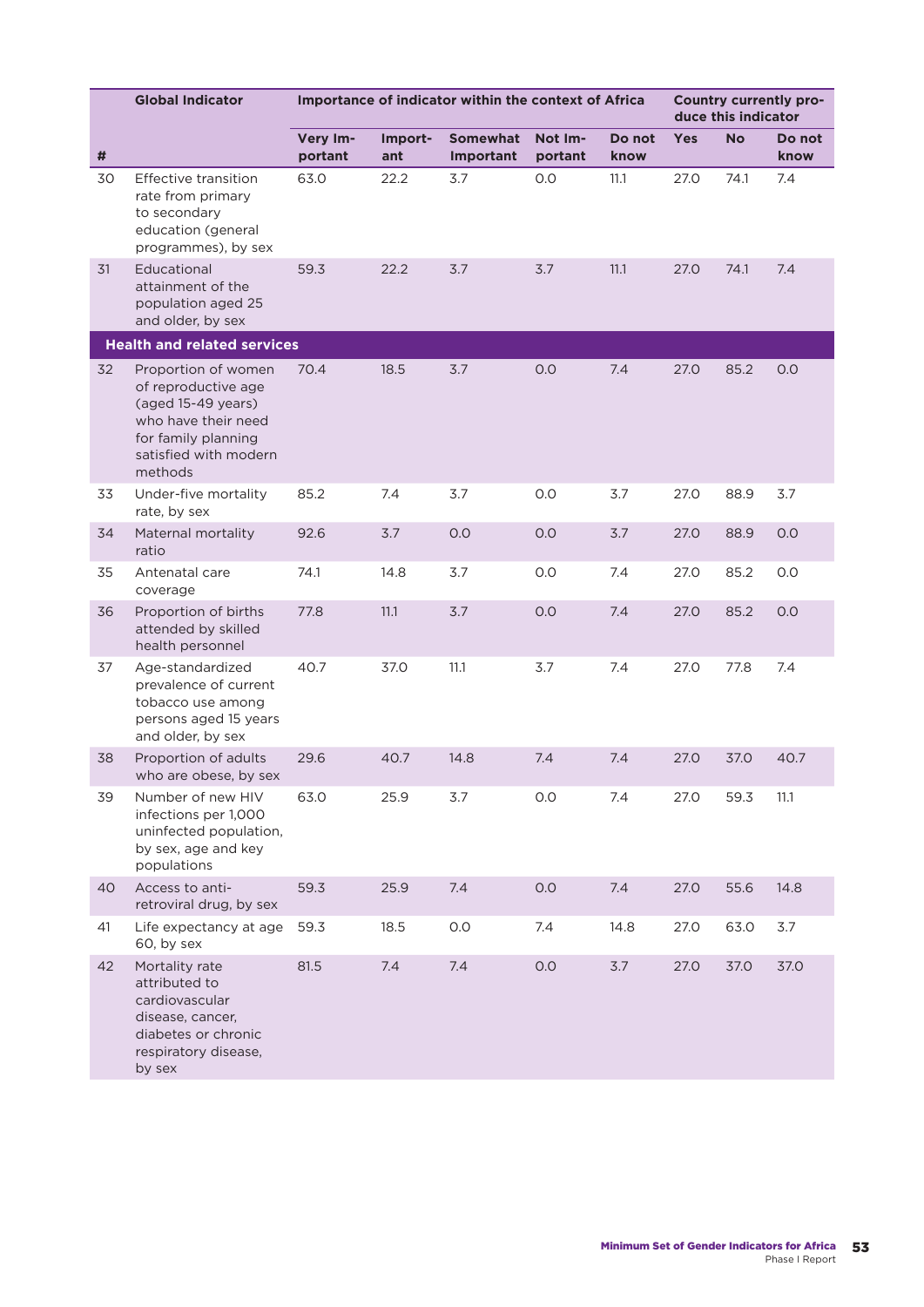|    | <b>Global Indicator</b>                                                                                                                                                                                                                                       | Importance of indicator within the context of Africa |                |                       |                    |                | Country currently pro-<br>duce this indicator |           |                |
|----|---------------------------------------------------------------------------------------------------------------------------------------------------------------------------------------------------------------------------------------------------------------|------------------------------------------------------|----------------|-----------------------|--------------------|----------------|-----------------------------------------------|-----------|----------------|
| #  |                                                                                                                                                                                                                                                               | Very Im-<br>portant                                  | Import-<br>ant | Somewhat<br>Important | Not Im-<br>portant | Do not<br>know | <b>Yes</b>                                    | <b>No</b> | Do not<br>know |
|    | <b>Public life and decision-making</b>                                                                                                                                                                                                                        |                                                      |                |                       |                    |                |                                               |           |                |
| 43 | Women's share<br>of government<br>ministerial positions                                                                                                                                                                                                       | 70.4                                                 | 18.5           | 3.7                   | 0.0                | 7.4            | 27.0                                          | 74.1      | 3.7            |
| 44 | Proportion of seats<br>held by women in (a)<br>national parliaments<br>and (b) local<br>governments                                                                                                                                                           | 74.1                                                 | 14.8           | 3.7                   | 0.0                | 7.4            | 27.0                                          | 77.8      | 0.0            |
| 45 | Proportion of women<br>in managerial<br>positions                                                                                                                                                                                                             | 70.4                                                 | 18.5           | 3.7                   | 0.0                | 7.4            | 27.0                                          | 51.9      | 25.9           |
| 46 | Percentage of female<br>police officers                                                                                                                                                                                                                       | 55.6                                                 | 25.9           | 11.1                  | 0.0                | 7.4            | 27.0                                          | 44.4      | 22.2           |
| 47 | Percentage of female<br>judges                                                                                                                                                                                                                                | 55.6                                                 | 25.9           | 11.1                  | 0.0                | 7.4            | 27.0                                          | 66.7      | 11.1           |
|    | Human rights of women and girl children                                                                                                                                                                                                                       |                                                      |                |                       |                    |                |                                               |           |                |
| 48 | Proportion of ever-<br>partnered women and<br>girls aged 15 years<br>and older subjected<br>to physical, sexual or<br>psychological violence<br>by a current or former<br>intimate partner in the<br>previous 12 months,<br>by form of violence<br>and by age | 74.1                                                 | 14.8           | 3.7                   | 3.7                | 3.7            | 27.0                                          | 66.7      | 7.4            |
| 49 | Proportion of women<br>and girls aged 15 years<br>and older subjected<br>to sexual violence by<br>persons other than an<br>intimate partner in the<br>previous 12 months,<br>by age and place of<br>occurrence                                                | 66.7                                                 | 18.5           | 3.7                   | 3.7                | 7.4            | 27.0                                          | 51.9      | 14.8           |
| 50 | Proportion of girls<br>and women aged<br>15-49 years who have<br>undergone female<br>genital mutilation/<br>cutting, by age                                                                                                                                   | 51.9                                                 | 18.5           | 3.7                   | 22.2               | 3.7            | 27.0                                          | 44.4      | 29.6           |
| 51 | Proportion of women<br>aged 20-24 years who<br>were married or in a<br>union before age 15<br>and before age 18                                                                                                                                               | 66.7                                                 | 22.2           | 3.7                   | 0.0                | 7.4            | 27.0                                          | 70.4      | 7.4            |
| 52 | Adolescent birth rate<br>(aged 10-14 years;<br>aged 15-19 years) per<br>1,000 women in that<br>age group                                                                                                                                                      | 66.7                                                 | 25.9           | 3.7                   | 0.0                | 3.7            | 27.0                                          | 66.7      | 11.1           |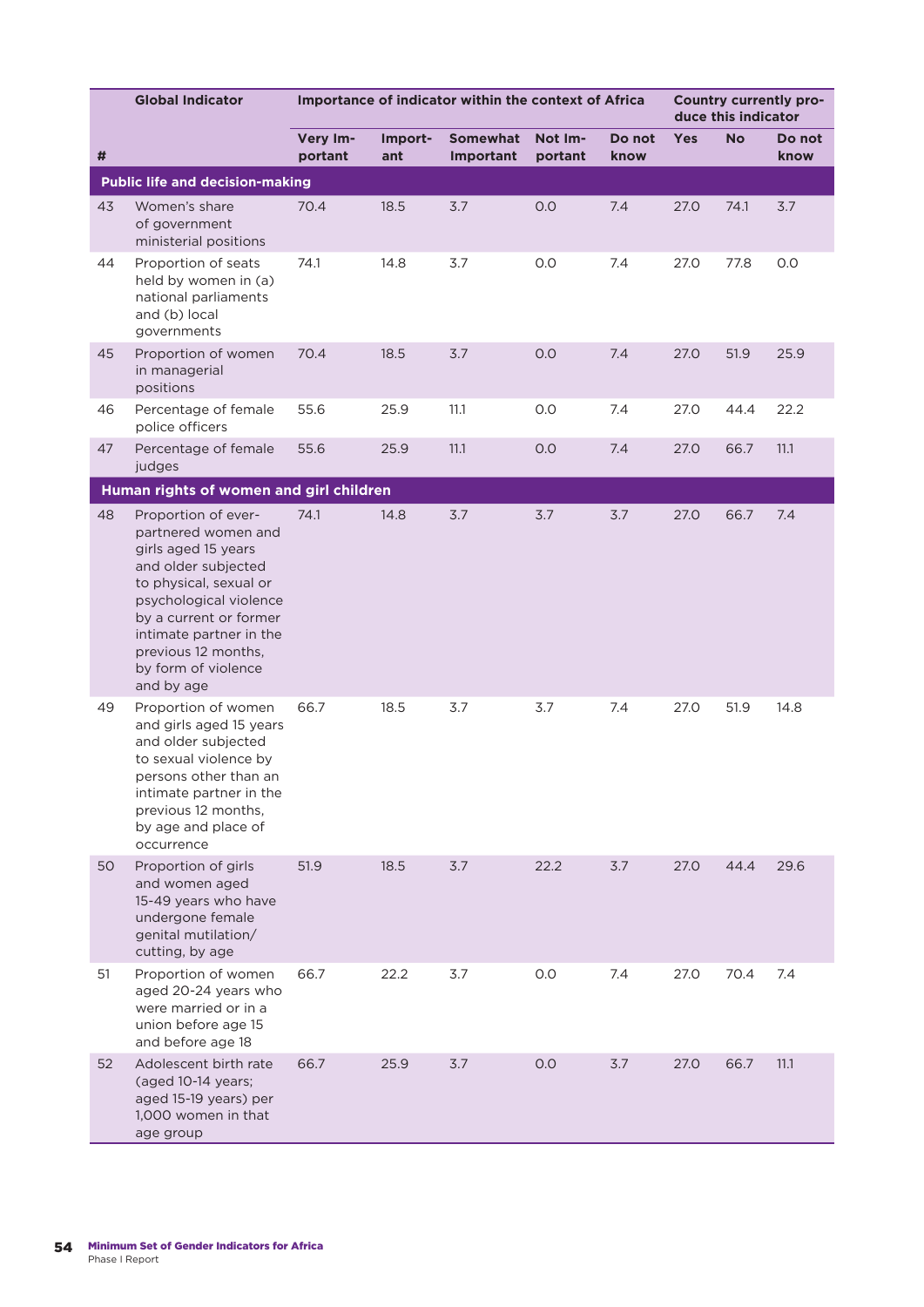## **TABLE 4:** Question 2a and 2b – all domains (French)

|                | <b>Indicateur Global</b>                                                                                                                                                                                      |                     | L'importance de cet indicateur, dans le<br>contexte de l'Afrique | Pays produit-il<br>actuellement des<br>données pour cet<br>indicateur |                    |                          |      |            |                                 |
|----------------|---------------------------------------------------------------------------------------------------------------------------------------------------------------------------------------------------------------|---------------------|------------------------------------------------------------------|-----------------------------------------------------------------------|--------------------|--------------------------|------|------------|---------------------------------|
| #              |                                                                                                                                                                                                               | Très im-<br>portant | Import-<br>ant                                                   | <b>Assez</b><br>import-<br>ant                                        | Pas im-<br>portant | <b>Ne</b><br>sait<br>pas | Qui  | <b>Non</b> | <b>Ne</b><br><b>Sait</b><br>pas |
|                | Structures économiques, participation à des activités productives et accès aux ressources                                                                                                                     |                     |                                                                  |                                                                       |                    |                          |      |            |                                 |
| 1              | Nombre moyen d'heures<br>consacré à des soins et<br>travaux domestiques<br>No rémunérés, par sexe,<br>âge et lieu de résidence<br>(note: séparer le travail<br>domestique du travail de<br>soins si possible) | 66.7                | 18.5                                                             | 3.7                                                                   | 0.0                | 11.1                     | 27.0 | 51.9       | 29.6                            |
| $\overline{2}$ | Nombre moyen d'heures<br>consacrées au travail total<br>(charge totale de travail),<br>par sexe                                                                                                               | 51.9                | 37.0                                                             | 0.0                                                                   | 0.0                | 11.1                     | 27.0 | 63.0       | 18.5                            |
| 3              | Taux d'activité des<br>personnes âgées de 15 à<br>24 ans et de 15 ans et plus,<br>selon le sexe                                                                                                               | 66.7                | 18.5                                                             | 3.7                                                                   | 0.0                | 11.1                     | 27.0 | 85.2       | O.O                             |
| 4              | Proportion d'employés<br>Yes sont travailleurs à leur<br>compte, selon le sexe                                                                                                                                | 44.4                | 33.3                                                             | 11.1                                                                  | O.O                | 11.1                     | 27.0 | 81.5       | 3.7                             |
| 5              | Proportion d'employés<br>Yes contribuent au travail<br>familial, selon le sexe                                                                                                                                | 55.6                | 22.2                                                             | 11.1                                                                  | 0.0                | 11.1                     | 27.0 | 74.1       | 3.7                             |
| 6              | Proportion d'employés Yes<br>sont des employeurs, par<br>sexe                                                                                                                                                 | 55.6                | 25.9                                                             | 7.4                                                                   | 0.0                | 11.1                     | 27.0 | 74.1       | 7.4                             |
| 7              | Pourcentage de la<br>population adulte Yes est<br>entrepreneur, par sexe                                                                                                                                      | 44.4                | 22.2                                                             | 14.8                                                                  | 7.4                | 11.1                     | 27.0 | 59.3       | 18.5                            |
| 8              | Répartition en<br>pourcentage de la<br>population employée<br>par secteur et par sexe<br>(secteurs fait référence<br>à : Agriculture ; Industrie ;<br>Services)                                               | 70.4                | 14.8                                                             | 3.7                                                                   | 0.0                | 11.1                     | 27.0 | 85.2       | 0.0                             |
| 9              | Proportion d'emplois<br>informels dans l'emploi<br>No-agricole, par sexe                                                                                                                                      | 63.0                | 18.5                                                             | 3.7                                                                   | 0.0                | 14.8                     | 27.0 | 63.0       | 11.1                            |
| 10             | Taux de chômage, selon le<br>sexe, l'âge et la situation<br>vis-à-vis du handicap                                                                                                                             | 77.8                | 7.4                                                              | 3.7                                                                   | 0.0                | 11.1                     | 27.0 | 59.3       | 18.5                            |
| 11             | Proportion d'adultes (15<br>ans et plus) Yes ont un<br>compte en banque dans<br>une banque ou autre<br>institution financière ou<br>avec un fournisseur de<br>services d'argent mobile,<br>par sexe           | 40.7                | 29.6                                                             | 14.8                                                                  | 3.7                | 11.1                     | 27.0 | 66.7       | 14.8                            |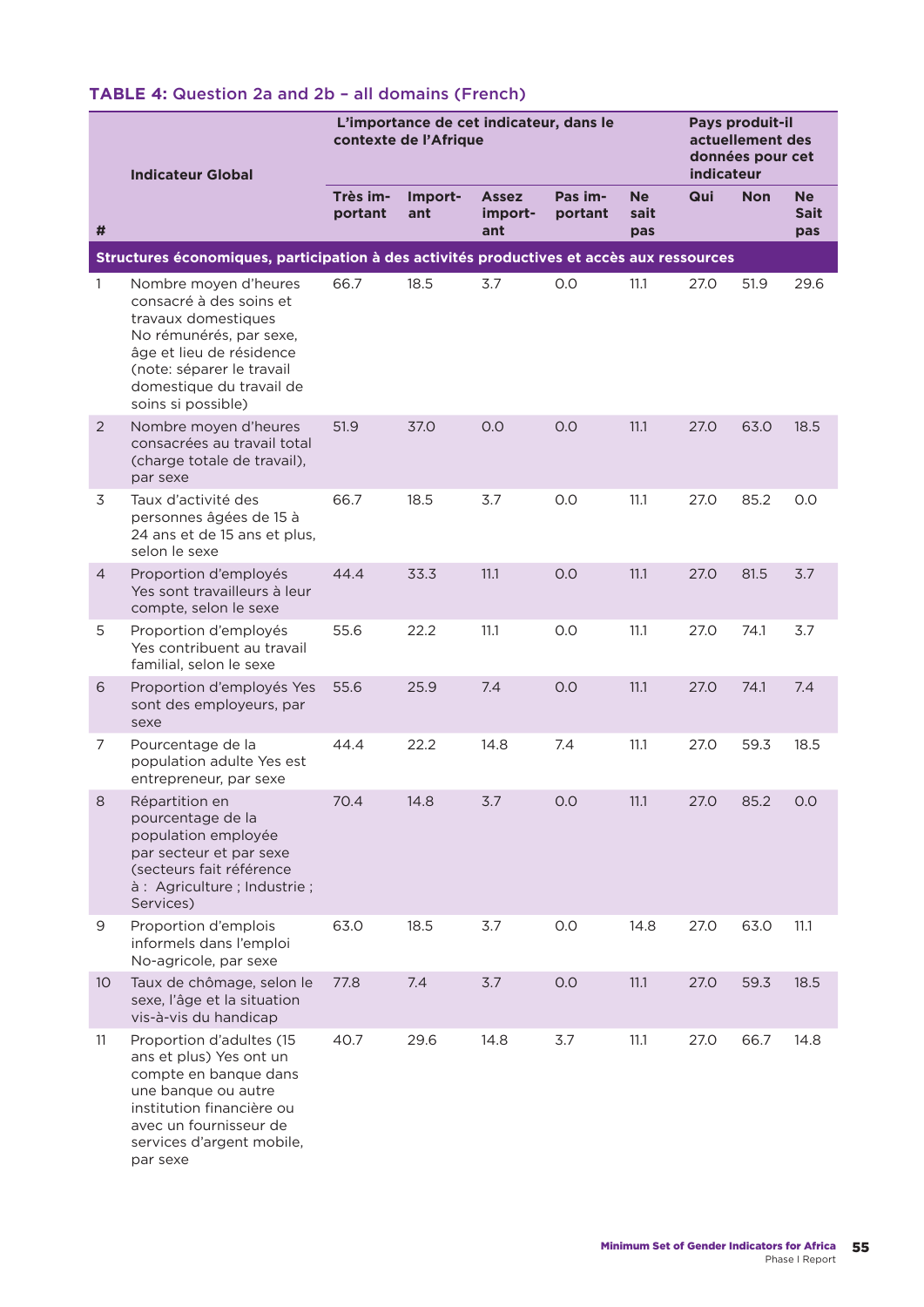|    |                                                                                                                                                                                                               |                     | L'importance de cet indicateur, dans le<br>contexte de l'Afrique | Pays produit-il<br>actuellement des<br>données pour cet<br>indicateur |                    |                          |      |            |                                 |
|----|---------------------------------------------------------------------------------------------------------------------------------------------------------------------------------------------------------------|---------------------|------------------------------------------------------------------|-----------------------------------------------------------------------|--------------------|--------------------------|------|------------|---------------------------------|
|    | <b>Indicateur Global</b>                                                                                                                                                                                      |                     |                                                                  |                                                                       |                    |                          |      |            |                                 |
| #  |                                                                                                                                                                                                               | Très im-<br>portant | Import-<br>ant                                                   | <b>Assez</b><br>import-<br>ant                                        | Pas im-<br>portant | <b>Ne</b><br>sait<br>pas | Qui  | <b>Non</b> | <b>Ne</b><br><b>Sait</b><br>pas |
| 12 | (a) Proportion de la<br>population agricole<br>totale ayant des droits de<br>propriété ou des droits<br>garantis sur les terres<br>agricoles, selon le sexe ;<br>b) Part des femmes parmi<br>cette population | 51.9                | 22.2                                                             | 11.1                                                                  | 0.0                | 14.8                     | 27.0 | 48.1       | 29.6                            |
| 13 | Écart entre les sexes en<br>matière de salaires, par<br>profession, âge et situation<br>vis-à-vis du handicap *                                                                                               | 59.3                | 22.2                                                             | 7.4                                                                   | 0.0                | 11.1                     | 27.0 | 29.6       | 48.1                            |
| 14 | Proportion d'employés<br>travaillant à temps partiel,<br>selon le sexe                                                                                                                                        | 37.0                | 40.7                                                             | 7.4                                                                   | 0.0                | 14.8                     | 27.0 | 44.4       | 25.9                            |
| 15 | Taux d'emploi des<br>personnes âgées de 25 à<br>49 ans Yes ont un enfant<br>de moins de 3 ans vit dans<br>le ménage et Yes n'ont pas<br>d'enfants vivant dans le<br>ménage, selon le sexe                     | 22.2                | 33.3                                                             | 14.8                                                                  | 14.8               | 14.8                     | 27.0 | 29.6       | 40.7                            |
| 16 | Proportion d'enfants de<br>moins de 3 ans dans des<br>services de garde formels                                                                                                                               | 25.9                | 44.4                                                             | 7.4                                                                   | 7.4                | 14.8                     | 27.0 | 29.6       | 44.4                            |
| 17 | Proportion d'individus<br>utilisant Internet, par sexe                                                                                                                                                        | 51.9                | 25.9                                                             | 11.1                                                                  | 0.0                | 11.1                     | 27.0 | 66.7       | 14.8                            |
| 18 | Proportion d'individus Yes<br>possèdent un téléphone<br>mobile, par sexe                                                                                                                                      | 44.4                | 29.6                                                             | 7.4                                                                   | 3.7                | 14.8                     | 27.0 | 66.7       | 11.1                            |
| 19 | Proportion de ménages<br>Yes ont accès aux mass-<br>média (radio, télévision,<br>Internet), par sexe du chef<br>de ménage                                                                                     | 48.1                | 37.0                                                             | 3.7                                                                   | 0.0                | 11.1                     | 27.0 | 77.8       | 3.7                             |
|    | <b>Education</b>                                                                                                                                                                                              |                     |                                                                  |                                                                       |                    |                          |      |            |                                 |
| 20 | Taux d'alphabétisation des<br>jeunes (15-24 ans), selon<br>le sexe                                                                                                                                            | 70.4                | 14.8                                                             | 3.7                                                                   | 0.0                | 11.1                     | 27.0 | 81.5       | 3.7                             |
| 21 | Taux net d'inscription<br>ajusté dans l'enseignement<br>primaire, selon le sexe                                                                                                                               | 77.8                | 3.7                                                              | 3.7                                                                   | 3.7                | 11.1                     | 27.0 | 81.5       | 0.0                             |
| 22 | Taux brut d'inscription<br>dans l'enseignement<br>secondaire, selon le sexe                                                                                                                                   | 66.7                | 14.8                                                             | 7.4                                                                   | 0.0                | 11.1                     | 27.0 | 77.8       | 3.7                             |
| 23 | Taux brut d'inscription<br>dans l'enseignement<br>supérieur, selon le sexe                                                                                                                                    | 59.3                | 25.9                                                             | 3.7                                                                   | 0.0                | 11.1                     | 27.0 | 66.7       | 14.8                            |
| 24 | Indice de parité entre les<br>sexes des ratios bruts<br>de scolarisation dans<br>l'enseignement primaire,<br>secondaire et supérieur                                                                          | 74.1                | 14.8                                                             | 0.0                                                                   | 0.0                | 11.1                     | 27.0 | 77.8       | 3.7                             |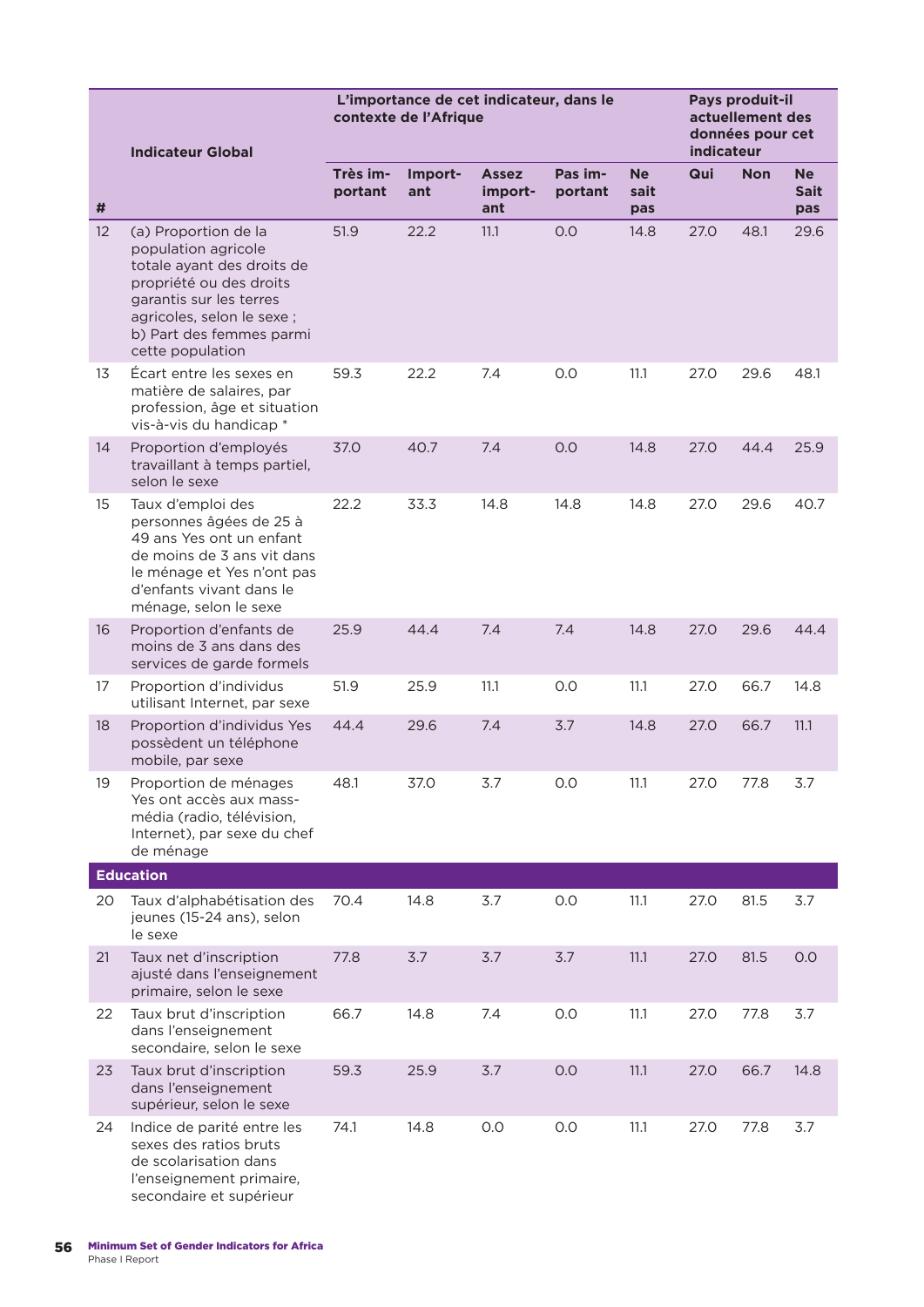|    |                                                                                                                                                               | L'importance de cet indicateur, dans le<br>contexte de l'Afrique |                |                                |                    |                          |      | Pays produit-il<br>actuellement des<br>données pour cet<br>indicateur |                                 |  |  |
|----|---------------------------------------------------------------------------------------------------------------------------------------------------------------|------------------------------------------------------------------|----------------|--------------------------------|--------------------|--------------------------|------|-----------------------------------------------------------------------|---------------------------------|--|--|
|    | <b>Indicateur Global</b>                                                                                                                                      |                                                                  |                |                                |                    |                          |      |                                                                       |                                 |  |  |
| #  |                                                                                                                                                               | Très im-<br>portant                                              | Import-<br>ant | <b>Assez</b><br>import-<br>ant | Pas im-<br>portant | <b>Ne</b><br>sait<br>pas | Qui  | <b>Non</b>                                                            | <b>Ne</b><br><b>Sait</b><br>pas |  |  |
| 25 | Part des femmes<br>diplômées en sciences,<br>technologie, ingénierie et<br>mathématiques au niveau<br>supérieur                                               | 70.4                                                             | 14.8           | 3.7                            | 0.0                | 11.1                     | 27.0 | 55.6                                                                  | 25.9                            |  |  |
| 26 | Proportion de femmes<br>parmi les enseignants<br>ou professeurs de<br>l'enseignement supérieur                                                                | 48.1                                                             | 25.9           | 11.1                           | O.O                | 14.8                     | 27.0 | 59.3                                                                  | 18.5                            |  |  |
| 27 | Taux net ajusté<br>d'admission à la première<br>année de l'enseignement<br>primaire, selon le sexe                                                            | 48.1                                                             | 37.0           | 3.7                            | O.O                | 11.1                     | 27.0 | 77.8                                                                  | 3.7                             |  |  |
| 28 | Taux d'achèvement de<br>l'enseignement primaire<br>(proxy), selon le sexe                                                                                     | 66.7                                                             | 14.8           | 7.4                            | 0.0                | 11.1                     | 27.0 | 81.5                                                                  | 0.0                             |  |  |
| 29 | Ratio brut d'obtention de<br>diplôme de l'enseignement<br>secondaire premier cycle,<br>selon le sexe                                                          | 44.4                                                             | 29.6           | 11.1                           | O.O                | 14.8                     | 27.0 | 59.3                                                                  | 18.5                            |  |  |
| 30 | Taux de transition effectif<br>de l'enseignement<br>primaire à l'enseignement<br>secondaire (programmes<br>généraux), par sexe                                | 63.0                                                             | 22.2           | 3.7                            | O.O                | 11.1                     | 27.0 | 74.1                                                                  | 7.4                             |  |  |
| 31 | Niveau d'instruction atteint<br>de la population âgée de<br>25 ans et plus, selon le<br>sexe                                                                  | 59.3                                                             | 22.2           | 3.7                            | 3.7                | 11.1                     | 27.0 | 74.1                                                                  | 7.4                             |  |  |
|    | Santé et services connexes                                                                                                                                    |                                                                  |                |                                |                    |                          |      |                                                                       |                                 |  |  |
| 32 | Proportion de femmes<br>en âge de reproduction<br>(15-49 ans) Yes ont leurs<br>besoins en planification<br>familiale satisfaits avec des<br>méthodes modernes | 70.4                                                             | 18.5           | 3.7                            | 0.0                | 7.4                      | 27.0 | 85.2                                                                  | 0.0                             |  |  |
| 33 | Taux de mortalité des<br>enfants de moins de 5 ans,<br>par sexe                                                                                               | 85.2                                                             | 7.4            | 3.7                            | 0.0                | 3.7                      | 27.0 | 88.9                                                                  | 3.7                             |  |  |
| 34 | Taux de mortalité<br>maternelle                                                                                                                               | 92.6                                                             | 3.7            | 0.0                            | 0.0                | 3.7                      | 27.0 | 88.9                                                                  | 0.0                             |  |  |
| 35 | Couverture des soins<br>prenatal                                                                                                                              | 74.1                                                             | 14.8           | 3.7                            | 0.0                | 7.4                      | 27.0 | 85.2                                                                  | 0.0                             |  |  |
| 36 | Proportion de naissances<br>assistées par du personnel<br>de santé qualifié                                                                                   | 77.8                                                             | 11.1           | 3.7                            | 0.0                | 7.4                      | 27.0 | 85.2                                                                  | 0.0                             |  |  |
| 37 | Prévalence standardisée<br>par âge de la<br>consommation actuelle de<br>tabac chez les personnes<br>âgées de 15 ans et plus,<br>selon le sexe                 | 40.7                                                             | 37.0           | 11.1                           | 3.7                | 7.4                      | 27.0 | 77.8                                                                  | 7.4                             |  |  |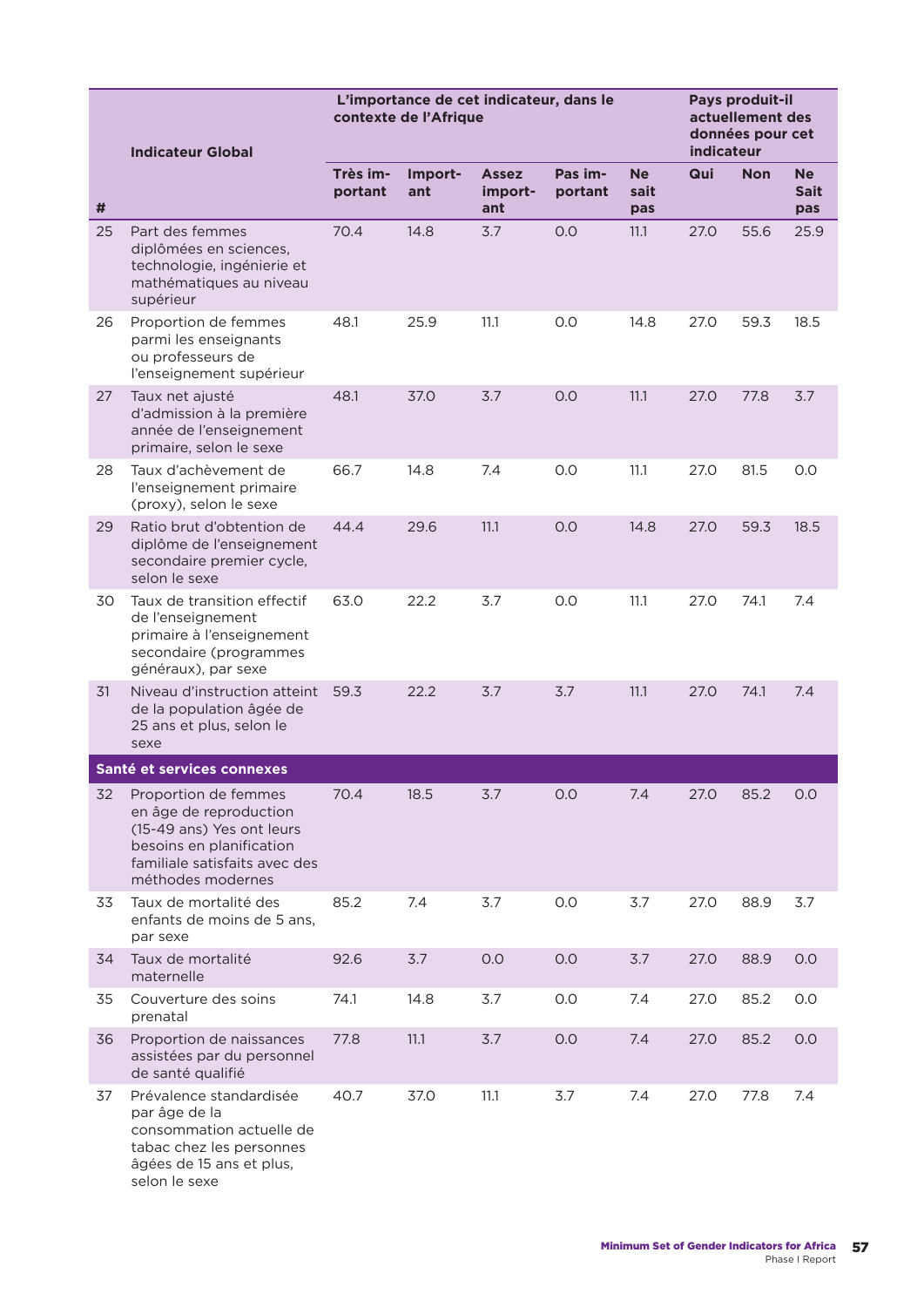|    | <b>Indicateur Global</b>                                                                                                                                                                                                                                                                                    | L'importance de cet indicateur, dans le<br>contexte de l'Afrique |                |                                |                    |                          |      | Pays produit-il<br>actuellement des<br>données pour cet<br>indicateur |                                 |  |  |
|----|-------------------------------------------------------------------------------------------------------------------------------------------------------------------------------------------------------------------------------------------------------------------------------------------------------------|------------------------------------------------------------------|----------------|--------------------------------|--------------------|--------------------------|------|-----------------------------------------------------------------------|---------------------------------|--|--|
| #  |                                                                                                                                                                                                                                                                                                             | Très im-<br>portant                                              | Import-<br>ant | <b>Assez</b><br>import-<br>ant | Pas im-<br>portant | <b>Ne</b><br>sait<br>pas | Qui  | <b>Non</b>                                                            | <b>Ne</b><br><b>Sait</b><br>pas |  |  |
| 38 | Proportion d'adultes Yes<br>sont obèses, par sexe                                                                                                                                                                                                                                                           | 29.6                                                             | 40.7           | 14.8                           | 7.4                | 7.4                      | 27.0 | 37.0                                                                  | 40.7                            |  |  |
| 39 | Nombre de nouvelles<br>infections par le VIH<br>pour 1000 personnes No<br>infectées par sexe, âge et<br>populations clé                                                                                                                                                                                     | 63.0                                                             | 25.9           | 3.7                            | O.O                | 7.4                      | 27.0 | 59.3                                                                  | 11.1                            |  |  |
| 40 | Accès aux médicaments<br>antirétroviraux par sexe                                                                                                                                                                                                                                                           | 59.3                                                             | 25.9           | 7.4                            | O.O                | 7.4                      | 27.0 | 55.6                                                                  | 14.8                            |  |  |
| 41 | Espérance de vie à 60 ans,<br>par sexe                                                                                                                                                                                                                                                                      | 59.3                                                             | 18.5           | 0.0                            | 7.4                | 14.8                     | 27.0 | 63.0                                                                  | 3.7                             |  |  |
| 42 | Taux de mortalité<br>attribué aux maladies<br>cardiovasculaires, au<br>cancer, au diabète ou aux<br>maladies respiratoires<br>chroniques, selon le sexe                                                                                                                                                     | 81.5                                                             | 7.4            | 7.4                            | 0.0                | 3.7                      | 27.0 | 37.0                                                                  | 37.0                            |  |  |
|    | Vie publique et prise de décision                                                                                                                                                                                                                                                                           |                                                                  |                |                                |                    |                          |      |                                                                       |                                 |  |  |
| 43 | Part des femmes dans<br>les postes ministériels du<br>gouvernement                                                                                                                                                                                                                                          | 70.4                                                             | 18.5           | 3.7                            | O.O                | 7.4                      | 27.0 | 74.1                                                                  | 3.7                             |  |  |
| 44 | Proportion des sièges<br>occupés par des femmes<br>dans (a) les parlements<br>nationaux et (b) les<br>gouvernements locaux                                                                                                                                                                                  | 74.1                                                             | 14.8           | 3.7                            | O.O                | 7.4                      | 27.0 | 77.8                                                                  | 0.0                             |  |  |
| 45 | Proportion de femmes<br>occupant des postes de<br>direction                                                                                                                                                                                                                                                 | 70.4                                                             | 18.5           | 3.7                            | O.O                | 7.4                      | 27.0 | 51.9                                                                  | 25.9                            |  |  |
| 46 | Pourcentage de femmes<br>policières                                                                                                                                                                                                                                                                         | 55.6                                                             | 25.9           | 11.1                           | $0.0\,$            | 7.4                      | 27.0 | 44.4                                                                  | 22.2                            |  |  |
| 47 | Pourcentage de femmes<br>juges                                                                                                                                                                                                                                                                              | 55.6                                                             | 25.9           | 11.1                           | 0.0                | 7.4                      | 27.0 | 66.7                                                                  | 11.1                            |  |  |
|    | Droits humains des femmes et des fillettes                                                                                                                                                                                                                                                                  |                                                                  |                |                                |                    |                          |      |                                                                       |                                 |  |  |
| 48 | Proportion de femmes et<br>de filles âgées de 15 ans ou<br>plus ayant vécu en couple<br>victimes de violences<br>physiques, sexuelles ou<br>psychologiques infligées<br>au cours des 12 mois<br>précédents par leur<br>partenaire actuel ou un<br>ancien partenaire, par<br>forme de violence et par<br>âge | 74.1                                                             | 14.8           | 3.7                            | 3.7                | 3.7                      | 27.0 | 66.7                                                                  | 7.4                             |  |  |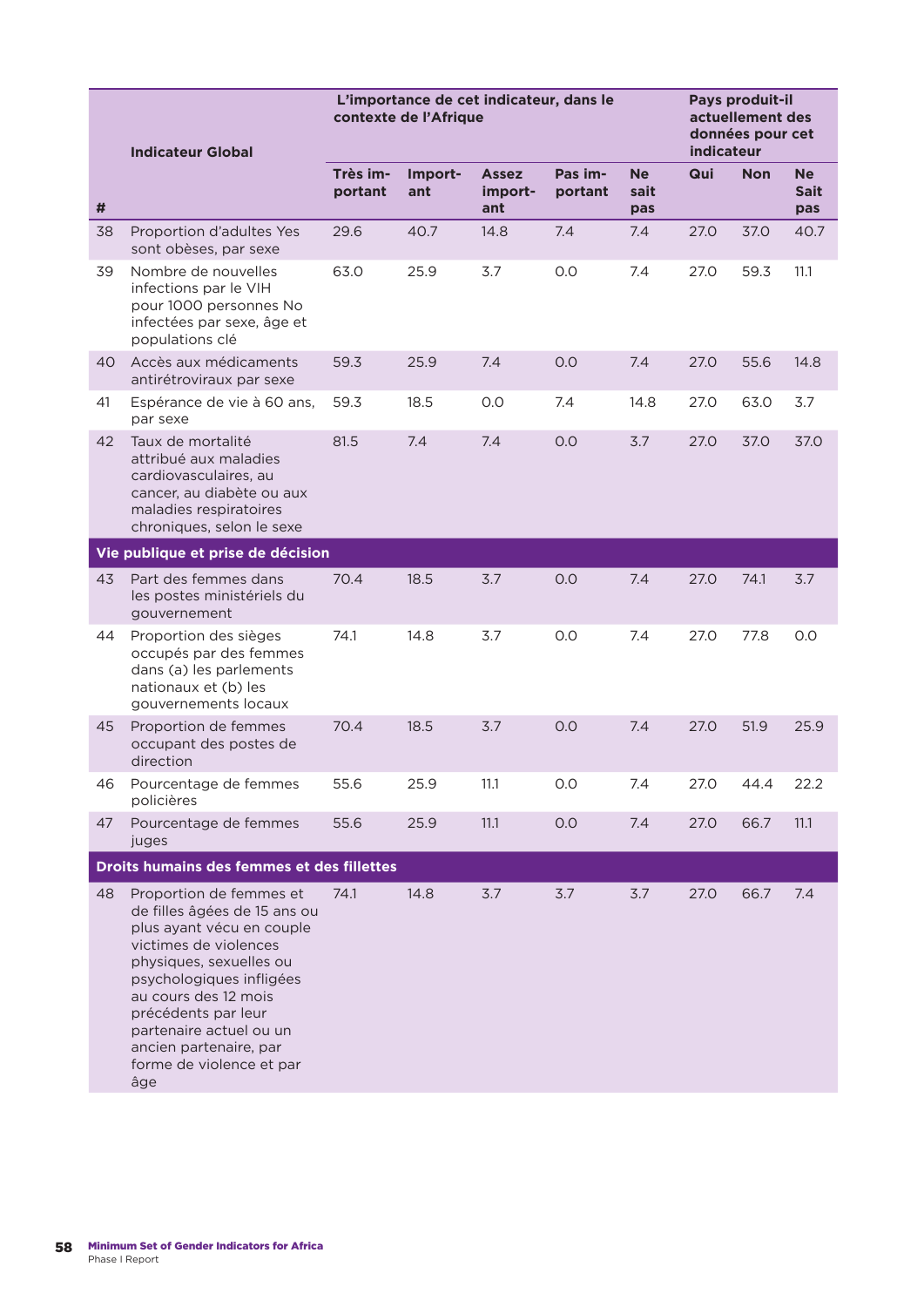|    | <b>Indicateur Global</b>                                                                                                                                                                                                              | L'importance de cet indicateur, dans le<br>contexte de l'Afrique |                |                                |                    |                          |      | Pays produit-il<br>actuellement des<br>données pour cet<br>indicateur |                                 |  |  |
|----|---------------------------------------------------------------------------------------------------------------------------------------------------------------------------------------------------------------------------------------|------------------------------------------------------------------|----------------|--------------------------------|--------------------|--------------------------|------|-----------------------------------------------------------------------|---------------------------------|--|--|
| #  |                                                                                                                                                                                                                                       | Très im-<br>portant                                              | Import-<br>ant | <b>Assez</b><br>import-<br>ant | Pas im-<br>portant | <b>Ne</b><br>sait<br>pas | Qui  | <b>Non</b>                                                            | <b>Ne</b><br><b>Sait</b><br>pas |  |  |
| 49 | Proportion de femmes et<br>de filles âgées de 15 ans ou<br>plus victimes de violences<br>sexuelles infligées au cours<br>des 12 mois précédents<br>par une personne autre<br>que leur partenaire intime,<br>par âge et lieu des faits | 66.7                                                             | 18.5           | 3.7                            | 3.7                | 7.4                      | 27.0 | 51.9                                                                  | 14.8                            |  |  |
| 50 | Proportion de filles et<br>de femmes âgées de<br>15 à 49 ans ayant subi une<br>mutilation ou une ablation<br>génitale, par âge                                                                                                        | 51.9                                                             | 18.5           | 3.7                            | 22.2               | 3.7                      | 27.0 | 44.4                                                                  | 29.6                            |  |  |
| 51 | Proportion de femmes<br>âgées de 20 à 24 ans<br>Yes étaient mariées ou<br>en couple avant l'âge de<br>15 ans et avant l'âge de<br>$18$ ans                                                                                            | 66.7                                                             | 22.2           | 3.7                            | O.O                | 7.4                      | 27.0 | 70.4                                                                  | 7.4                             |  |  |
| 52 | Taux de natalité chez les<br>adolescents (âgées de 10<br>à 14 ans; de 15 à 19 ans)<br>pour 1000 femmes de ce<br>groupe d'âge                                                                                                          | 66.7                                                             | 25.9           | 3.7                            | O.O                | 3.7                      | 27.0 | 66.7                                                                  | 11.1                            |  |  |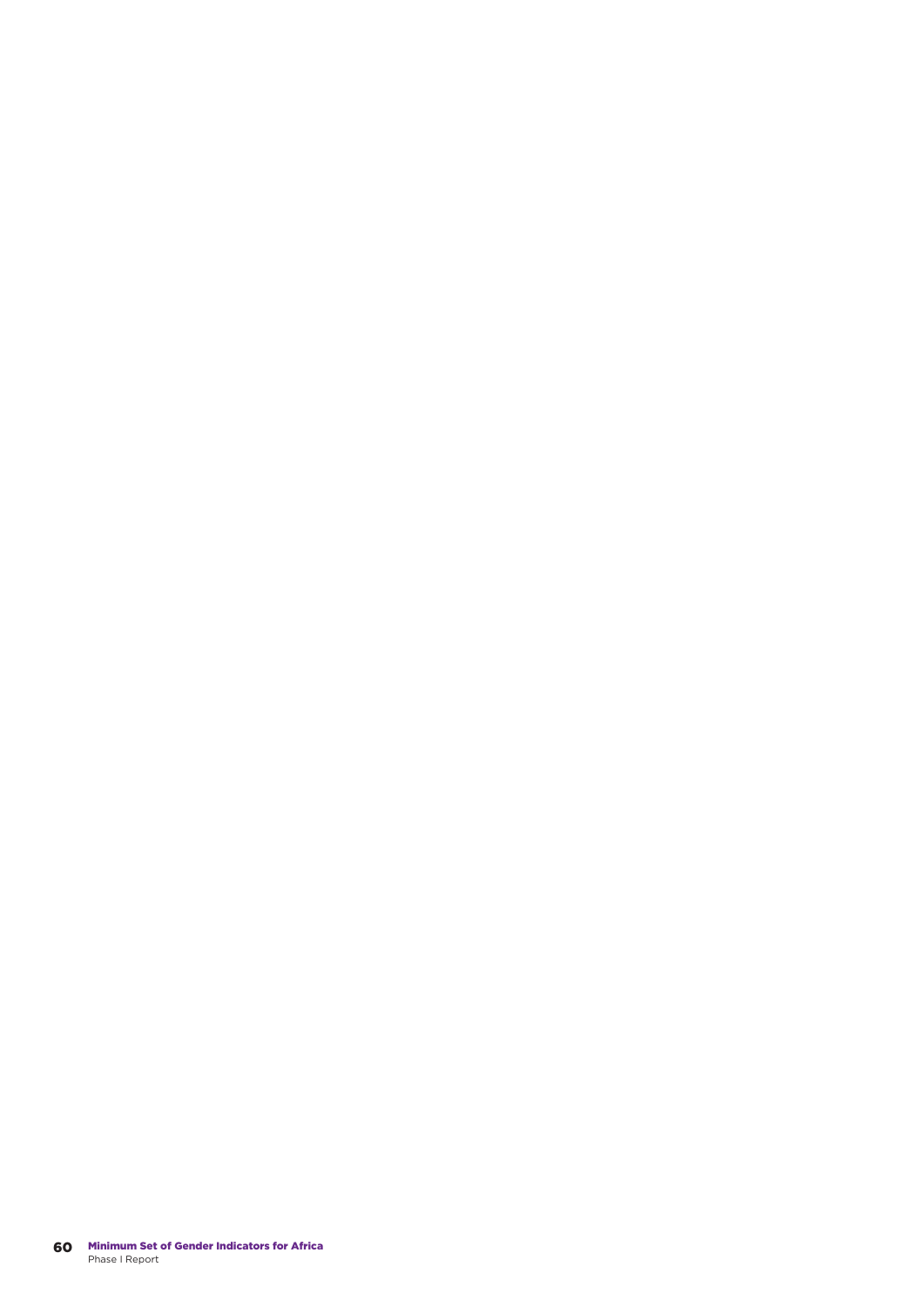# 7. ANNEX B:

## QUESTIONNAIRES

## **Minimum set of Gender Indicators for Africa**

UN Women, in partnership with UNECA and the AfDB, is currently exploring the possibility of developing a Minimal set of Gender Indicators for Africa (MGIA).

One of the most important normative guidelines used by the Gender statistics community is the Beijing Platform for Action (BPFA). As you know the twelve critical areas of concern are: women and poverty, education and training for women, women and health, violence against women, women and armed conflict, women and the economy, women in power and decision-making, institutional mechanisms for the advancement of women, human rights of women, women and the media, women and the environment and the girl child. At the BPFA meeting held in 2005, it was recommended that minimum sets of Global, Regional and Country level Gender Indicators be developed.

The United Nations Statistical Commission ratified the Global Minimum Set of Gender Indicators in 2013. Since then, minimum sets of indicators were developed and adopted by the European Union and by the Economic Commission of the Asia Pacific region (ESCAP) in 2015. These are currently being revised within the context of the SDGs.

This questionnaire survey is aimed at identifying the country's perspective on the applicability of the Global Minimum Set of Gender Indicators in the Africa region, your ideas on which measurement/indicator imperatives are not included in the Global set, but are important in the context of the Africa region. The survey also explores whether countries on the content have their indicator frameworks, what is contained in these frameworks and to what extent you think there is an interest in a Minimal set of Gender Indicators for Africa.

We recommend that each country completes only one questionnaire. Ideally this should be a process coordinated by the National Statistics Office (NSO) and include the voices of all Government entities and Civil Society Organisations (CSOs) involved in gender related activities. The exact number of representatives from each group/ department can be determined by the NSO. The worksheet on participants includes space for 3 individuals per entity, but this is just for illustrative purposes.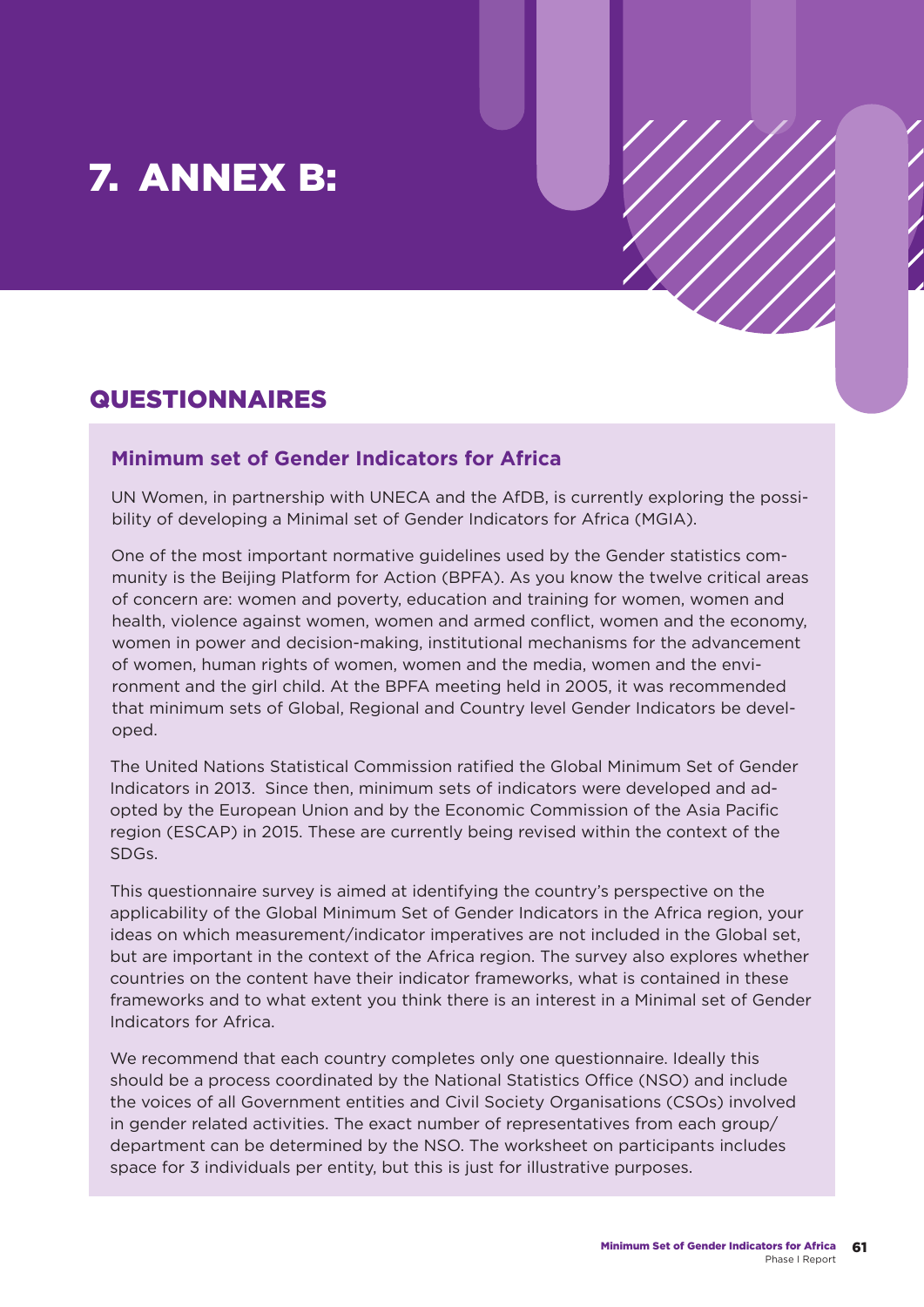Any queries related to the questionnaire can be sent to Michele Seroussi *(michele. seroussi@unwomen.org)* for West and Central Africa and to Isabella Schmidt *(Isabella. schmidt@unwomen.org)* for East and Southern Africa. Please also submit the completed questionnaire to Michele and Isabella and copy Meriem Ait Ouyahia, email: *meriem. aitouyahia@un.org.*

*Please also remember to send a copy of the national gender indicator framework (if you have one) when you send the completed questionnaire.* 

## **INSTRUCTIONS TO COMPLETE THE QUESTIONNAIRE**

**Type 1:** Drop down menu

**Type 2:** Open ended

#### *Type 1 Example: Drop down menu*

Most questions have a drop down menu. If you click in the empty cell an arrow will appear in the right hand of the cell; please choose the option relevant to you in the list.

**Example: 1a) The list below contains the 5 domains included in the Global Minimum Set of Gender Indicators. Please rank each domain on a scale of 1-4 in terms of its importance to the Africa region.**

#### *Type 2 Example: Open ended*

Some questions are open ended I.e. you have to type text in.

### **Example: 1c) If yes, please describe the domain(s) that you feel should have been added.**

There should be a domain on Emergency Relief

#### **QUESTION 1:**

**1a) The list below contains the 5 domains included in the Global Minimum Set of Gender Indicators. Please rank each domain on a scale of 1-4 in terms of its importance to the Africa region.**

| <b>Domains</b>                                                                      | 1 = Not important      |
|-------------------------------------------------------------------------------------|------------------------|
|                                                                                     | 2 = Somewhat important |
|                                                                                     | $3 =$ Important        |
|                                                                                     | $4 = Very$ important   |
|                                                                                     |                        |
| Economic structures, participation in productive activities and access to resources |                        |
|                                                                                     |                        |
| Education                                                                           |                        |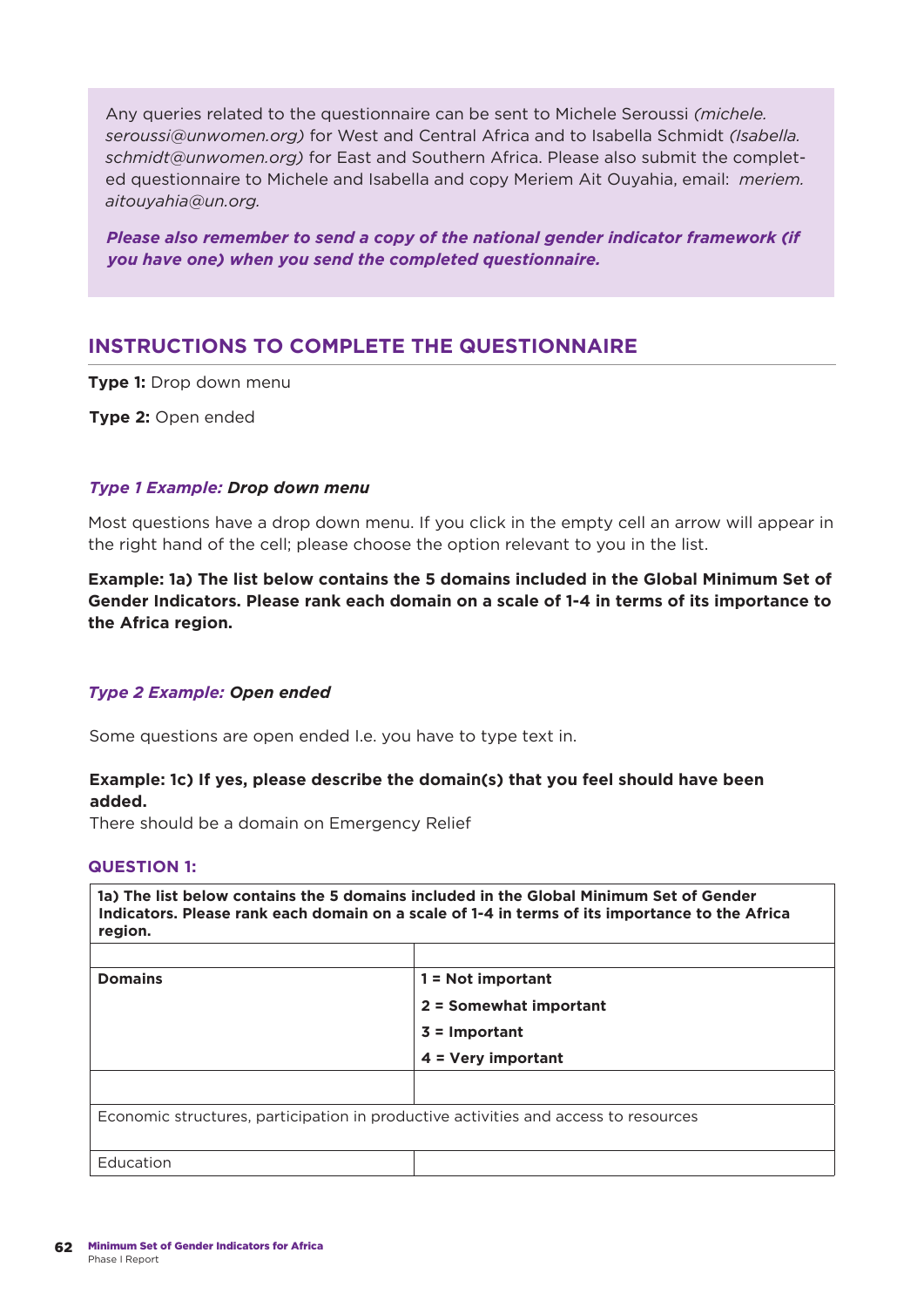| Health and related services                                                     |                                                                                                                                                                                            |
|---------------------------------------------------------------------------------|--------------------------------------------------------------------------------------------------------------------------------------------------------------------------------------------|
| Human rights of women and the girl child                                        |                                                                                                                                                                                            |
| Public life and decision-making                                                 |                                                                                                                                                                                            |
|                                                                                 |                                                                                                                                                                                            |
|                                                                                 | 1b) Besides the domains already contained in the list of the Global Minimum Set of Gender<br>Indicators, are there any other domains that you think are of relevance to the Africa region? |
|                                                                                 |                                                                                                                                                                                            |
| Yes/No                                                                          |                                                                                                                                                                                            |
|                                                                                 |                                                                                                                                                                                            |
| 1c) If yes, please describe the domain(s) that you feel should have been added. |                                                                                                                                                                                            |
|                                                                                 |                                                                                                                                                                                            |
|                                                                                 |                                                                                                                                                                                            |
|                                                                                 |                                                                                                                                                                                            |
|                                                                                 |                                                                                                                                                                                            |
|                                                                                 |                                                                                                                                                                                            |

### **QUESTION 2:**

For each indicator in the Global set of indicators answer the following questions

| # | Indicator | Please rank       | Does your  | If yes, how   | What are      | What is      | Referenc-  | Cus-   | Corre-    |
|---|-----------|-------------------|------------|---------------|---------------|--------------|------------|--------|-----------|
|   |           | the impor-        | country    | frequently?   | the two       | the prima-   | es to the  | todian | sponding  |
|   |           | tance of this     | currently  | $1 = Quar-$   | most recent   | ry source    | strategic  | agen-  | SDG indi- |
|   |           | indicator,        | produce    | terly         | years for     | of data      | objectives | cies   | cators    |
|   |           | within the        | data for   | $2 = Yearly$  | which data    | for the      | in the     |        |           |
|   |           | context of        | this indi- | $3 = Be-$     | for the indi- | indicator    | Beijing    |        |           |
|   |           | Africa:           | cator?     | tween one     | cator were    | $1 =$ Admin- | Platform   |        |           |
|   |           | $1 = Not$         | $1 = Yes$  | and five      | available?    | istrative    | for Action |        |           |
|   |           | important         | $2 = No$   | years         | Please        | $2 = Sam-$   | and the    |        |           |
|   |           | $2 = Some-$       |            | $4 = Five$    | write the     | ple survey   | Sustain-   |        |           |
|   |           | what im-          |            | years         | most re-      | $3 = Cen-$   | able De-   |        |           |
|   |           | portant           |            | $5 =$ Greater | cent year,    | sus          | velopment  |        |           |
|   |           | $3 =$ Import-     |            | than five     | followed by   |              | Goals and  |        |           |
|   |           | ant               |            | years         | a comma       |              | targets    |        |           |
|   |           |                   |            |               | and then      |              |            |        |           |
|   |           | $4 = \text{Verv}$ |            |               | the second    |              |            |        |           |
|   |           | important         |            |               | most recent   |              |            |        |           |
|   |           |                   |            |               | year.         |              |            |        |           |
|   |           |                   |            |               |               |              |            |        |           |
|   |           |                   |            |               |               |              |            |        |           |
|   |           |                   |            |               |               |              |            |        |           |
|   |           |                   |            |               |               |              |            |        |           |
|   |           |                   |            |               |               |              |            |        |           |
|   |           |                   |            |               |               |              |            |        |           |
|   |           |                   |            |               |               |              |            |        |           |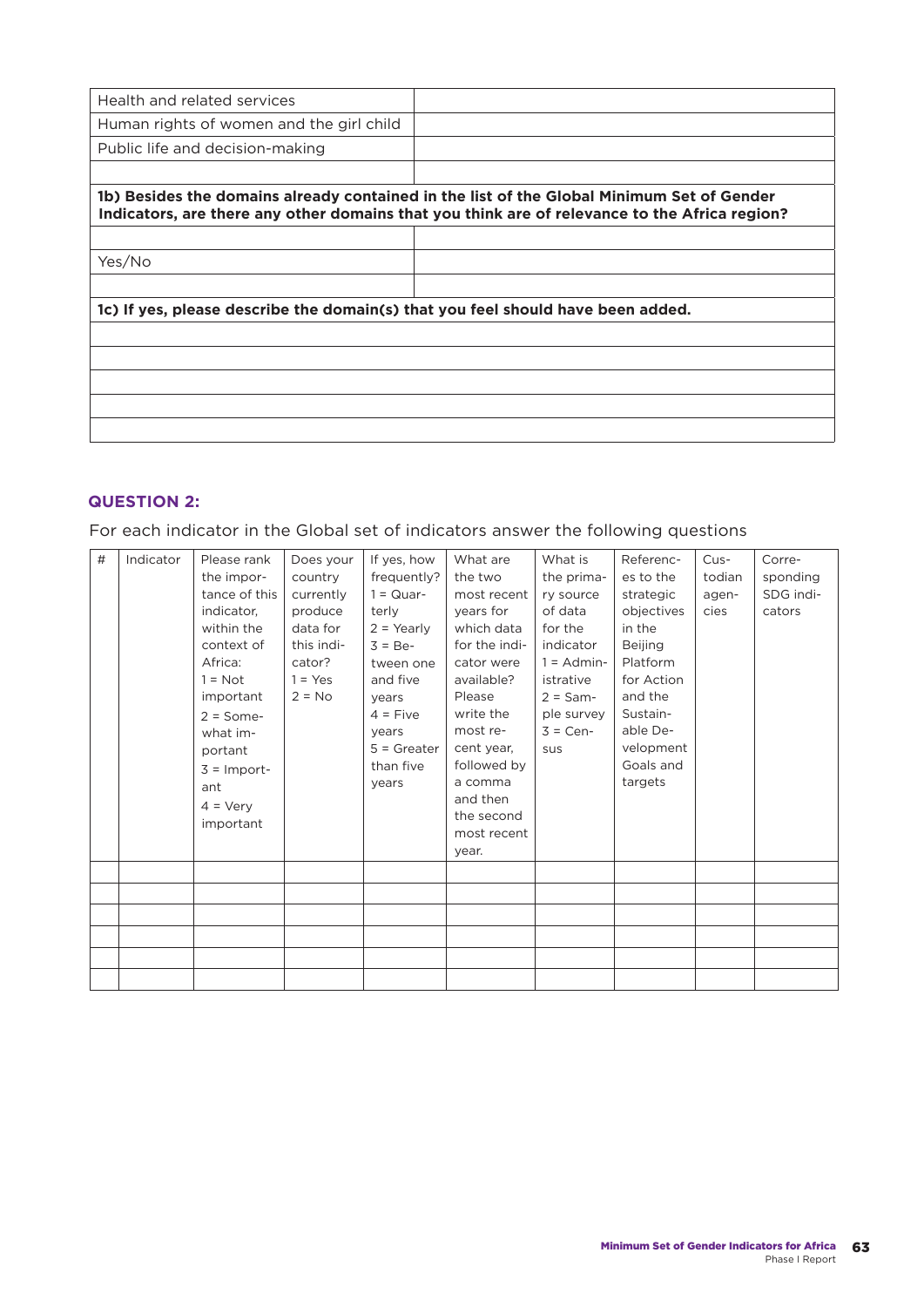#### **QUESTION 3:**

**3a) Does your country currently have a national set of gender indicators or gender indicator framework?**

Yes/No

- **3b) If yes, how regularly are the gender indicators/indicator framework compiled and/ or disseminated? What was the most recent release date?**
- **3c) If yes, what was the most recent release date?**

**3d) Please upload the relevant document(s) when you submit this form.** 

#### **QUESTION 4:**

**4a) When considering all the indicator frameworks already available—global, regional and national—how important do you think the Minimum Set of Gender Indicators for the Africa region is to your country?**

| <b>Framework</b>                             | Importance to<br>my country |  |
|----------------------------------------------|-----------------------------|--|
| National/country framework                   |                             |  |
| Africa Agenda 2063                           |                             |  |
| Minimum set of Gender Indicators for Africa  |                             |  |
| Sustainable Development Goal indicators 2030 |                             |  |
| Minimum set of Global Indicators             |                             |  |
| Beijing platform for action                  |                             |  |
|                                              |                             |  |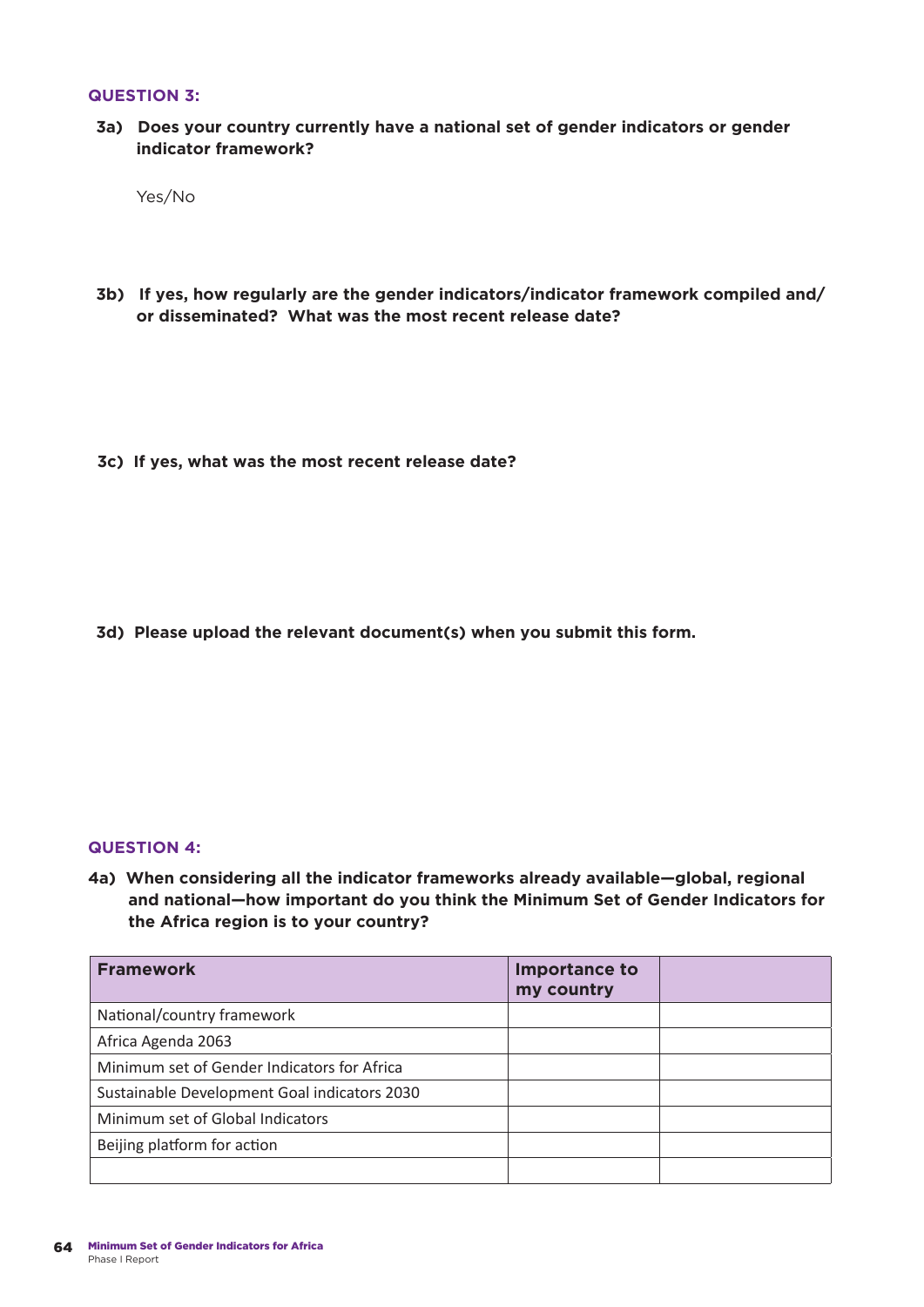| 4b) | Please provide a reason for the rank you allocated to the 'Minimum Set of<br>Indicators for Africa' in question 4 |  |  |
|-----|-------------------------------------------------------------------------------------------------------------------|--|--|
|     |                                                                                                                   |  |  |
|     |                                                                                                                   |  |  |
|     |                                                                                                                   |  |  |
|     |                                                                                                                   |  |  |
|     |                                                                                                                   |  |  |
|     |                                                                                                                   |  |  |
|     |                                                                                                                   |  |  |